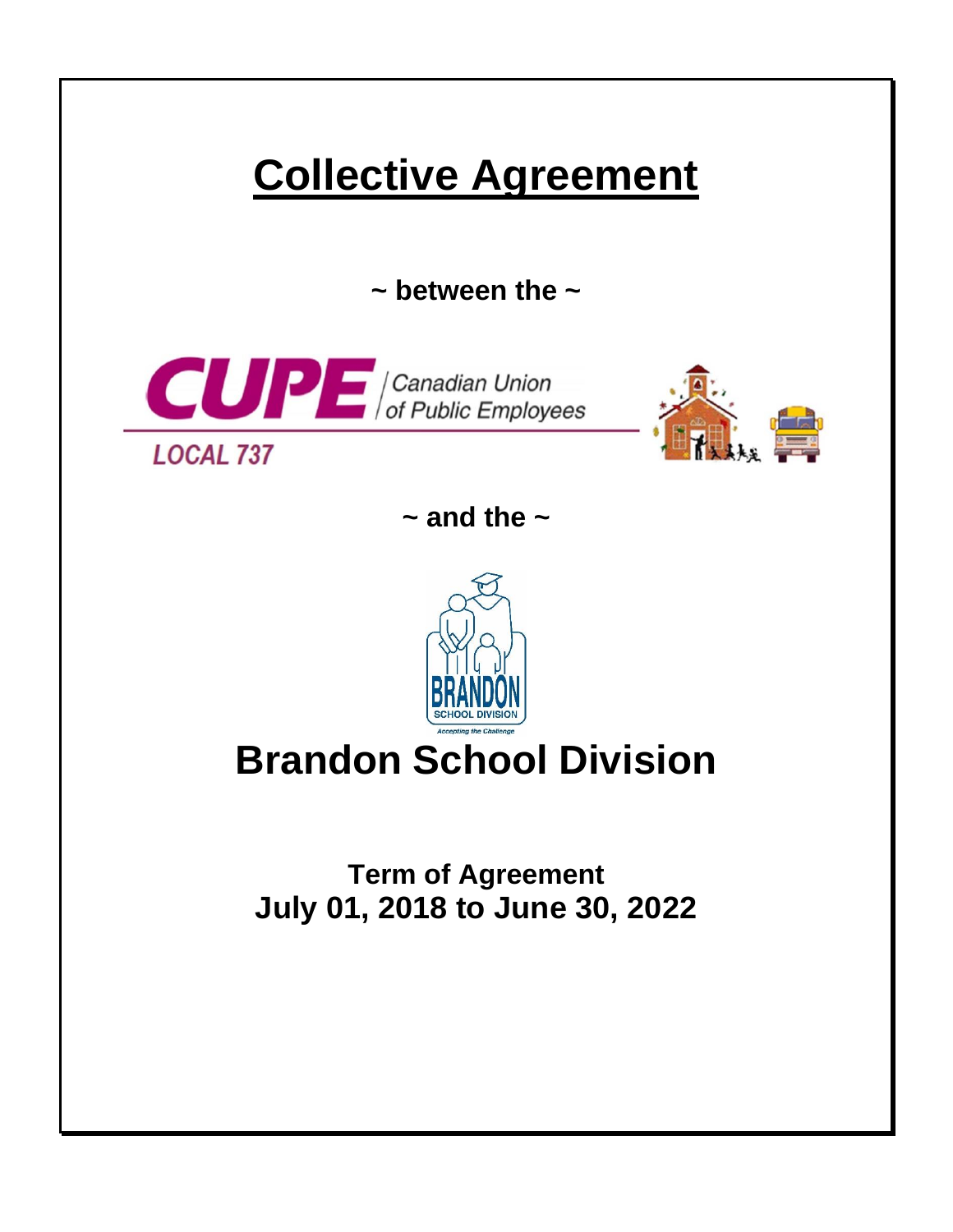## **TABLE OF CONTENTS**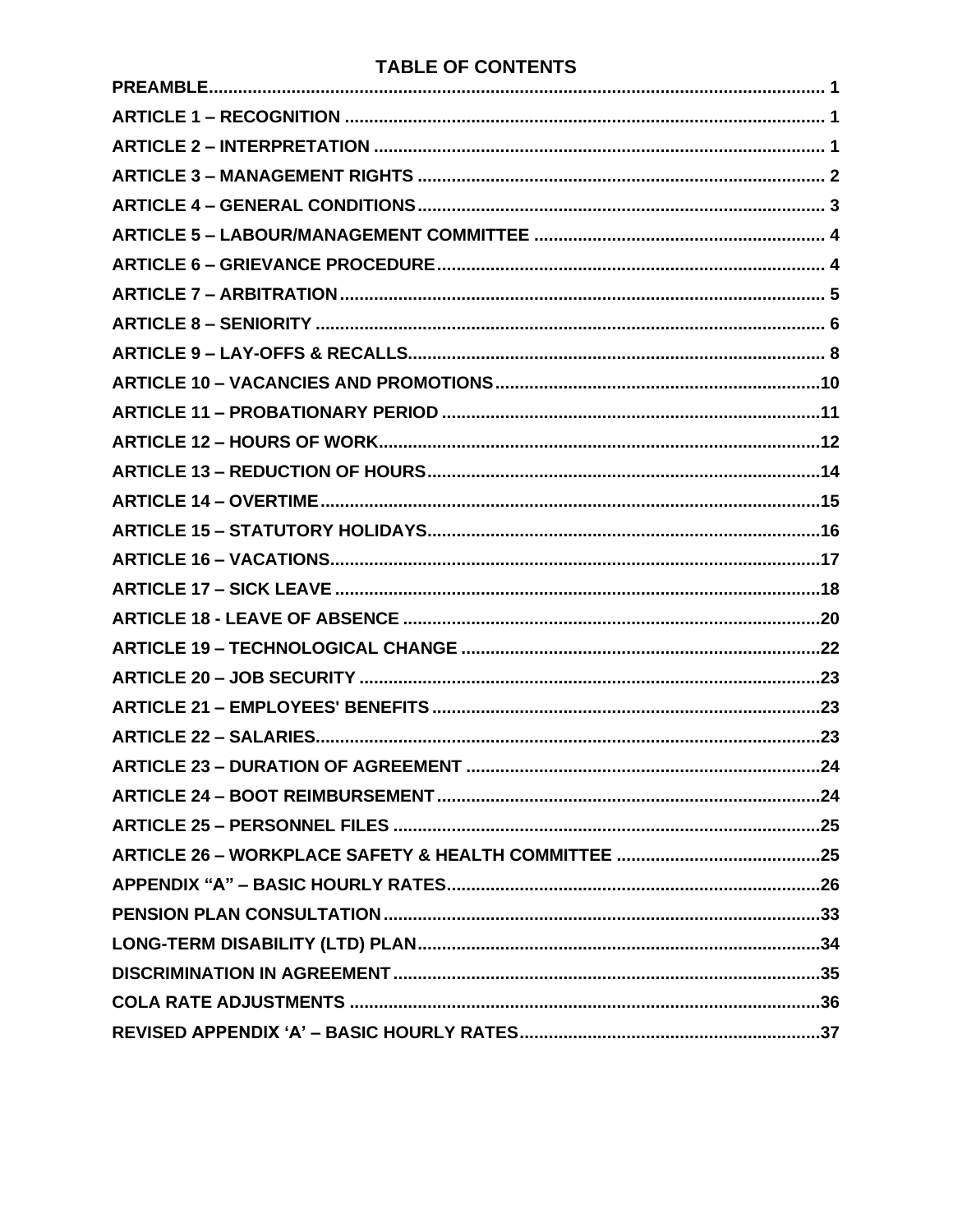This agreement made and entered into this 13<sup>th</sup> day of September, 2021.

between

## **THE BRANDON SCHOOL DIVISION**

(hereinafter called the Division)

and

# **THE CANADIAN UNION OF PUBLIC EMPLOYEES LOCAL 737**

(hereinafter called the Union)

## <span id="page-2-0"></span>**PREAMBLE**

This agreement covers all employees as outlined by Manitoba Labour Board Certificate No's. 2904, 3113, 3683 and 4628 as issued by the Manitoba Labour Board and/or as listed in Appendix "A" attached.

<span id="page-2-1"></span>The parties hereto, through their respective representatives, have negotiated a certain agreement, which said agreement is hereinafter set forth.

## **ARTICLE 1 – RECOGNITION**

1.01 The Division, as the Employer, recognizes the Canadian Union of Public Employees Local 737, as the bargaining agent for all employees in those classifications as listed in Appendix "A" except casual employees, those excluded by the Act and those positions that the parties may, from time to time, agree on as being excluded from this collective agreement.

## <span id="page-2-2"></span>**ARTICLE 2 – INTERPRETATION**

- 2.01 In this Agreement, unless the context otherwise requires, the expression:
	- a) "employee" means a person who is employed by the Division within the scope of this Agreement:
		- i) "term employee" means an employee hired for a specific period of time or for the completion of a specific job or until the occurrence of a specified event; or not otherwise defined in this collective agreement within a specific classification covered by Appendix "A".
		- ii) "casual" means a person:
			- a) who is employed for thirty (30) consecutive working days or less in the same position; or
			- b) who is attending school and is hired on an as required basis between May 1<sup>st</sup> and September 1<sup>st</sup> or during the Winter and Spring Breaks.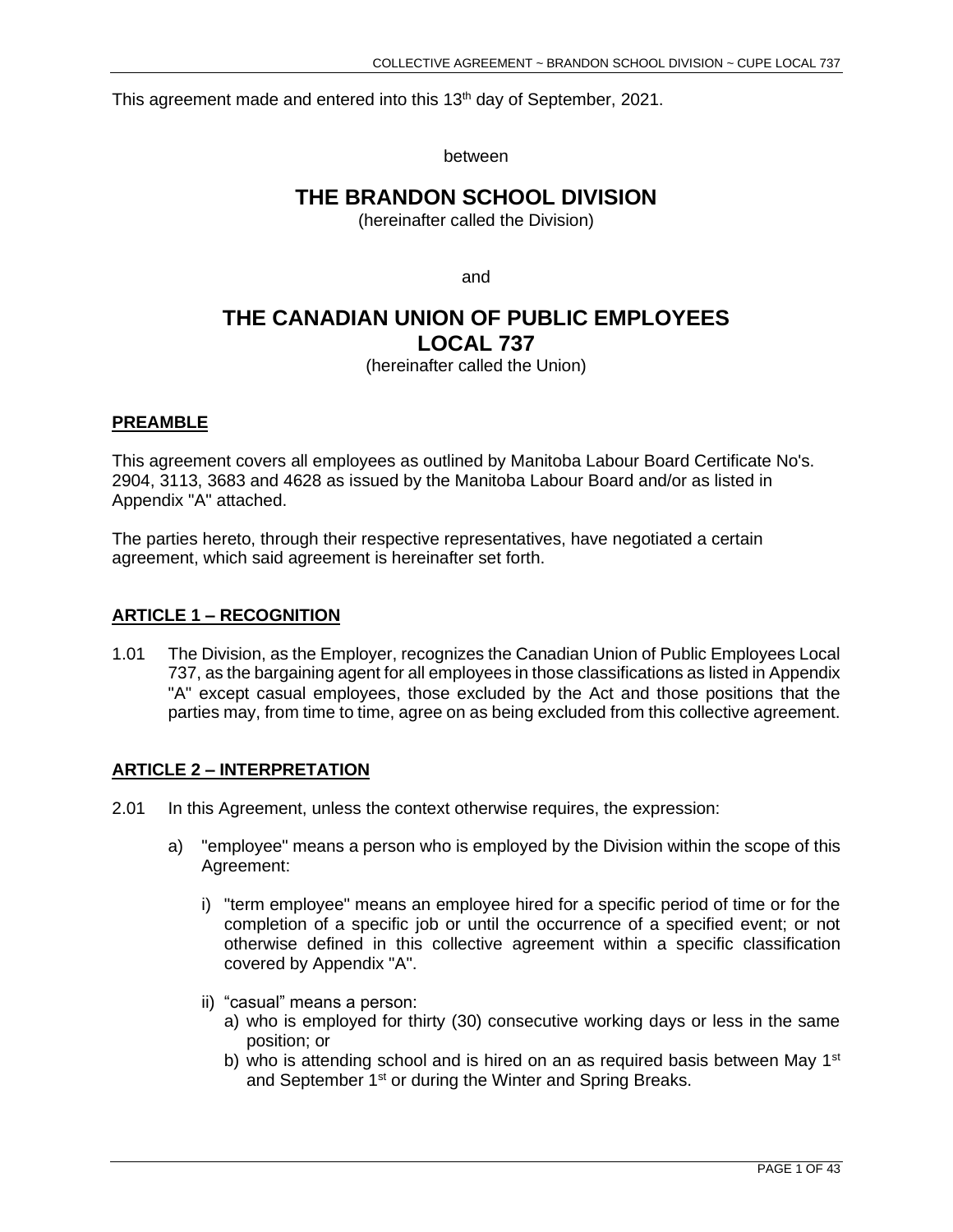A casual worker is not covered by this Agreement, however the Division agrees to pay no less than the start rate of the position to which the person is assigned and provided for in Appendix "A" and to deduct Union dues.

b) "Classification" means a grouping of jobs within the following specified classifications:

| Custodial                                            | <b>Library Technicians</b> |  |  |  |
|------------------------------------------------------|----------------------------|--|--|--|
| Maintenance                                          | <b>Attendance Officer</b>  |  |  |  |
| Transportation                                       | Secretarial/Clerical       |  |  |  |
| <b>Production Chef</b>                               |                            |  |  |  |
| Educational and Bus/Lunch Assistants/Crossing Guards |                            |  |  |  |

- c) "Job" means a specific grouping of individuals holding positions of similar duties and responsibilities for which a Job Profile has been prepared. Job is identified in the Basic Wage Schedule, Appendix "A", as a pay level and a specified wage rate (such as Level IIA Head Custodian with CA/Boiler, Level IIB Head Custodian with CA without Boiler, etc.).
- d) "Position" means a specific assignment of an individual employee within a Job level as herein defined (such as School Administrative Assistant with Level I of the Secretarial/Clerical classification).
- e) School bus runs are identified as:
	- i) "Regular Runs" mean the driving assignments for Bus Drivers to transport students to/from their home and school in the A.M., P.M., and/or Noon Hour.
	- ii) "Program Runs" mean the driving assignments for Bus Drivers to transport students to/from their school and other locations on a pre-planned regular basis for curriculum related activities. Such activities include, but are not restricted to swimming, band, special needs life skills, and the like, but shall not include field trips assigned in addition to regular and program runs.
- f) "Qualifications and ability" refers to education, knowledge, training, skills, experience and ability to meet the requirements of the position.

## <span id="page-3-0"></span>**ARTICLE 3 – MANAGEMENT RIGHTS**

- 3.01 All the functions, rights, personnel pay practices, powers and authority which the Division has not specifically abridged, delegated or modified by this Agreement are recognized by the Union as being retained exclusively by the Division including without limiting the generality of the foregoing, the right to require medical examinations, and the right to make, enforce and revise from time to time rules, regulations, practices, procedures and policies to be observed by the employees.
- 3.02 The Division shall not contravene the provisions of this Agreement by virtue of exercising the foregoing Management Rights.
- 3.03 In administering the collective agreement, the Division agrees to act reasonably, fairly, in good faith and in a manner consistent with the terms of the collective agreement as a whole.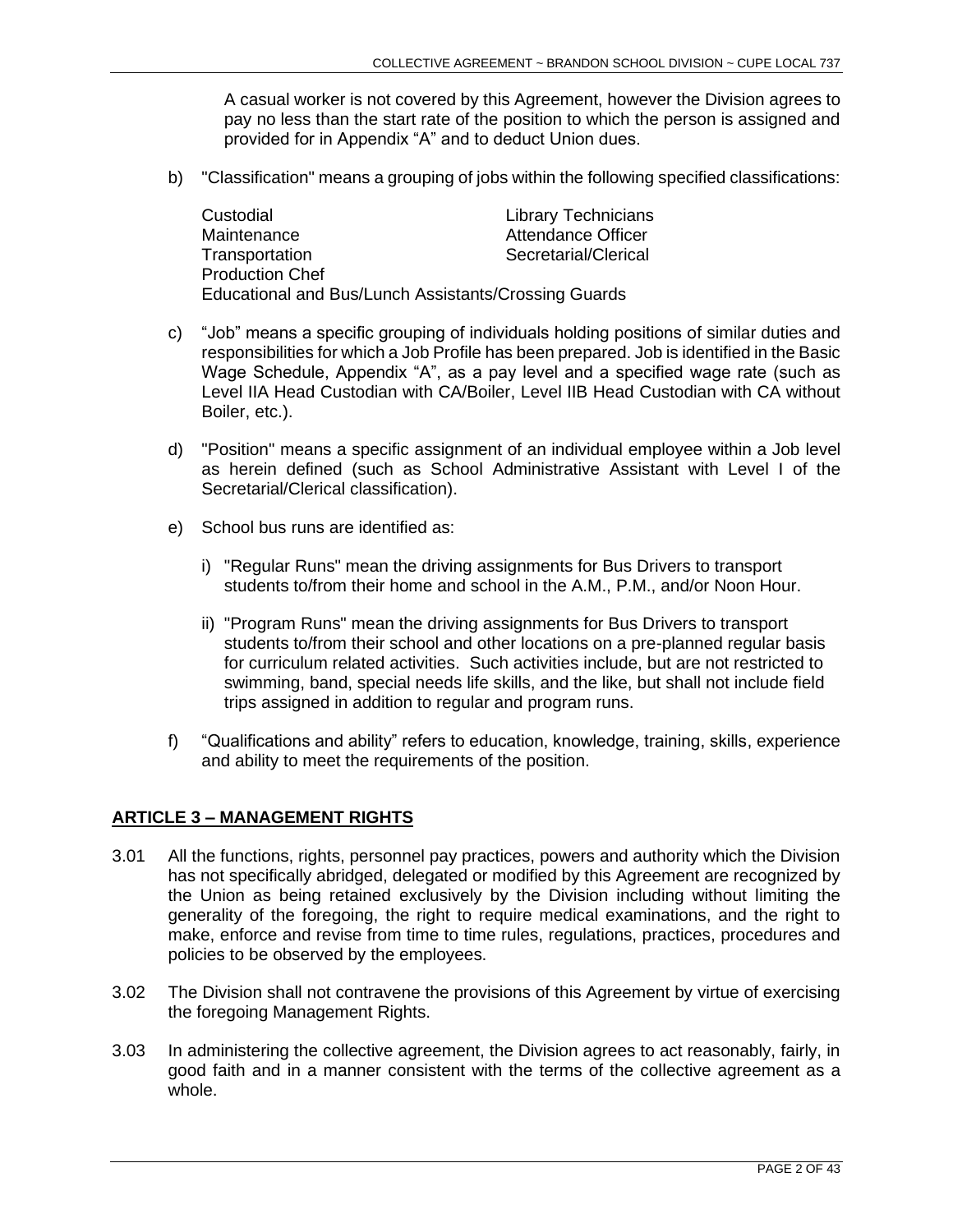#### <span id="page-4-0"></span>**ARTICLE 4 – GENERAL CONDITIONS**

- 4.01 a) There shall be no discrimination, interference, restriction or coercion exercised or practised with respect to any employee by reason of race, nationality, religion, colour, sex including pregnancy, age, marital status, physical handicap, ethnic or national origin, sexual orientation, ancestry, political beliefs, or for any other reason defined in the *Human Rights Code*, or by reason of membership or non-membership in the Union.
	- b) No employee shall be required or permitted to make written or verbal agreement with the Employer or their representative which may conflict with the terms of this Collective Agreement.
- 4.02 a) The Secretary of the Union shall be advised of all policies adopted by the Division which may affect this Agreement.
	- b) The Secretary of the Union shall advise the Secretary-Treasurer of the names of the Union's Executive Members and Shop Stewards.
	- c) The Secretary-Treasurer shall provide to the Secretary of the Union a schedule identifying applicable supervisory positions to whom individuals in Union jobs report.

#### 4.03 Union Dues

- a) The Division shall deduct from the wages of each employee affected by this Collective Agreement, whether or not the employee is a member of the Union, the amount of the regular monthly membership dues payable by a member of the Union.
- b) The Division shall remit the amounts deducted under clause a) hereof monthly. Such remittance shall be done via direct deposit (EFT) to the identified CUPE local 737 banking/institution account.
- c) The Division shall inform the Union monthly of the names of the employees from whose wages deductions have been made under clause a) hereof and the amounts so deducted from each employee's wages.
- d) The Union agrees to and does hereby indemnify and save the Division harmless for all claims, demands, actions and the proceedings of any kind and from all costs which may arise or be taken against the Division by reason of the Division making the compulsory check-off of Union dues as provided for above.
- e) For new employees, payroll deductions as set out in section 4.03 a) shall become effective from the commencement of employment.
- f) The Union shall notify the Division in writing of any changes in the amount of dues at least two (2) months prior to the end of the pay period in which the deductions are to be made.
- g) The Division shall include the amount of union dues paid by each employee during the relevant year on the income tax T4 slips.
- 4.04 Supervisory personnel not in the bargaining unit shall not perform the functions of any jobs which are included in the bargaining unit except for purposes of instruction or in emergencies when regular employees are not available.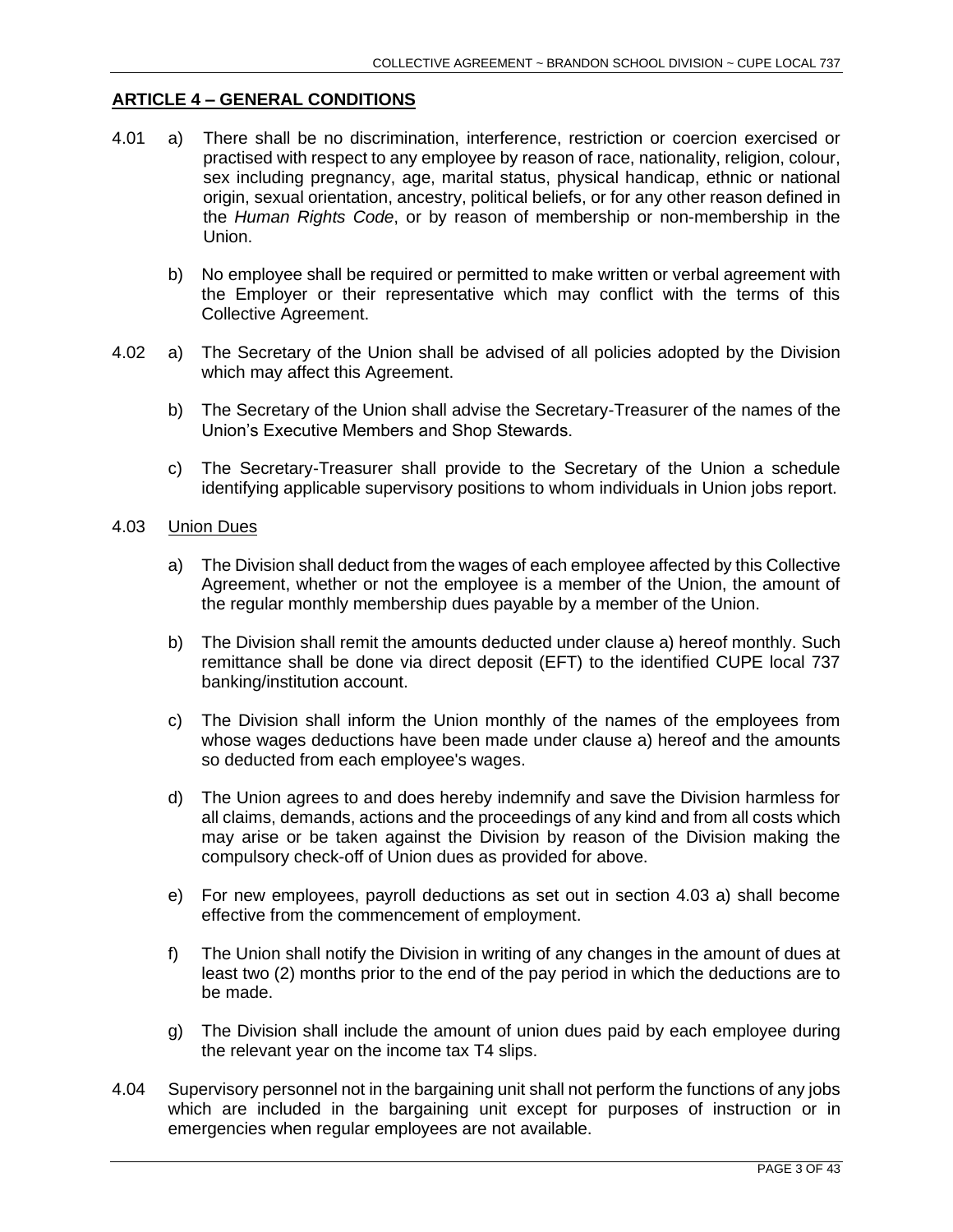- 4.05 Job Profile The Division agrees to draw up job profiles for all new jobs added to Appendix "A" of this Agreement. These profiles shall be presented to the Union within sixty (60) days and shall become the recognized job profiles unless the Union presents written objections within thirty (30) days.
- 4.06 No Elimination of Present Position An existing position shall not be removed from the Agreement without prior agreement of the Union.
- 4.07 The use of the singular or plural, feminine or masculine expressions where they appear in this Collective Agreement shall be used interchangeably and construed to have the same meaning where the context so admits or requires.
- 4.08 Resignations An employee, who has been employed by the employer for at least 30 calendar days but less than one year, must give at least one (1) week's written notice before the last day they plan to work. After employees have completed one full year, at least two (2) weeks written notice is required. (As per *Employment Standards Code*.)

## <span id="page-5-0"></span>**ARTICLE 5 – LABOUR/MANAGEMENT COMMITTEE**

5.01 A Labour/Management Committee, consisting of equal representation from the Union and the Division, shall meet every three (3) months or at the call of either co-chair of the committee to discuss matters or concerns related to the employees' work for the purpose of promoting a harmonious relationship between the Division and its employees.

## <span id="page-5-1"></span>**ARTICLE 6 – GRIEVANCE PROCEDURE**

- 6.01 Definition of Grievance A grievance shall be defined as any difference arising out of interpretation, application, administration, or alleged violation of the Collective Agreement.
- 6.02 Settling of Grievances

An earnest effort shall be made by all concerned to resolve grievances fairly and promptly in the following manner.

Step 1 - An employee who believes he/she has a legitimate complaint shall first attempt to resolve the complaint at a meeting with his/her immediate non-unionized Supervisor, as identified in the job profile, within ten (10) working days of the cause of the complaint or in the event the complaint originates while an employee is on an approved leave of absence within ten (10) working days upon their return to work.

> Failing resolution of the verbal complaint within five (5) working days of the above-noted meeting, the complainant may submit the complaint in writing to and meet with the Supervisor in an attempt to resolve the complaint. The Supervisor shall respond to the employee in writing within five (5) working days of the meeting with the complainant.

Step 2 - Failing a satisfactory settlement of the complaint, the employee may proceed to the formal grievance process. The grievor shall meet with the Union Grievance Committee within five (5) working days of receipt of the Supervisor's reply. The Union Grievance Committee will assist the grievor in filing a written grievance. The grievance shall be submitted on a CUPE grievance form to the Secretary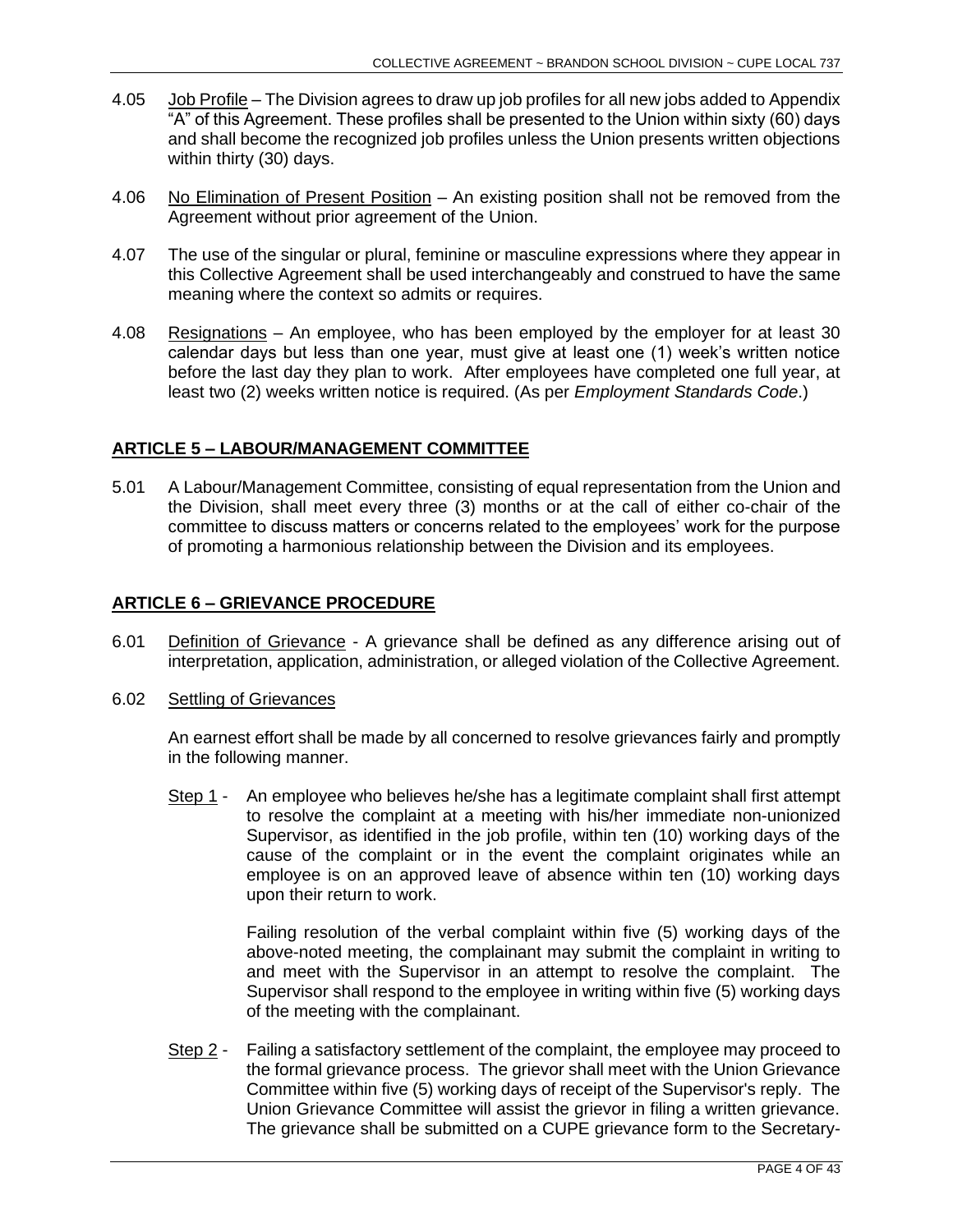Treasurer within ten (10) working days of receipt of the Supervisor's reply stating clearly the particulars of the grievance, the article(s) of the collective agreement allegedly violated (see 6.01 Definition of Grievance) and the redress sought.

The Secretary-Treasurer shall meet with the grievor and the Union Grievance Committee within five (5) working days of receipt of the grievance for the purpose of attempting to resolve the grievance. The Secretary-Treasurer shall render his decision in writing within ten (10) working days of receipt of the grievance.

- Step 3 Failing a satisfactory settlement being reached in Step 2 the Union Grievance Committee may submit the grievance to the Board of Trustees within five (5) working days of receipt of the Secretary-Treasurer's decision. The Board of Trustees may at its discretion, or shall on the request of the Union, convene a special meeting for the purpose of hearing the grievance. The Board shall render a decision in writing within five (5) working days of a duly constituted Board Meeting at which the decision is made and, in any event, within twenty (20) working days of official receipt of the grievance by the Board of Trustees.
- Step 4 Failing a satisfactory settlement being reached in Step 3 the Union may within ten (10) working days of receipt of the Board's decision refer the matter to Arbitration (see Article 7), or advise the Board in writing that it does not intend to proceed to Arbitration.
- 6.03 Grievances and the replies shall be in writing at all stages.
- 6.04 Grievances settled satisfactorily shall date from the time of the incident unless otherwise mutually agreed.
- 6.05 Time limits, as specified in Article 6, may be extended by mutual agreement.
- 6.06 Where a dispute involves:
	- a) a question of general application or interpretation, Step 1 may be bypassed.
	- b) the discharge or suspension of an employee, Step 1 and/or Step 2 may be bypassed.

## <span id="page-6-0"></span>**ARTICLE 7 – ARBITRATION**

- 7.01 When either party requests that a grievance be submitted to arbitration, the request shall be made in writing addressed to the other party to the Collective Agreement.
- 7.02 Within ten (10) working days of receipt of the referral of the grievance to arbitration the parties shall attempt to mutually agree upon a Sole Arbitrator to resolve the grievance. Failing agreement on a Sole Arbitrator within ten (10) working days, each of the parties shall name their arbitrator to sit on a three (3) person Arbitration Board.

The two (2) selected arbitrators shall then select a third  $(3<sup>rd</sup>)$  person to act as chairperson of the Arbitration Board.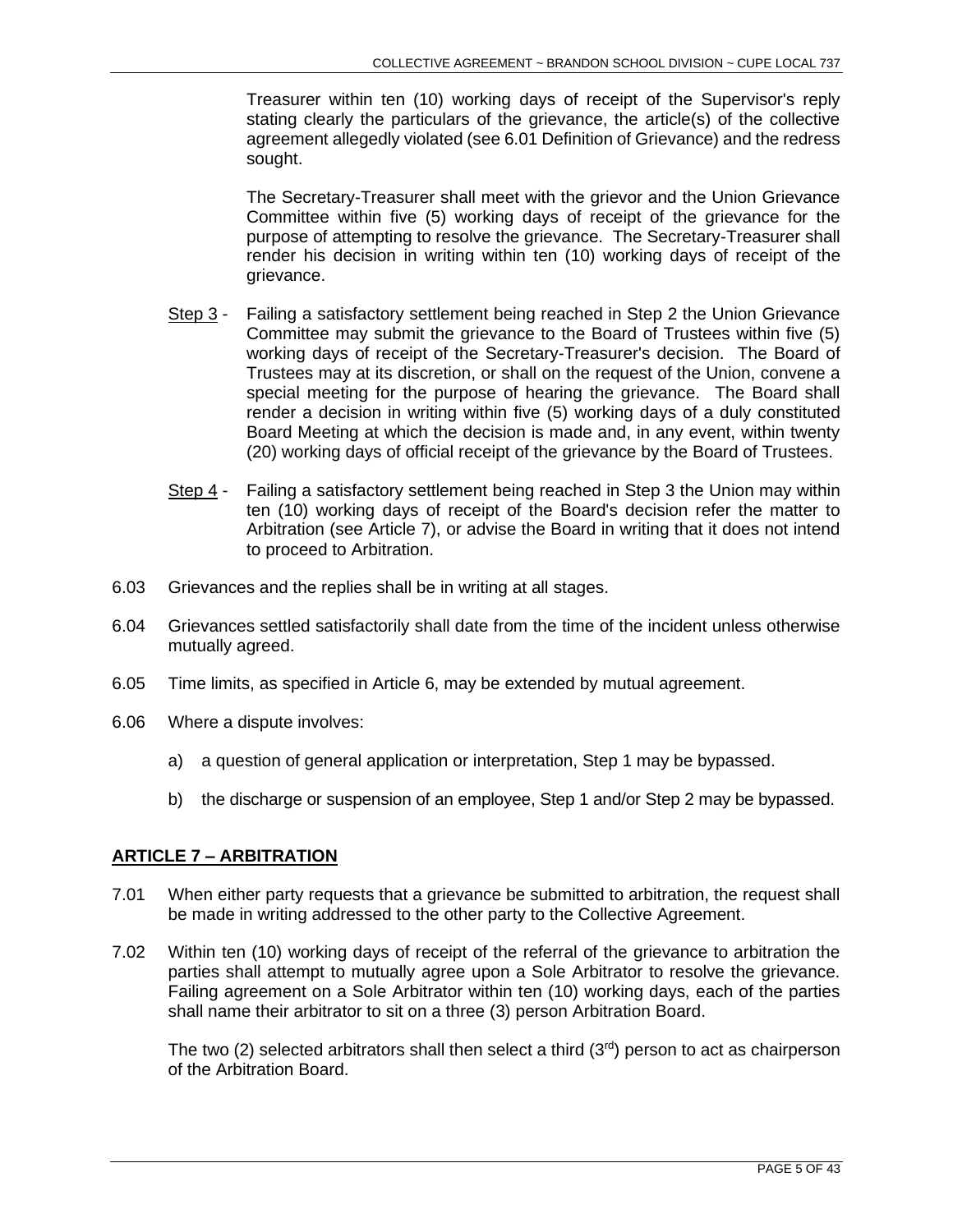- 7.03 If the recipient of the notice fails to appoint an arbitrator, or if the two (2) appointees fail to agree upon a chairperson within ten (10) working days, the appointment shall be made by The Manitoba Labour Board upon the request of either party.
- 7.04 The decision of the Arbitration Board shall be final and binding on both parties, but in no event shall the Arbitration Board alter, modify or amend this Agreement in any respect.
- 7.05 No person shall be selected as a member of the Arbitration Board who:
	- a) is acting or has, in a period of one (1) year prior to the date on which notice of desire to submit the matter to arbitration is given, acted as a solicitor, counsel, or agent of any of the parties to the arbitration.
	- b) has a pecuniary interest in the matters referred to this Arbitration Board, other than being a taxpayer.
- 7.06 Expenses of the Arbitration Board;
	- a) each party shall pay the fees and expenses of the arbitrator it appoints;
	- b) the Sole Arbitrator's or Chairperson of the Arbitration Board's fees and expenses shall be shared equally by both parties.
- <span id="page-7-0"></span>7.07 Time limits may be extended by mutual agreement between the Division and the Union.

## **ARTICLE 8 – SENIORITY**

8.01 Seniority Defined – Seniority is defined as the length of continuous service in the Division since the date of last hire but adjusted in accordance with Article 11.

For employees employed on a ten (10) month basis, because of the nature of their positions due to the closing of schools during July and August, the ten (10) month basis of employment shall be construed as one (1) year's service for the purpose of seniority.

Term employees will be given consideration for all jobs not filled internally provided they meet the criteria as outlined in Article 10.02.

## 8.02 Establishment of Seniority

- a) Seniority shall be established upon the completion of the probationary period and shall count from the date of employment.
- b) In the event a permanent employee contemplated by a) above has previously been employed by the Division in a term position(s), for seniority determination purposes only, that employee's seniority shall count from the date of employment in any consecutive term position(s) and that the consecutive term positions terminated within thirty (30) calendar days of commencing permanent employment.

For employees employed on a ten (10) month basis, because of the nature of their positions due to the closing of schools during July and August, this period shall not be considered a break in consecutive service.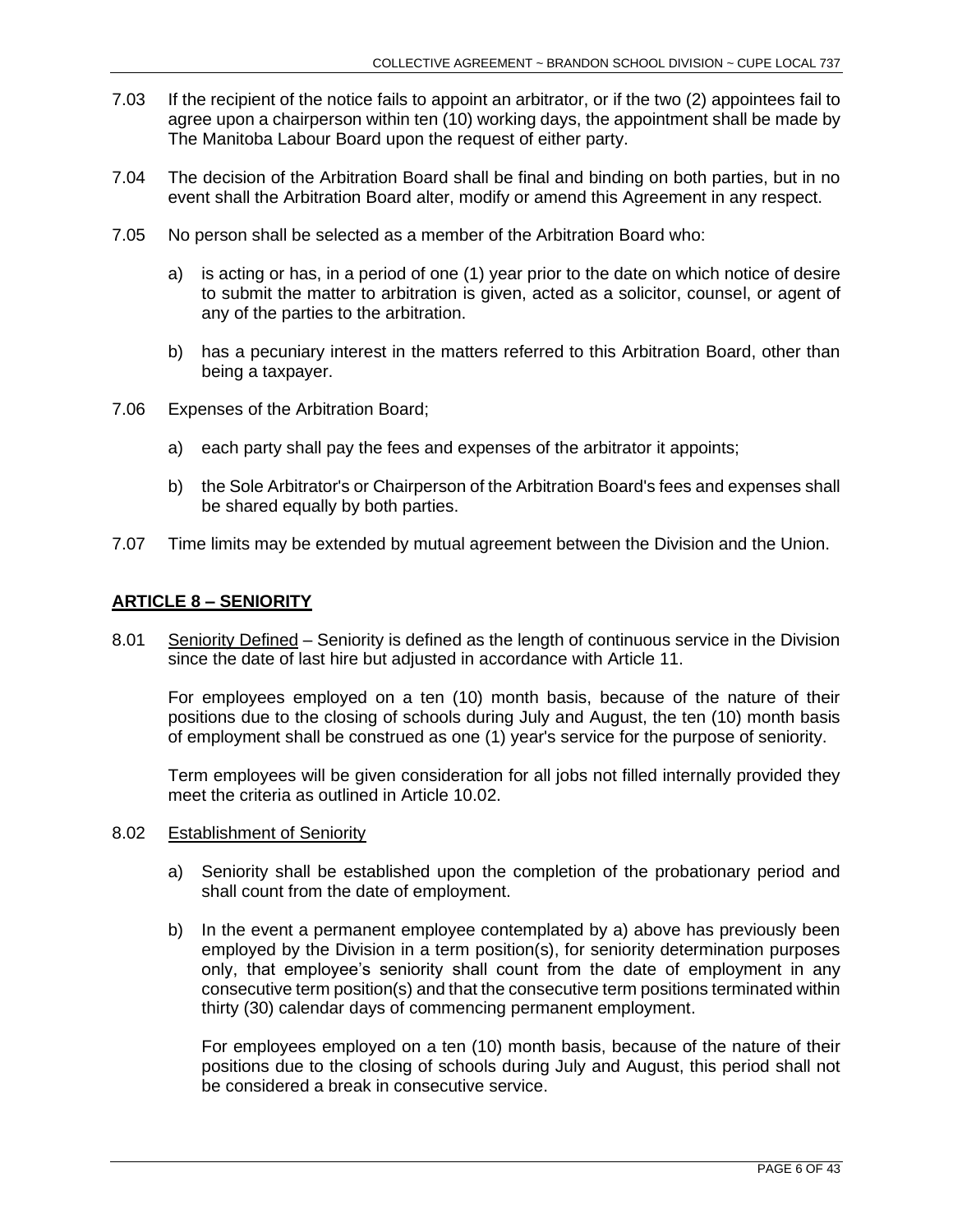- c) In the event a permanent or term employee was previously a casual employee (see Article 2.01 a)), seniority shall be recognized for that casual employment provided the casual employment was for a minimum of twenty (20) consecutive working days in the same position and is consecutive of commencement in a permanent position or in a term position qualifying for seniority recognition in accordance with b) above.
- 8.03 Seniority shall be maintained and accumulated during:
	- 1) absence due to personal illness or injury up to the maximum days accumulated under the provisions of the collective agreement;
	- 2) absence due to a compensable accident under Workers' Compensation;
	- 3) authorized leave of absence up to sixty (60) calendar days;
	- 4) the statutory period of absence for maternity/parental leave as provided for in the *Employment Standards Code*;
	- 5) authorized leave of absence for Division approved apprenticeship training.
- 8.04 Seniority shall be maintained but not accumulated during:
	- 1) authorized leave of absence in excess of sixty (60) calendar days;
	- 2) leave of absence beyond the statutory period of absence for maternity leave as provided for in the *Employment Standards Code*;
	- 3) a period of lay-off up to one (1) calendar year after the 30th day of September following the date of lay-off.
- 8.05 An employee shall lose his seniority standing for the following reasons, when or if:
	- 1) the employee terminates;
	- 2) the employee is discharged for just cause and is not reinstated;
	- 3) the employee fails to return to work following an authorized leave of absence;
	- 4) the employee
		- a) does not return to work from lay-off within ten (10) working days of being notified by registered mail; or
		- b) fails to report immediately following the notice period required to be given to another employer, said notice to be given immediately upon receipt of recall notice; or
		- c) where the laid off employee fails to report due to illness and such illness is not substantiated by a medical certificate.
	- 5) the employee is laid off for a period that exceeds one (1) calendar year after the 30th day of September following the date of lay-off.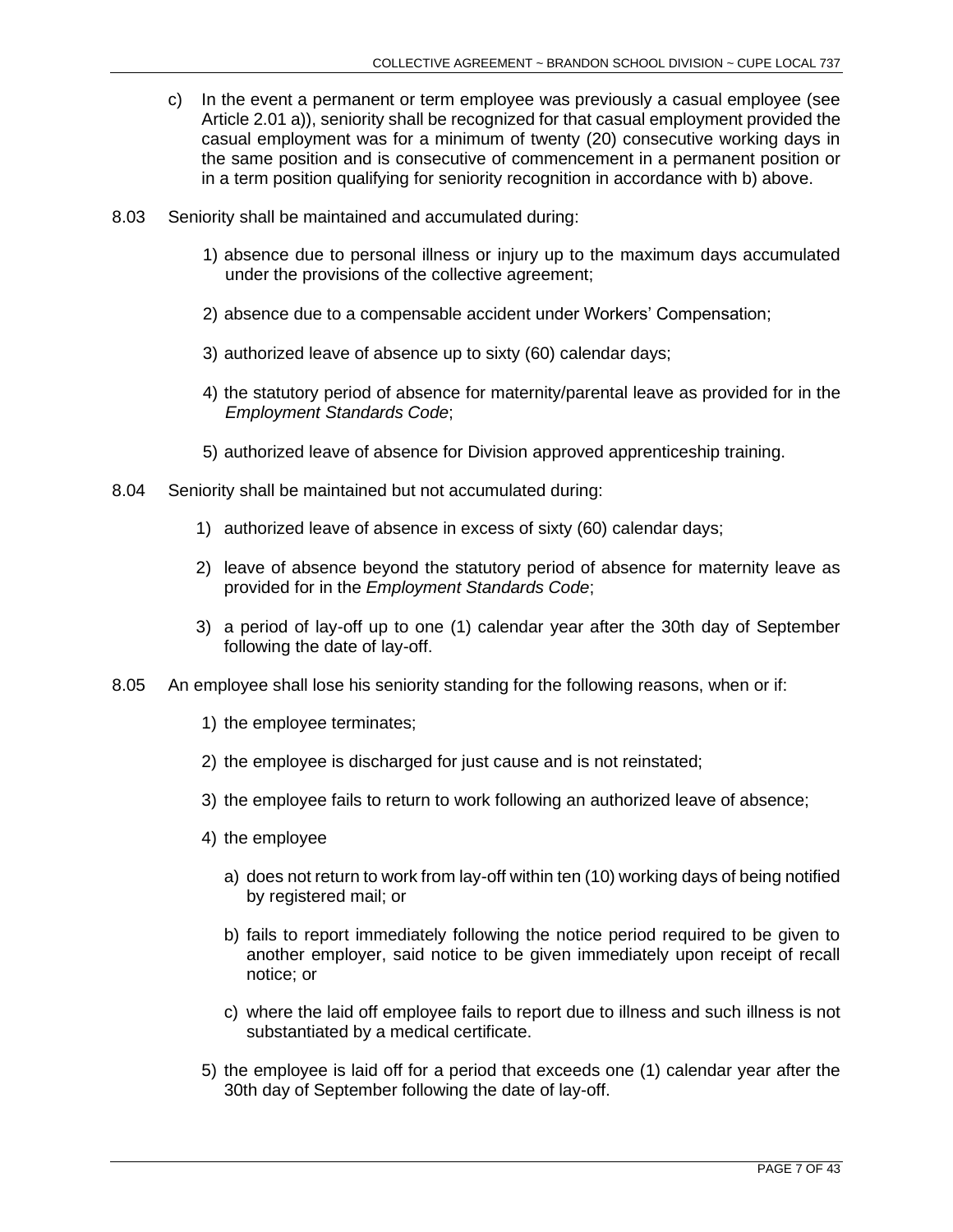- 8.06 The Union shall be provided each year with an up-to-date copy of the seniority list not later than October 31 $\mathrm{st}$  of each year. The seniority list will be as at the previous August 31st.
- 8.07 Each employee shall be permitted a period of ninety (90) working days after receipt of such seniority list to protest in writing any alleged omission or incorrect listing to the Secretary-Treasurer or his/her designate but such protests shall be limited solely to errors or changes that have occurred since the publication of the previous seniority list. Any errors or changes identified and approved shall become effective on the date of receipt of such protest and shall have no retroactive effect on this or any other article. In the event the employee does not file a written protest with the Division within the time limit stipulated, the list shall be considered as accepted as regards to that employee. However, when an employee is on vacation, leave of absence, or sick leave, the employee may protest the alleged omission or incorrect listing within ninety (90) working days of his/her return to work.

## <span id="page-9-0"></span>**ARTICLE 9 – LAY-OFFS & RECALLS**

9.01 In the event the Division decides that employee lay-offs are necessary, employees will be laid off on the basis of seniority, as defined in Article 8.01, within the job, as defined in Article 2.01(c), in which they are employed.

Lay-off means an employee's employment is discontinued due to a shortage of work or an elimination of a position(s) or job(s).

Notwithstanding the foregoing, in the event of lay-off, qualifications and ability to meet the requirements of the position shall be the main criterion. When qualifications and ability are relatively equal, seniority shall prevail.

Article 9 shall not apply to Term employees.

9.02 The Union recognizes the right of the Division to assign employees to schools under its jurisdiction. In the event positions are eliminated, the least senior employee(s) in the job in which positions are being eliminated will be identified for lay-off.

The incumbents of those positions who are not subject to lay-off due to seniority will be considered for reassignment on the basis of seniority.

The Division shall provide to any employee being considered for transfer an opportunity for consultation with respect to the transfer. Individuals within a job will be consulted on the basis of seniority. The most reasonable notice possible given the circumstances shall be provided to the employee being transferred.

9.03 The reassignment of an employee identified for lay-off shall not result in a promotional opportunity for that employee.

An employee who has been identified for lay-off, will be entitled to exercise his/her seniority rights to displace an employee with the least seniority in a job that has both the same or a lesser pay range and the same or lesser assigned hours than:

- i) the position from which he/she is being laid off, or
- ii) any position that he/she held within the school year when the notice of potential layoff occurs,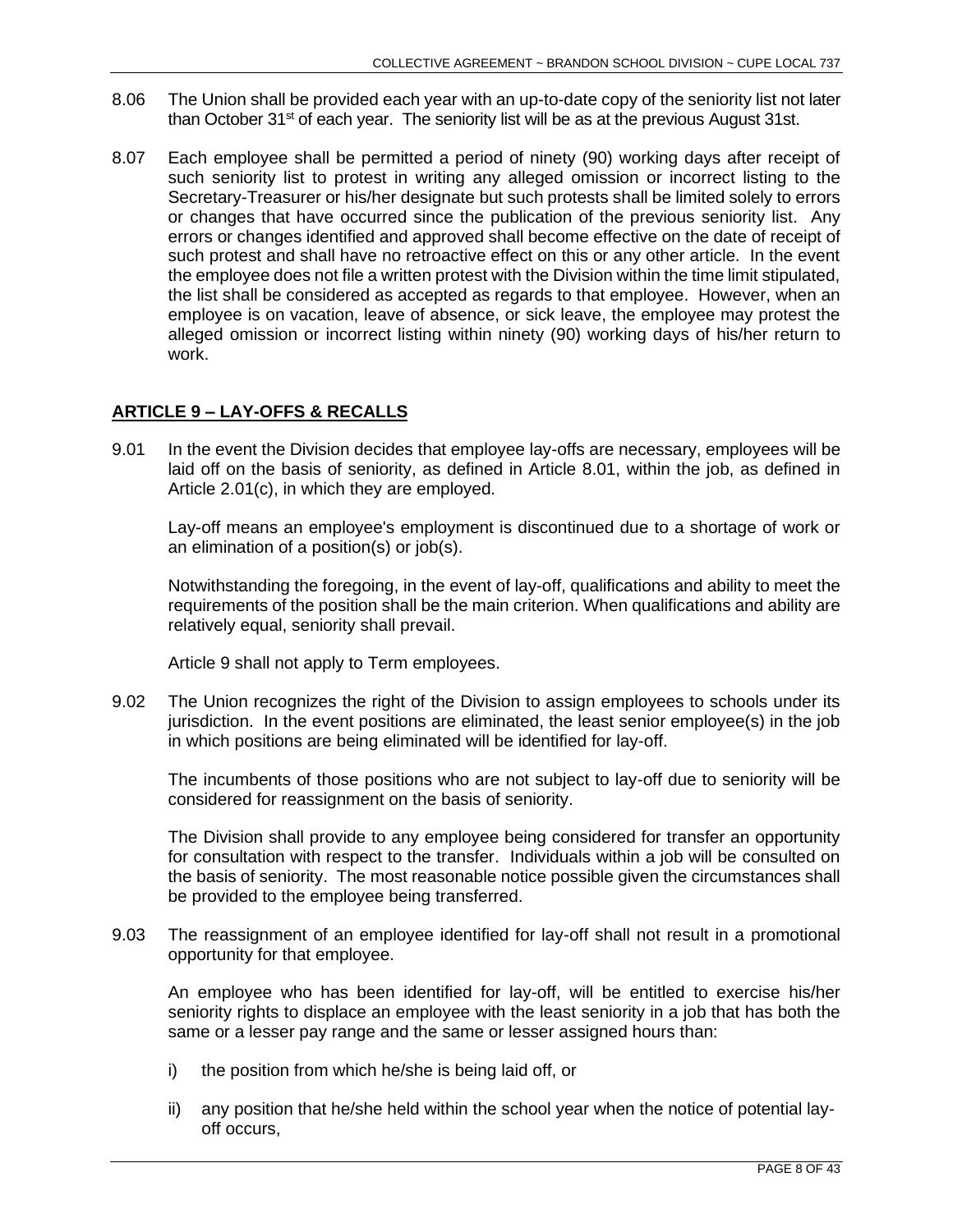provided he/she possesses the required ability, skill, and qualifications for the position.

- 9.04 The Division shall give an employee written notice of layoff or reduction of original permanent hours at least ten (10) working days prior to the effective date of the lay-off, or in the absence of sufficient notice, pay in lieu thereof.
- 9.05 Employees who are laid off shall be placed on a re-employment list on the basis of seniority. A laid off employee shall remain on the re-employment list:
	- i) until he/she is re-employed by the Division; or
	- ii) subject to Article 9.06 (b) ii), until an employee declines a recall to a position within the same job from which he/she originally was laid off; or
	- iii) for a period of one (1) calendar year after the 30th day of September following the date of lay-off;

whichever comes first.

An employee who is removed from the re-employment list as a result of the application of this clause under ii) or iii) above, shall be notified in writing that his/her employment has been terminated.

- 9.06 In affecting the recall of an employee, the reassignment of an employee shall not result in a promotional opportunity for that employee. No position shall be posted and no new employee hired until the employees on the re-employment list have been given the opportunity of recall as follows:
	- a) Employees placed on the re-employment list shall be recalled on the basis of seniority provided:
		- i) an individual employee possesses the required ability, skill, and qualifications for the position; and
		- ii) the position is in a job that has both the same or a lesser pay range and the same or lesser assigned hours as the job from which the employee was laid off.
	- b) An employee shall have the right to decline recall, with no effect on his/her status on the re-employment list, if the recall is:
		- i) to a position that is in a different job from that which the employee was laid off;
		- ii) on one occasion only, to a position that is in the same job as that from which the employee was laid off.

It is the responsibility of the employee to report an address to which a recall notice can be delivered. Recall notices will be delivered by registered mail to the last reported address given by the employee and an employee who is recalled from lay-off shall be required to indicate within six (6) working days of the registered letter being received of his/her intent to return to work and shall be required to return to work on the date set out in the notice, which date shall be not less than ten (10) working days following such notification unless by mutual agreement.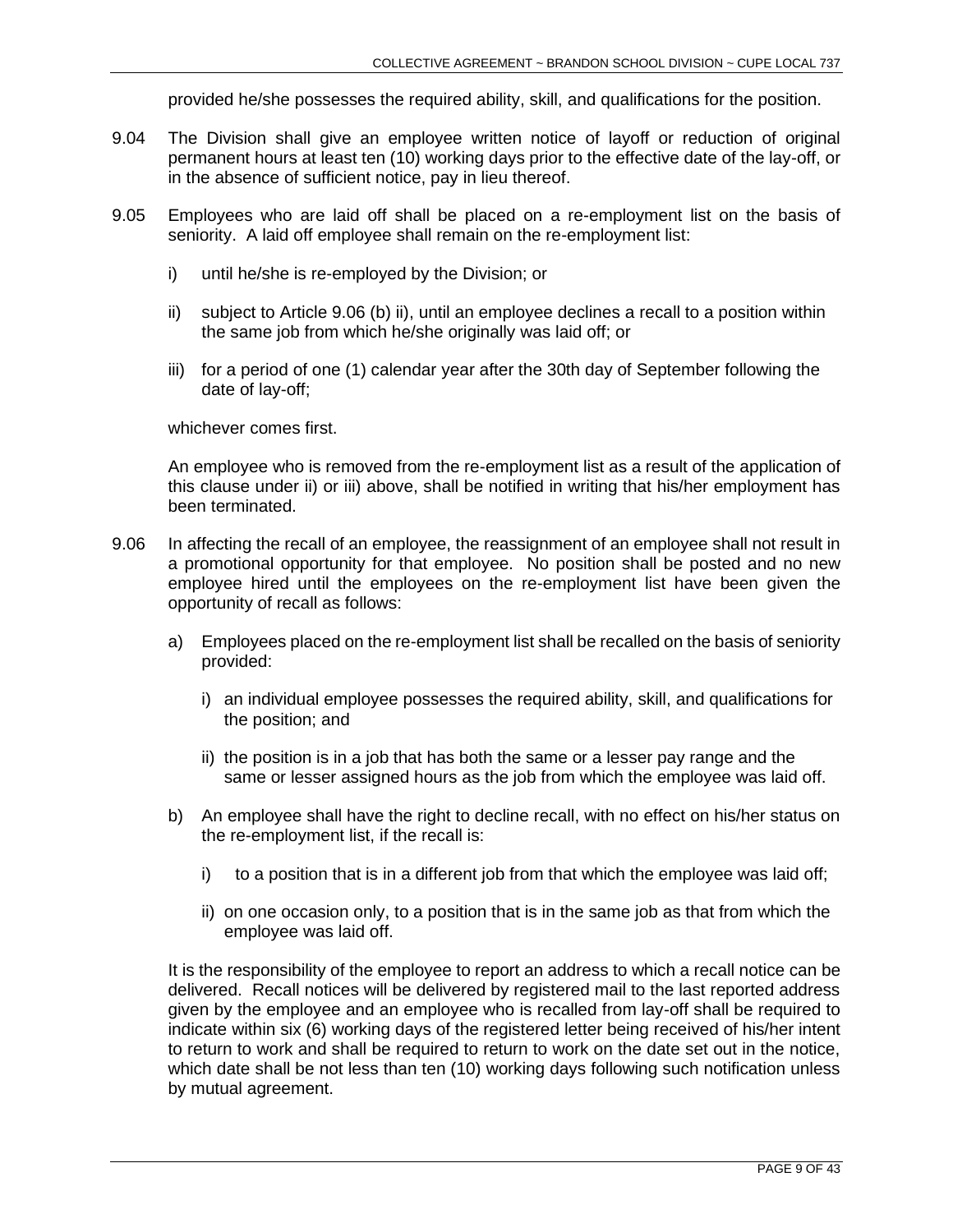9.07 Employees on the re-employment list shall receive copies of and are eligible to apply to any postings in the Division.

## <span id="page-11-0"></span>**ARTICLE 10 – VACANCIES AND PROMOTIONS**

- 10.01 a) For positions that are within the scope of this agreement, the Division agrees to post notices of all job vacancies or newly established positions to be filled on a permanent basis. The Division further agrees to post notices for positions that are deemed term vacancies that will exceed three (3) months in duration. The Division agrees that these vacancies will be posted for a period of not less than five (5) working days. A regular position shall not be considered a new position only by reason of adding to the number of hours previously allocated to the position.
	- b) Positions within the Educational Assistant, Bus and Lunch Assistant/Crossing Guard classification vacated within the school year, resulting in a permanent job vacancy, shall be posted as per Article 10.01 a) above. In special circumstances where the filling of such a vacancy would result in disruption to a student program and/or classroom situation, the permanent position will commence in the following school year. As such, the vacancy shall then be filled for the remainder of the school year as term and shall be posted as per Article 10.01 a) above.
	- c) The Division agrees to place on the bulletin board at the Maintenance/ Transportation Building a notice for the attention of bus drivers only any program runs as they become or expect to become available. Such program runs shall be other than regular runs and shall be awarded on the basis of seniority to those drivers who apply in writing to the notice, provided that the driver is readily and regularly available for said program runs.
	- d) Permanent employees may only apply to term vacancies provided the term vacancy is within their classification.

#### 10.02 Role of Seniority in Staff Changes

- a) Both parties recognize:
	- i) the principle of promotion within the service of the Division;
	- ii) that job opportunity should increase in proportion to length of service.

Seniority shall be considered a factor for transfer, promotion, lay-off, increase in hours and recall. The Division shall choose the candidate with the required qualifications and ability for the position. If qualifications and ability are equal, then the employee with the greatest seniority shall be chosen.

b) Any permanent employee transferring to another classification through successful application, shall be considered to be on a trial period in his/her new position for a period of three (3) working months actively performing the job duties. If, within this trial period, the employee advises the Division in writing of his/her wish to revert to his/her former position, or in the event of unsatisfactory performance in the new position during the trial period, he/she shall be returned by the Division to his/her former position at the earliest opportunity, without loss of seniority and at the wage rate for the position being assumed. If the employee returns to their former position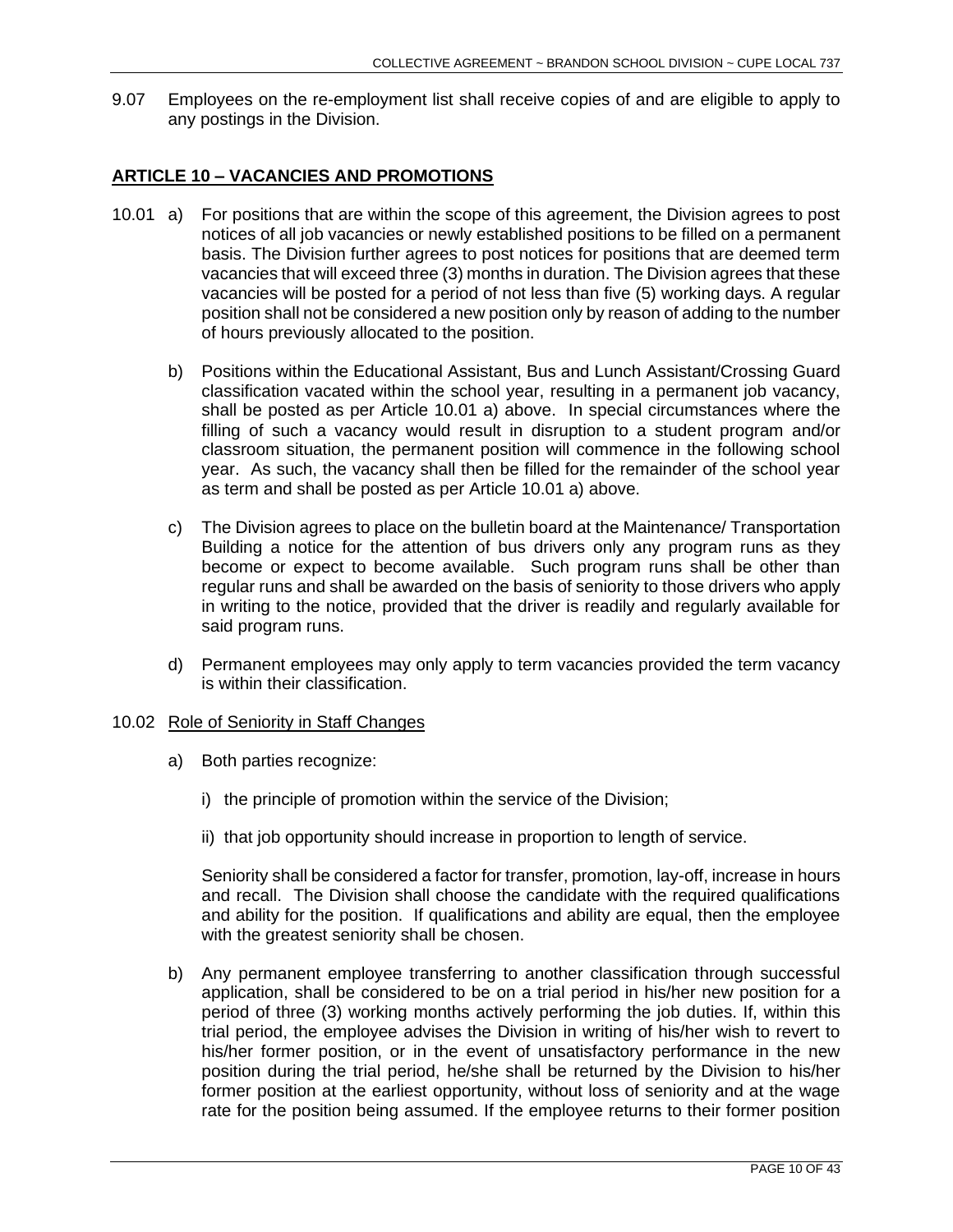within the trial period, the Division may revert to the original recruitment posting in considering applicants to fill the resulting vacant position.

- c) Any employee transferring to another job, or an additional job, shall be paid at:
	- i) the next highest rate in the new job if that new job is at a higher rate of salary than the former/present job; or
	- ii) the next lowest rate in the new job if that new job is at a lower rate of salary than the former/present job.
- d) Upon achieving third (3rd) year in a classification, an employee transferring or promoting into a different job in the same classification will be paid at the third  $(3<sup>rd</sup>)$ year rate.

#### 10.03 Promotions Requiring Higher Certification or Qualification

In cases of promotion requiring higher certification or qualification, the Division will give consideration to employees who do not hold the required certificate or qualification, subject to the candidate obtaining the required certificate or qualification prior to the completion of the probationary or trial period, or a longer period as determined by the Division. If the employee fails to obtain the required certificate or qualification, he/she shall be returned to their former position or similar position having regard to the operational requirements of the Division.

- 10.04 The Union shall be notified of all appointments, promotions, hirings, lay-offs, transfers, recalls, and terminations of employment within the month in which the staff changes were made.
- 10.05 In order to assist the Division in posting notices of vacancies prior to the end of the school year and in an attempt to provide employees with a better knowledge of future openings within the Division, both parties agree that employees contemplating resignation should submit their notice of resignation, wherever possible, prior to April  $30<sup>th</sup>$  of each year.
- 10.06 Any employee covered by this Agreement who has given good and faithful service to the Division and who, through advancing years or temporary disablement, is unable to perform his regular duties, shall be given the preference of any light work available and shall receive the salary payable for the new position to which assigned.
- 10.07 When a designated employee is temporarily assigned to a higher paid job and carries out the duties of that job, the employee shall be paid the wage rate of the job to which assigned at the same step as in the employee's regular job.

## <span id="page-12-0"></span>**ARTICLE 11 – PROBATIONARY PERIOD**

- 11.01 Every employee shall be placed on probation for a period equivalent to six (6) working months of uninterrupted service. Uninterrupted service is determined from the date on which employment commenced and excludes any unpaid absences. An employee while on probation may not apply to vacancies.
- 11.02 Probationary employees shall be entitled to all rights and privileges of this Agreement, except that they shall not have recourse through the grievance and arbitration procedure for suspension or discharge.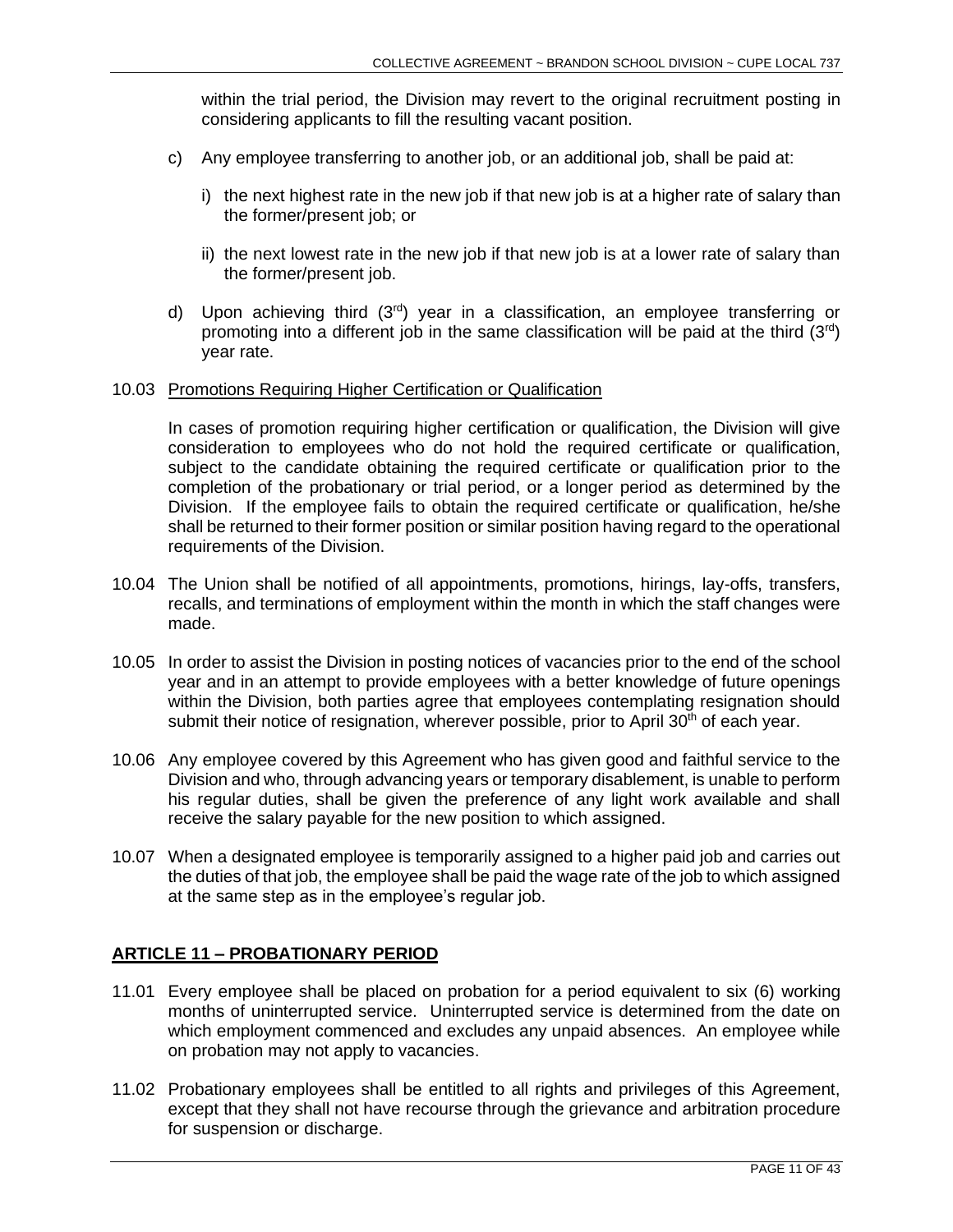- 11.03 Upon completion of the probationary period, seniority shall be retroactive to the original date of employment.
- 11.04 The Division may, acting reasonably, extend for a further six (6) months the probationary period of any employee who has not attained the level of performance expected of the job or who have not yet earned the qualifications/certifications expected of the job.

## <span id="page-13-0"></span>**ARTICLE 12 – HOURS OF WORK**

- 12.01 Employees in the Custodial classification shall work up to eight (8) hours per day, five (5) days per week, Monday through Friday, except for the second  $(2^{nd})$  day worker in all Class I schools, who may be required to work on a Tuesday to Saturday schedule.
- 12.02 Employees in the Maintenance classification shall work on a regular schedule of up to eight (8) hours per day, five (5) days per week, Monday through Friday, except that, if a maintenance worker on a regular schedule is required for a number of hours by the Supervisor to check the school heating systems on Saturdays, Sundays, and statutory holidays, the Supervisor will arrange for that maintenance worker to have the same number of hours off his/her regular schedule, provided that, if the said maintenance worker is required to work more than eight (8) hours in any day or more than forty (40) hours during any seven (7) consecutive days, he/she shall be paid for the extra hours worked at the rate set forth in Article 14, but he/she shall not have these extra hours off his regular schedule.
- 12.03 Bus Drivers shall be paid for regular run assignments on a daily minimum hours basis as follows:

| 2 hours daily |
|---------------|
| 4 hours daily |
| 6 hours daily |
| 8 hours daily |
|               |

A bus driver whose regular run assignment, as set forth above, consistently requires that he/she work at least fifteen (15) minutes longer per day shall be paid for extra time worked to the nearest one-half (1/2) hour per day as long as the assignment so requires. Daily hours worked will be determined by the Supervisor of Transportation in consultation with the driver as actual driving time plus thirty (30) minutes per trip for assigned related duties, such as inspections, fuelling, paperwork, cleaning, etc.

A driver shall be paid a minimum of two (2) hours per program run assignment except when assigned as an extension of a regular run. If such program run assignment exceeds two (2) hours the extra time worked shall be paid as set forth above.

## 12.04 Field Trips

a) At the start of each new school year, drivers' names shall be placed on the field trip bus drivers' roster at the pay rates as per the Collective Agreement and expense reimbursement, as from time to time set by the Board of Trustees.

School bus field trips shall be offered to school bus drivers on a voluntary basis. No school bus driver is obliged to take a field trip. Electing not to accept a school bus field trip shall not prejudice future job assignments or considerations.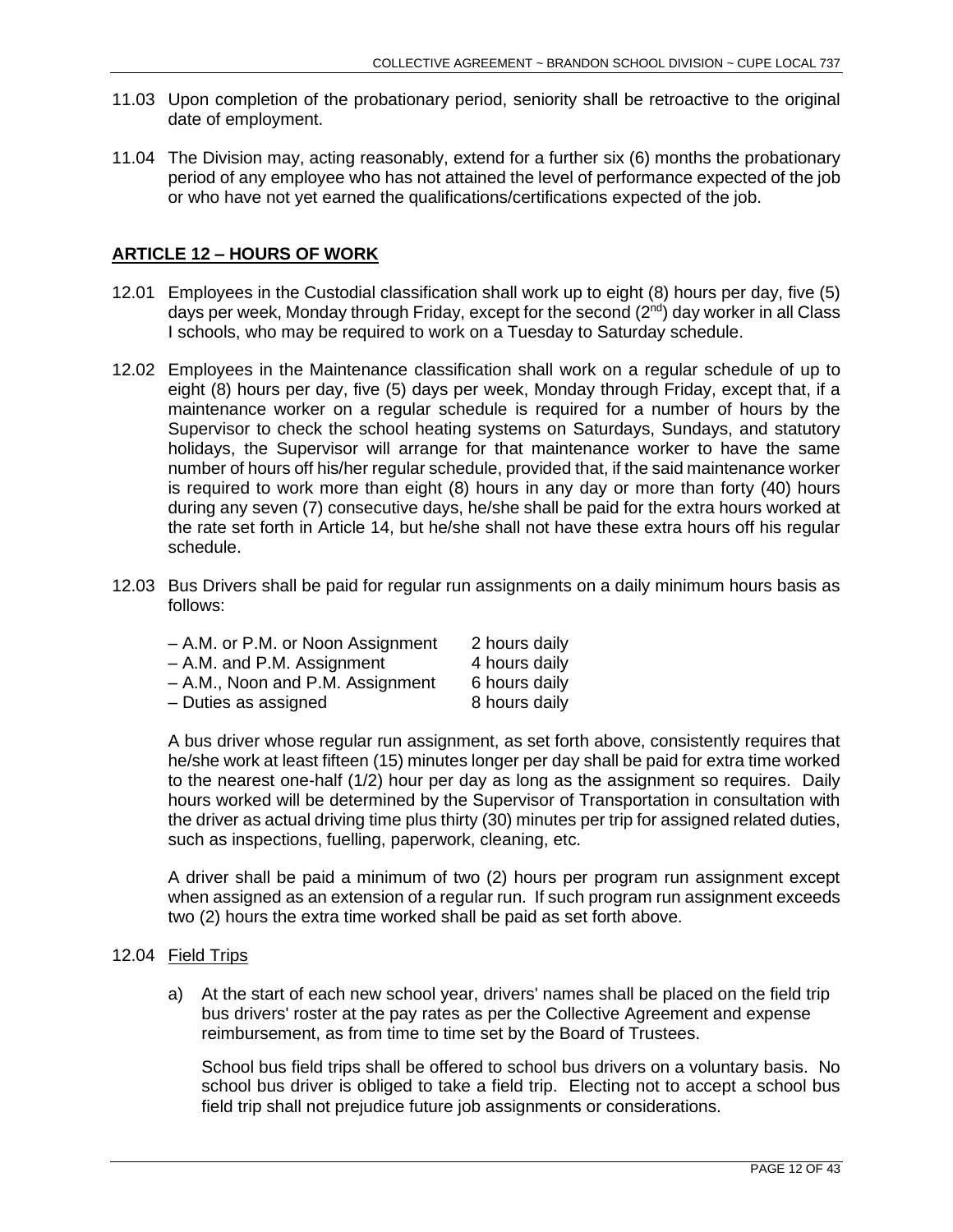Permanent school bus drivers shall be given the first opportunity to take field trips. No driver shall be allowed to forego their program run (band, swimming, special needs), custodial assistant, lunch assistant or educational assistant assignments to take a field trip. At all times, regular school bus runs shall receive priority consideration.

- b) A regular driver taking a field trip shall be deducted the appropriate wages at regular wage rates for the regular driving time missed and will be paid at then current field trip rates for the field trip. The spare driver will be paid at spare driver rates.
- c) Field trips shall be identified as follows:
	- i) Local Field Trip: trips which are done between the regular morning and afternoon runs, or other similar short trips, regardless of destination.
	- ii) All Day Field Trip: trips of eight (8) or more hours in duration.
	- iii) Overnight Field Trip: trips of more than one (1) day (or part days) in duration.
- d) Field trips bus drivers shall be paid reimbursement as follows:
	- i) Local Field Trip paid at the current regular field trip rate for the total duration of the trip; school bus drivers shall be entitled to receive at least one-half  $(\frac{1}{2})$  hour lunch breaks on local field trips, with reimbursement for lunch to be paid at rates set by the Board. Payment shall be for a minimum of two (2) hours per trip assigned.
	- ii) All Day Field Trip driver to be paid on a flat rate basis for the trip, the flat rate amount for each trip to be determined by the Supervisor of Transportation before offering the trip to drivers.

The flat rate amount for each trip shall be determined as follows:

Driving Time: will be comprised of actual driving time to complete the round trip to the destination and back. This is calculated at the number of round trip kilometres at a speed of seventy (70) kilometres per hour, plus one-half  $(½)$  hour for bus preparation time. A round trip of three hundred fifteen (315) kilometres, for example would be allotted five (5) hours driving time (four and one-half (4 ½) hours driving time plus one-half  $(\frac{1}{2})$  hour bus preparation time). Driving time shall include one (1) extra hour to compensate the driver for all extra driving time at the destination.

Waiting Time is time spent at the destination before starting the return trip.

The flat rate amount allotted to the trip would be calculated at the driver's current regular rate of pay for "driving time", and the applicable wage rate for "waiting time". A meal expense allowance also shall be paid for all day field trips.

e) Overnight Field Trip: where the driver is away for more than one (1) day. The flat rate amount for the first day would be calculated for an all day trip above. The flat rate amount for the second  $(2^{nd})$  and subsequent days would be calculated at the applicable wage rate for "waiting time" less ten (10) hours "rest time", and would include reimbursement for meals and lodging at the current rates set by the Board of Trustees.

"Rest Time" shall be considered to include non-working hours for rest and relaxation and all meal breaks. Drivers shall not be paid for "rest time" except when called upon to act in a role befitting a "bus driver" where such time will be considered a Call-Out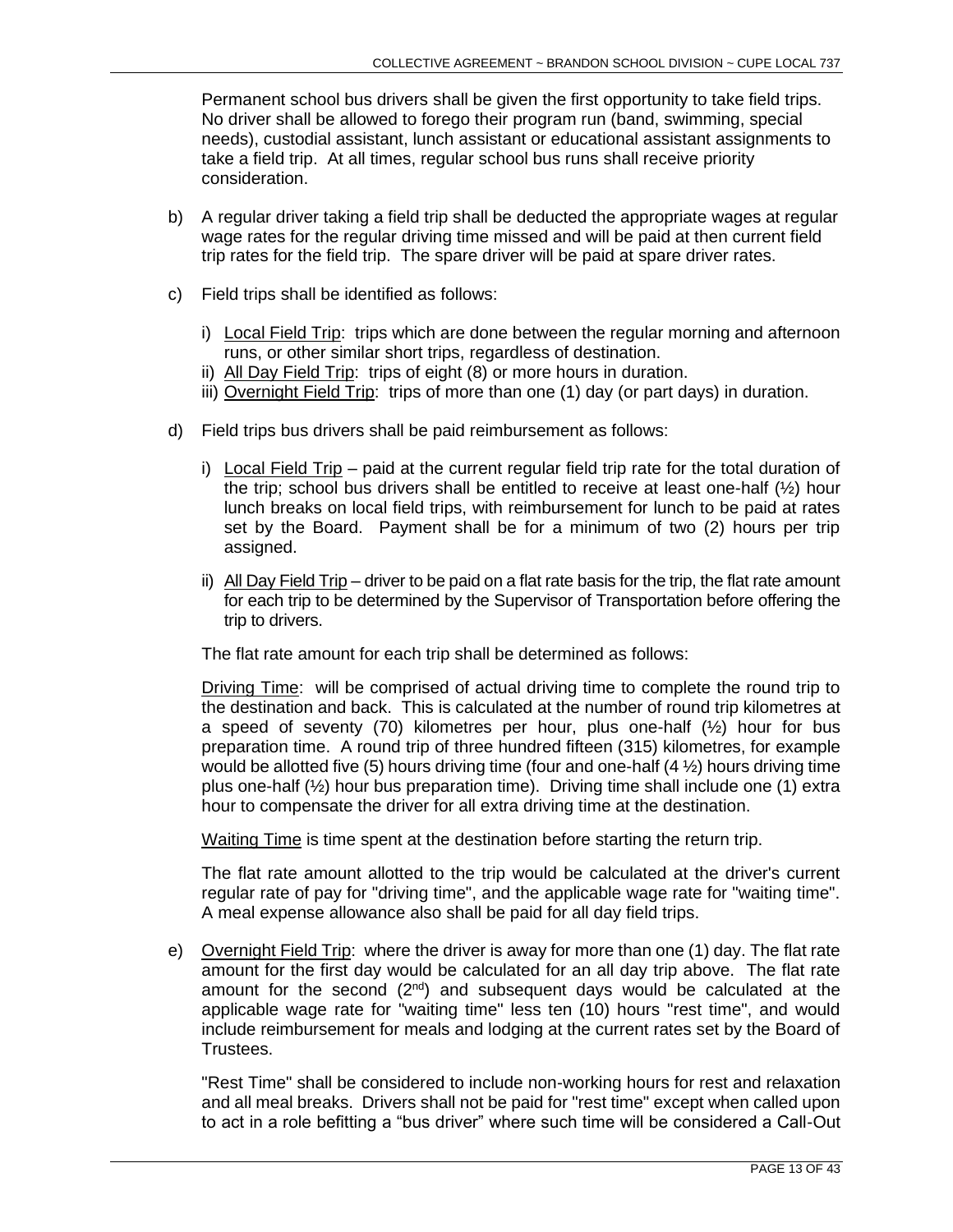as per Article 14.06 of the Collective Agreement. Rest time is to be a clear and distinct ten (10) hours break from bus driver responsibilities.

- f) The driver shall be paid for field trips at the rates of pay determined as follows:
	- i) Regular Field Trip Rate –current rate of pay.
	- ii) All Day Field Trips Driving Time current regular rate of pay.
	- iii) All Day Field Trips Waiting Time 75% of current 2nd Year rate of pay.

**NOTE**: The above rates of pay will be adjusted as of and from the date of execution of a new collective agreement.

**NOTE**: If during a field trip unusual circumstances develop that result in the "driving or waiting time" being different from the estimate provided by the Supervisor of Transportation prior to the trip, the Supervisor of Transportation and/or Secretary-Treasurer should be so advised immediately following the trip. Applicable adjustments will be made.

- 12.05 The Office Utility Worker shall work up to eight (8) hours per day, forty (40) hours per week, Monday through Friday.
- 12.06 Clerical employees shall work up to seven (7) hours per day, Monday through Friday, inclusive, for a total of thirty-five (35) hours per week, except that if the Division feels there is a requirement to operate a high school on Saturday, casual clerical staff may be hired or regular staff may be required to work at the applicable wage rate.
- 12.07 In the event the Division wished to change the above work schedules the Division shall notify the Union in writing two (2) months prior to any change and shall meet with the Union to discuss the contemplated change. If such change is reasonable and for the efficiency of the Division, the Union and Division may amend the above subsections of this Article as required.
- 12.08 The normal hours of work for all Educational, Bus and Lunch Assistants/Crossing Guards covered by this Agreement shall be specifically assigned hours up to eight (8) hours per day. Should the assigned hours of work be varied by the Division, two (2) weeks prior notice will be given.
- 12.09 Employees working five and one-half (5½) hours or more shall receive a fifteen (15) minute paid rest period for the first  $(1<sup>st</sup>)$  half of their shift and a fifteen (15) minute paid rest period in the second  $(2^{nd})$  half of their shift.

Employees working two and three-quarter (2.75) hours or more but less than five and onehalf (5.50) hours shall receive a fifteen (15) minute paid rest period within their shift.

## <span id="page-15-0"></span>**ARTICLE 13 – REDUCTION OF HOURS**

13.01 The Division shall apply a reduction in hours for employees on a fair and consistent basis. In doing so the Division will give primary consideration to the impact on the needs of students. If a position(s) is/are identified for a reduction in hours, as a result of a decision of the Division which is not related to student need or to the operational needs of the Division, the least senior employee(s) in that job will be identified and considered for a reduction in hours in accordance with administrative practices established by the Division.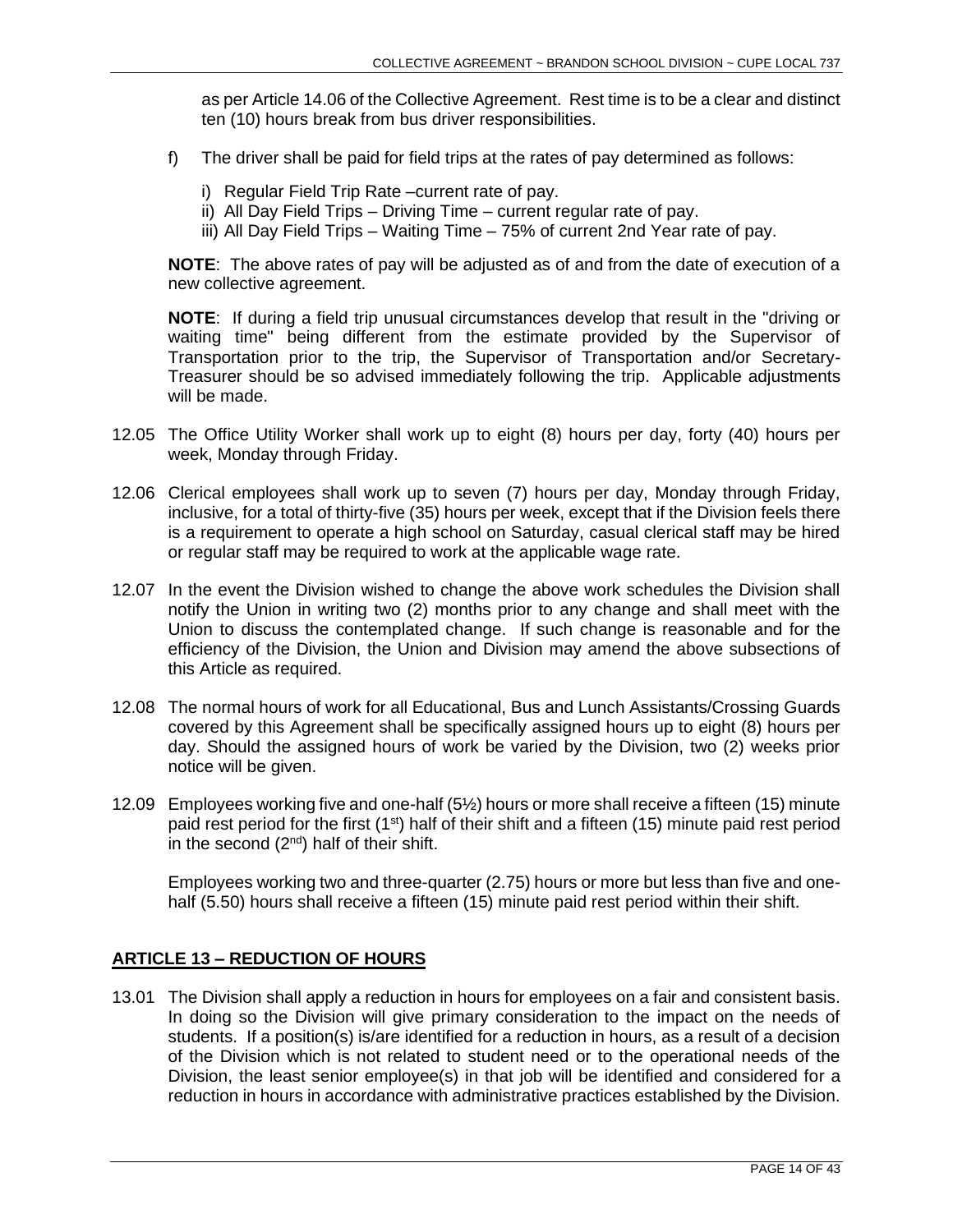- 13.02 a) An employee, whose hours of work in a job have been reduced by the Division and who requests in writing reinstatement of lost hours, shall be given first consideration for said hours in a job in the same classification with the same or lesser rate of pay. prior to any new employee being hired in that job, subject to the scheduling of the reinstatement of the hours meeting the needs of the Division. Said first consideration will be provided until the employee:
	- i) declines an offer of reinstatement of the hour(s) in the same classification; or
	- ii) transfers to a different job or classification; or
	- iii) is reassigned to the same number of hours in the same job to which he/she was assigned prior to the reduction in hours;

whichever comes first (1<sup>st</sup>).

b) Subject to the provisions of Article 13.02 a), in the event the Division reduces the hours of work of more than one employee in a job, the affected employees will be considered for additional hours in order of seniority.

## <span id="page-16-0"></span>**ARTICLE 14 – OVERTIME**

- 14.01 Overtime work shall not be performed or paid for unless authorized by the Division.
- 14.02 a) Compensation for overtime shall be at the rate of time and one half (1 ½) for the first four (4) hours worked in excess of eight (8) hours per day or forty (40) hours per week for employees in the following classifications: Custodial, Maintenance, Transportation, Educational Assistants, and Lunch Assistants/Crossing Guards.

Exception for School Bus Drivers – Compensation at overtime rates as set forth above shall be waived to a maximum of eighty (80) hours bi-weekly when the bus driver requests and is assigned hours for program runs in addition to the driver's regular run assignment.

- b) Compensation for overtime shall be at the rate of time and one half  $(1 \frac{1}{2})$  for the first four (4) hours worked in excess of seven (7) hours per day or thirty-five (35) hours per week for employees in the following classifications: Secretarial/Clerical, Library Technicians.
- c) All overtime in excess of four (4) hours, as set forth above, shall be paid at the rate of double time.
- d) An employee, subject to the approval of the Division, may accumulate overtime in the form of equivalent time off at the applicable overtime rate of pay as mutually agreed by the employee and the Division. The accumulation of overtime may be taken at a time mutually agreed upon in writing between the employee and the Division.
- 14.03 Employees, while checking school heating systems at night during the heating season, shall receive a shift differential of thirty-five cents (\$0.35) per hour.
- 14.04 Risk pay of one dollar and seventy-five cents (\$1.75) per hour shall be paid to all employees over their regular pay while engaged in performing duties on ladders or scaffolds on buildings at a second storey level or higher, including duties on chimneys or sloping roofs, but excluding duties on flat roofs.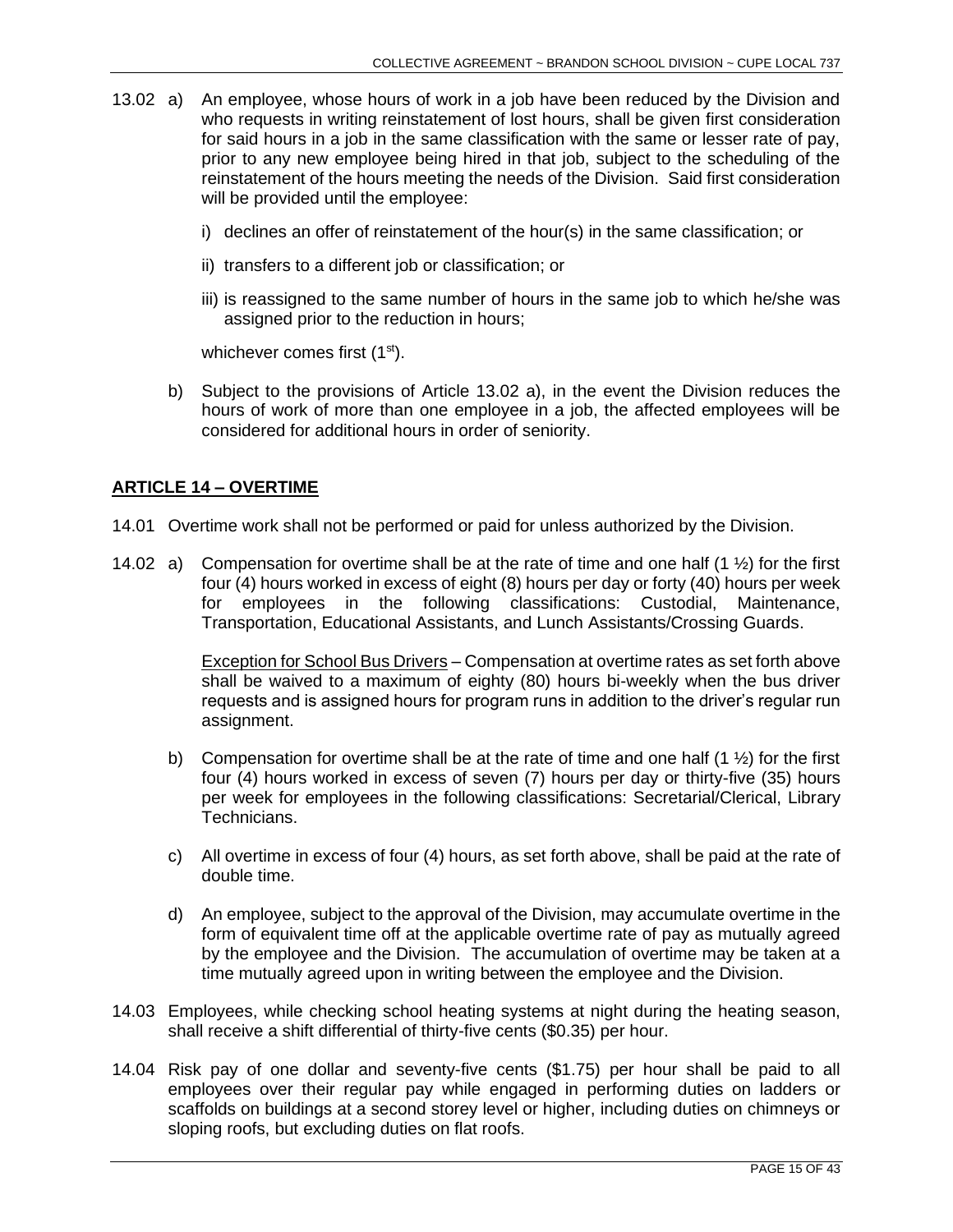- 14.05 Employees providing bus driver training shall be paid one dollar and seventy-five cents (\$1.75) per hour over the regular pay if undertaken during the work day or at the applicable overtime rates.
- 14.06 An employee who has already left the premises of the Division after the end of his scheduled shift and who is recalled for emergency work shall be paid one and one-half (1½) times his regular rate of pay for such hours worked on recall up to the starting time of his regular shift but, in any event, not less than three (3) hours at one and one-half (1½) times his regular rate of pay.
- 14.07 Any employee required to work on a statutory holiday shall be paid, in addition to his regular pay, at the rate of double time for all hours worked.
- 14.08 Employees transferring to another position in the Division shall retain all approved banked time.
- 14.09 Employees required to use their own vehicle shall be paid at the current approved Division mileage rates for a minimum of five (5) kilometres per day, as approved by appropriate Administrator/Supervisor.

## <span id="page-17-0"></span>**ARTICLE 15 – STATUTORY HOLIDAYS**

15.01 All employees shall be entitled to time off with pay at their regular rate of pay for the following holidays, provided they earn wages for part or all of each day of at least fifteen (15) days during the thirty (30) calendar days immediately preceding the applicable statutory holiday:

| Thanksgiving Day | Victoria Day                                                                |
|------------------|-----------------------------------------------------------------------------|
| Christmas Day    | Canada Day                                                                  |
| Boxing Day       | Civic Holiday                                                               |
| New Year's Day   | Labour Day                                                                  |
| Good Friday      | Louis Riel Day                                                              |
|                  | ** and any other when proclaimed and approved by the Provincial Government. |

Regardless of the foregoing, no employee shall lose entitlement to the New Year's Day statutory holiday solely by reason of the change in the school calendar set by the Board of Trustees.

- 15.02 The observance of Remembrance Day in Manitoba is subject to the provisions of The Remembrance Day Act and shall be observed on the day it occurs. Therefore, employees shall receive pay for the holiday if Remembrance Day is observed on a normal working day.
- 15.03 If Remembrance Day is declared as a school holiday by the Minister of Education, other than described in Article 15.02, the employees shall be eligible to receive time off with pay for the holiday. However, if the schools are open for a portion of the day, the employees will be required to be on duty for that period of time. The remainder of the day will be observed as a holiday.
- 15.04 When a paid holiday occurs on a Saturday or Sunday, the holiday shall be observed on a working day(s) continuous with the weekend. Such days shall be as provided by legislation or as mutually agreed between the Division and the Union.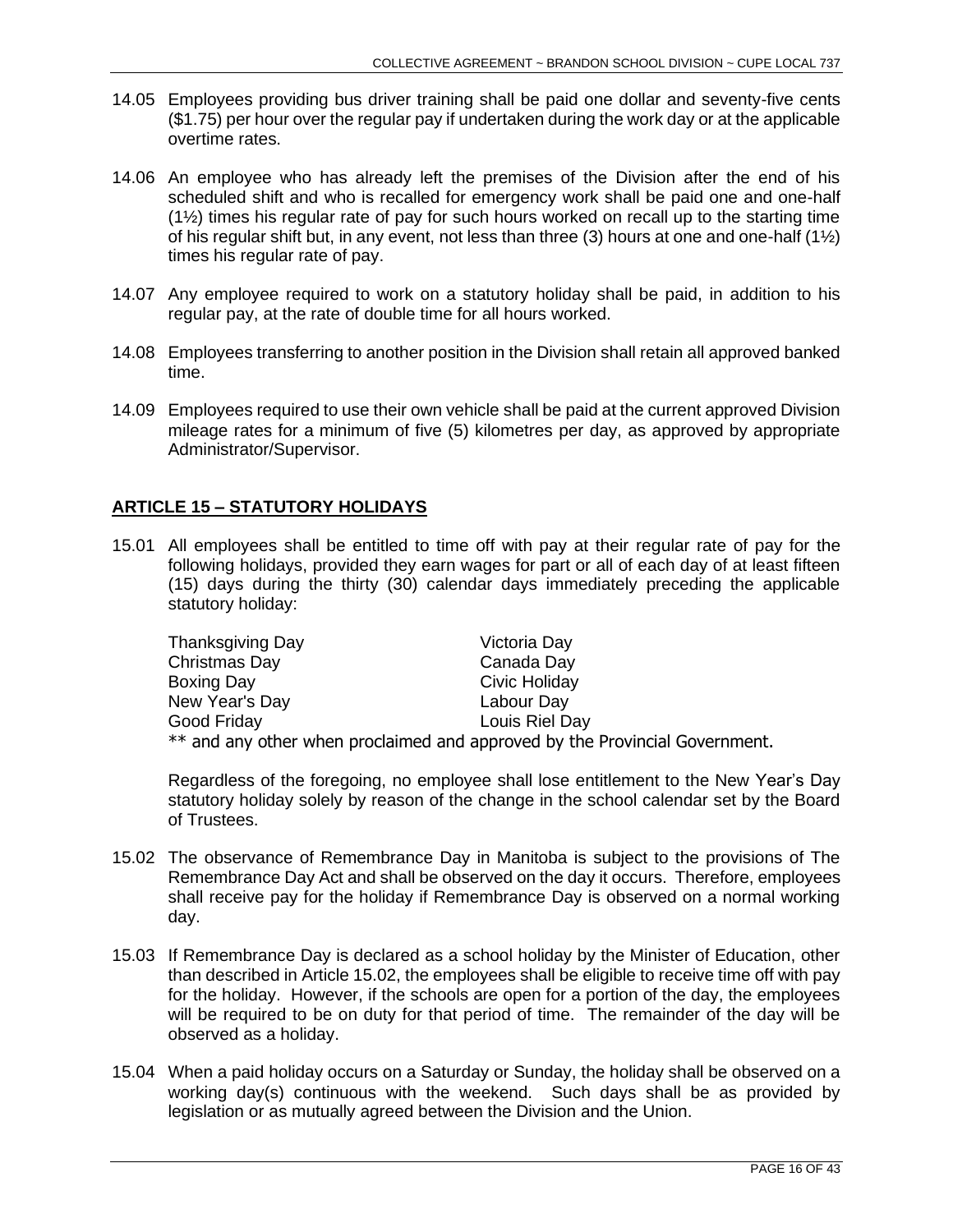15.05 When a statutory holiday occurs during an employee's annual vacation, he/she shall be allowed an additional day off at a time mutually convenient to the employee and the Division.

## <span id="page-18-0"></span>**ARTICLE 16 – VACATIONS**

- 16.01 Annual vacation entitlements shall be determined as of June  $30<sup>th</sup>$  each year for twelve (12) month employees. Such an employee with less than one (1) year of service as of June  $30<sup>th</sup>$  shall receive a vacation with pay, calculated on the basis of one (1) day vacation for every eighteen (18) days worked, or major portion thereof from the date of employment to June 30<sup>th</sup>.
- 16.02 a) Employees hired on a twelve (12) month per year basis and having more than one  $(1)$  year of service as of June  $30<sup>th</sup>$  shall be eligible for a paid vacation as follows:
	- 1) Fifteen (15) working days after one (1) year of continuous service.
	- 2) Twenty (20) working days after eight (8) years of continuous service.
	- 3) Twenty-five (25) working days after seventeen (17) years of continuous service.
	- 4) Thirty (30) working days after twenty-four (24) years of continuous service.
	- b) In progressing to a greater vacation entitlement, the increased vacation with pay entitlement shall be effective as at and taken after the June  $30<sup>th</sup>$  date immediately following the date upon which the required years of service are fulfilled.
	- c) Upon ceasing employment with the Division, an employee who receives vacation with pay shall receive a prorated portion of his/her vacation entitlement calculated from the June 30<sup>th</sup> immediately preceding the date of ceasing employment to the last day worked.
	- d) Employees hired on a ten (10) month or less per year basis shall be paid on each pay cheque vacation pay allowance as follows:
		- 1) 6% for the first eight (8) years of continuous service.
		- 2) 8% after eight (8) years of continuous service from date of employment.
		- 3) 10% after seventeen (17) years of continuous service from date of employment.
		- 4) 12% after twenty-four (24) years of continuous service from date of employment.
- 16.03 Maintenance staff shall not take more than two (2) weeks of vacation in July and August. Custodians and clerical employees employed on a twelve (12) month per year basis may take one (1) week of earned vacation at a time other than July or August provided operational requirements can be met and that no more than one (1) employee shall be absent for this purpose per day unless no relief persons are required. Custodians employed on a twelve (12) month per year basis with six (6) weeks earned vacation must take one (1) week of earned vacation at a time other than July or August and may take two (2) weeks other than during July or August.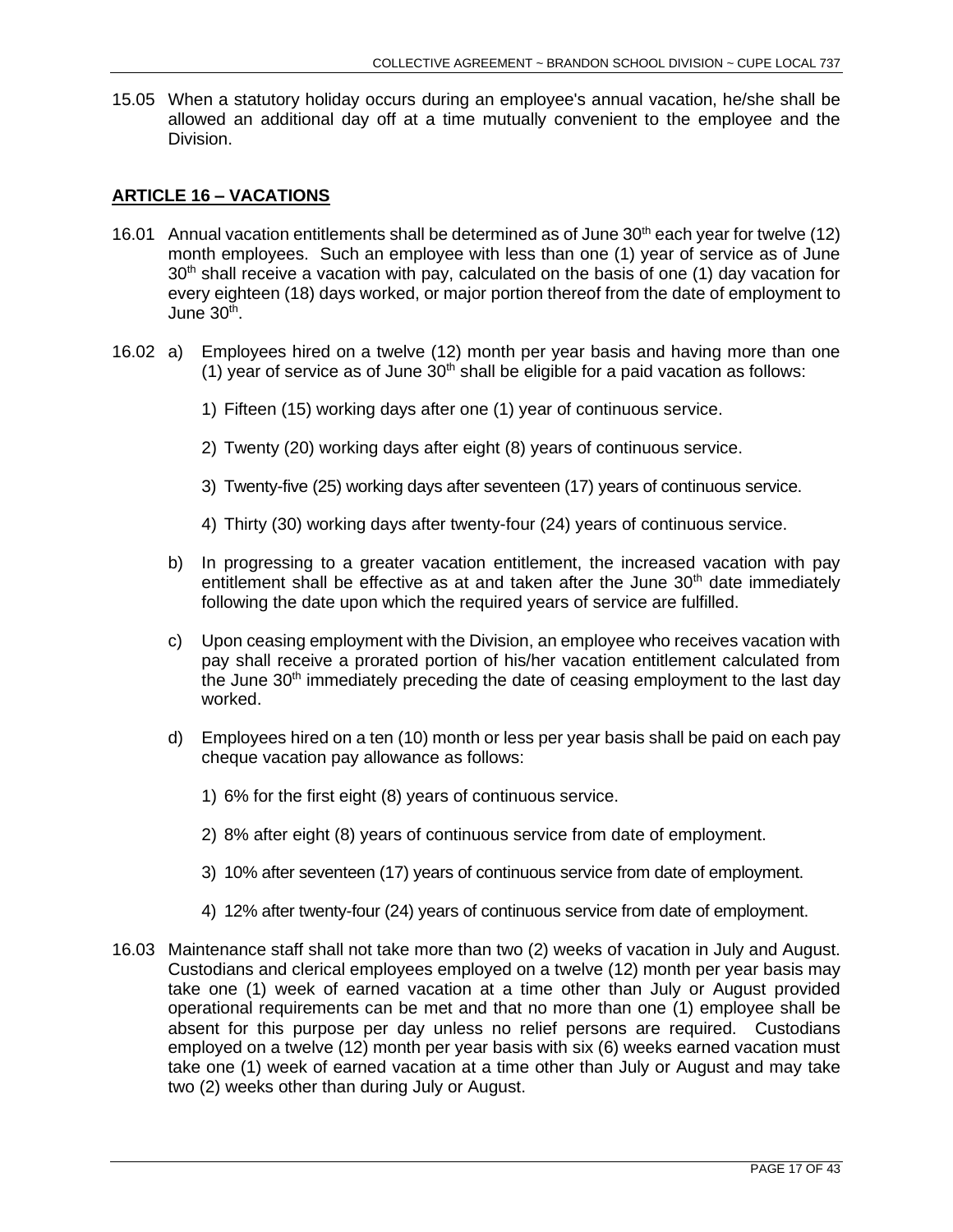- 16.04 Employees shall submit their preferred vacation period to their designated Supervisor for approval prior to May 1 of each year. The employer will post an approved vacation schedule within thirty (30) days of May  $1<sup>st</sup>$  of each year. Once approved, such vacation shall not be changed unless mutually agreed upon by the employee and their designate supervisor.
- 16.05 Illness During Vacations When an employee on vacation becomes ill to the extent that the services of a medical practitioner are required, provided such illness is shown to be in excess of three (3) days, such employee shall be allowed to use sick leave credits for the period which the medical practitioner verifies in writing on a form to be provided by the Board that the employee would have been unable to carry out work duties. The completed form must be submitted to the Secretary-Treasurer within five (5) working days of the end of the vacation period. The period of vacation so displaced shall either be added to the vacation period or reinstated for use at a later date as mutually agreed between the employee and the Division or its designate.
- 16.06 When an employee is granted leave of absence without pay, except when absent and paid compensation under the *Workers Compensation Act* as a result of an injury incurred in the course of his duties with the Division, vacation entitlement shall be adjusted proportionately in that year.

## <span id="page-19-0"></span>**ARTICLE 17 – SICK LEAVE**

- 17.01 Sick Leave Defined An employee shall be entitled to and shall receive sick leave without loss of pay only where the employee is unable to be at work and perform his regular duties as a result of personal illness or injury. A working day is defined as the number of hours an employee works on a regular work day.
- 17.02 Employees shall accumulate entitlement for sick leave at the rate of one (1) day for every nine (9) days of actual work or fraction thereof to a maximum of:
	- a) twenty (20) days per year for employees hired on a ten (10) month per year basis;
	- b) twenty-four (24) days per year for employees hired on a twelve (12) month per year basis.

The total sick leave which he/she shall be entitled to accumulate shall not exceed one hundred and twenty-four (124) days. For the purpose of this article, per year shall be July 1<sup>st</sup> to June 30<sup>th</sup>.

- 17.03 Where a term employee is re-employed within ninety (90) days of expiration of his/her previous term of employment, provided the previous term of employment was for a minimum of one hundred and fifty (150) consecutive working days, the employee shall be entitled to sick leave earned but not utilized in the previous terms of employment which will be credited to the employee at the start of the new term of employment. The accumulation of sick leave entitlement is in accordance with Clause 17.02.
- 17.04 The number of days an employee is on sick leave shall be deducted from his accumulated sick leave entitlement at the time the leave is taken.
- 17.05 Sick leave shall continue to accrue when an employee is absent on an authorized leave of absence with pay; but shall not accrue: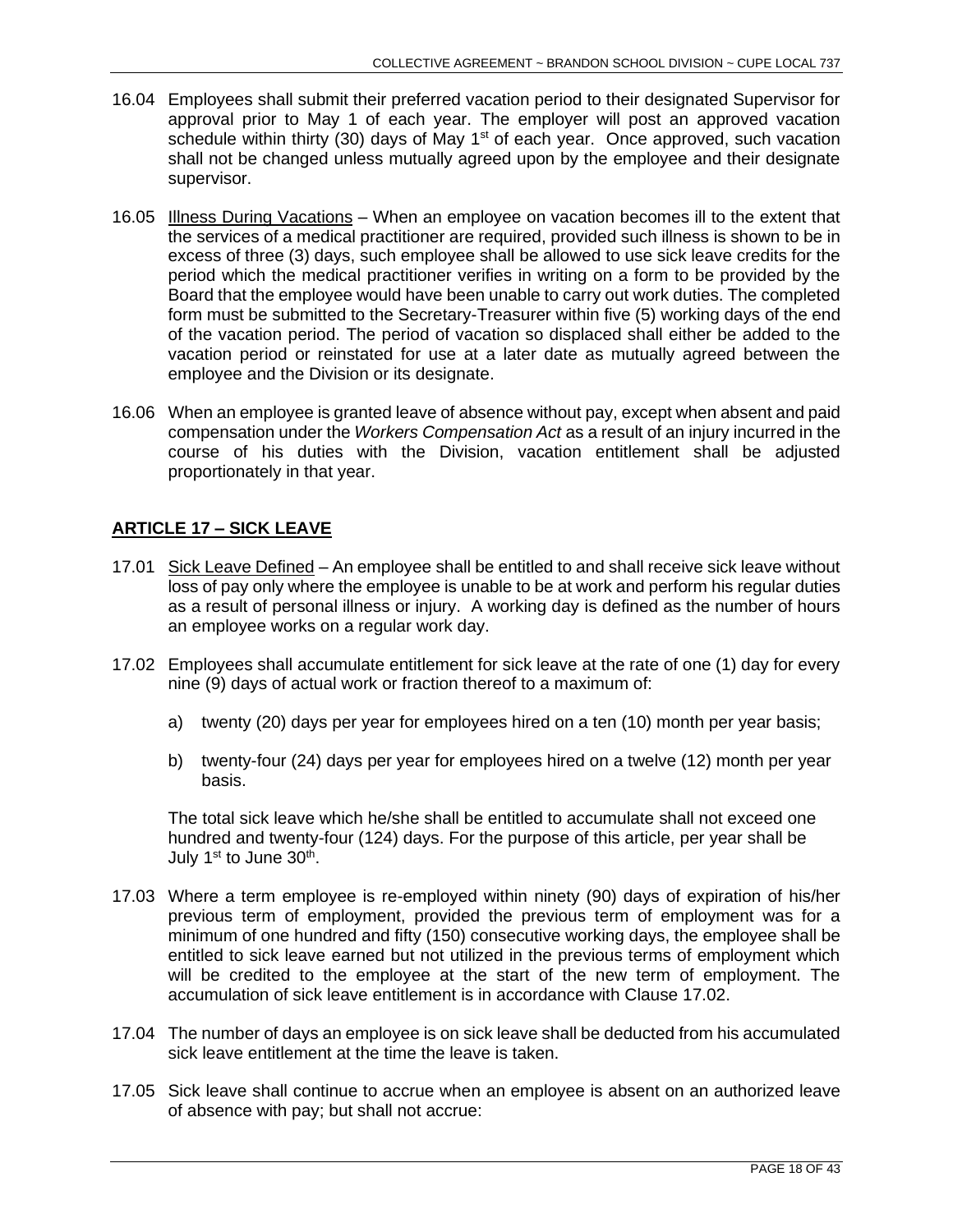- a) while on sick leave;
- b) while receiving income replacement benefits from an insurance program;
- c) while absent on Worker's Compensation.
- 17.06 The Division shall advise the employee of the amount of his/her accumulated sick leave days on each statement of earnings.
- 17.07 Sick leave is not payable to an employee:
	- a) who, while receiving sick leave benefits from the Division, is engaged in employment for wage or profit with another employer, except when such employment occurs as a result of a program of rehabilitative employment approved by a certified medical physician, or
	- b) who, in respect of injury or illness resulting from a motor vehicle accident, is receiving wage-loss replacement benefits from Manitoba Public Insurance (MPI) or equivalent insurance plan to the extent that such benefits and paid sick leave days exceed the employee's normal salary and up to the maximum number of sick leave days accumulated by the employee. In such cases, the employee shall reimburse the Division the amount of benefit received from the Division.
- 17.08 If illness extends for four (4) or more consecutive working days, the employee must provide a physician's certificate to the Secretary Treasurer on or before the fifth  $(5<sup>th</sup>)$ working day of absence. In the event the length of illness is extended by a subsequent physician's certificate, the employee must provide said certificate to the Secretary Treasurer on or before the third  $(3^{rd})$  working day of the extended portion of the leave. Deductions of pay for uncertified sick leave may be made after the fifth  $(5<sup>th</sup>)$  consecutive working day of absence if a physician's certificate is not received.

The Division may require any absence be verified by a physician's certificate and/or by a physician who may be appointed by the Division; where the Division requests this, the Division shall cover the cost of the examination and/or report.

If required by the Division, employees away on approved sick leave for a duration of longer than twenty (20) working days shall update the Division on their status with medical notes on a bi-monthly basis or for a longer duration as agreed between the employee and employer.

The Union recognizes the employer's right to ask for a medical evaluation assessment prior to returning to the workplace after being away on sick leave.

The Union agrees to work with Management regarding sick leave benefits utilization.

Nothing herein shall restrict the Division's right to discipline an employee for the abuse of sick leave.

17.09 Workers Compensation – Where an employee suffers an injury through accident while employed with the Division, within the scope of the *Workers Compensation Act*, the Division will supplement the award made by the Compensation Board for loss of wages to the employee by such an amount that the award of the Compensation Board and the Division supplementation will equal one hundred percent (100%) of the employee's regular wages and the employee's sick leave credits will be reduced proportionately, until all sick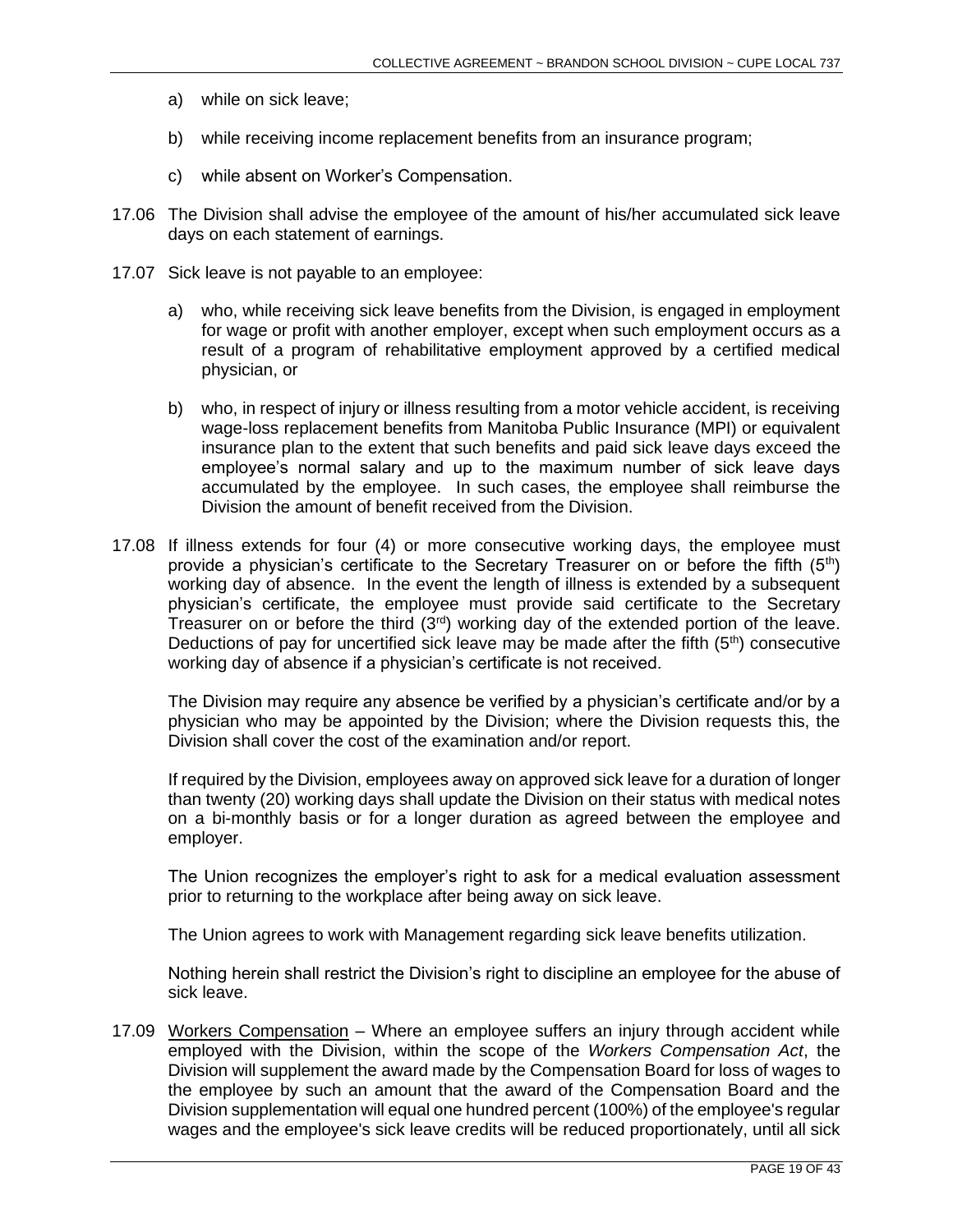leave credits have been claimed. Once an employee's sick leave credits are exhausted, the employee shall receive only an amount equivalent to the compensation credits. The employee shall turn over to the Division any payment or payments for salary or wages applicable to the said period received by him/her from the Workers' Compensation Board.

However, if at any time it is decided by the Workers Compensation Board that a supplement paid by the Division during a claim for Compensation Benefits must be offset against benefits otherwise payable by the Workers Compensation Board, such supplementation shall cease immediately and no further supplement shall be payable by the Division.

- 17.10 Sick leave shall terminate once the maximum earned accumulation of sick leave credits has been exhausted. Employees may avail themselves of the Leave of Absence section of this Collective Agreement for further leave.
- 17.11 An employee upon being requested by the Division shall make himself available for the purpose of a medical examination from a physician acceptable to the Division.

Should the Division make such a request, the cost incurred by the employee shall be borne by the Division.

It is understood by the parties to this agreement, that such a request for a medical examination shall not be unreasonably requested and such employee shall be advised in writing of the reasons of such a request.

17.12 The Division shall register the Sick Leave plan with the Employment Insurance for premium reduction purposes. The five-twelfths (5/12) of the difference between the standard Employer premium rate and the reduced premium rate shall be paid to the Union. Payment shall be made each April.

## <span id="page-21-0"></span>**ARTICLE 18 - LEAVE OF ABSENCE**

- 18.01 All requests for leave of absence, with or without pay, must be requested in writing five (5) working days before the leave is taken except in an emergency, and approved by the Division prior to the commencement of the leave.
- 18.02 Personal Leave The Division may grant leave of absence without pay to any employee requesting such leave for good and sufficient reasons and provided such leave does not interfere unduly with the operation of the Division.
- 18.03 Personal Day With a minimum of five (5) days notice to the Division and subject to the availability of a substitute, a permanent employee shall be granted one (1) day of personal leave per school year without loss of salary. Such leave is not to extend Spring, Summer, or Winter Break or to be used on in-service days, parent-teacher days, administrative days or pupil evaluation days unless unusual circumstances arise and then the leave may be granted at the discretion of the Division.
- 18.04 Union Leave
	- a) An employee who has been elected or appointed by the Union to attend union conventions or other business of the Union may be granted a leave of absence at no cost to the Division for this purpose, if such leave does not interfere unduly with the operations of the Division. The Union will be responsible for requesting in writing such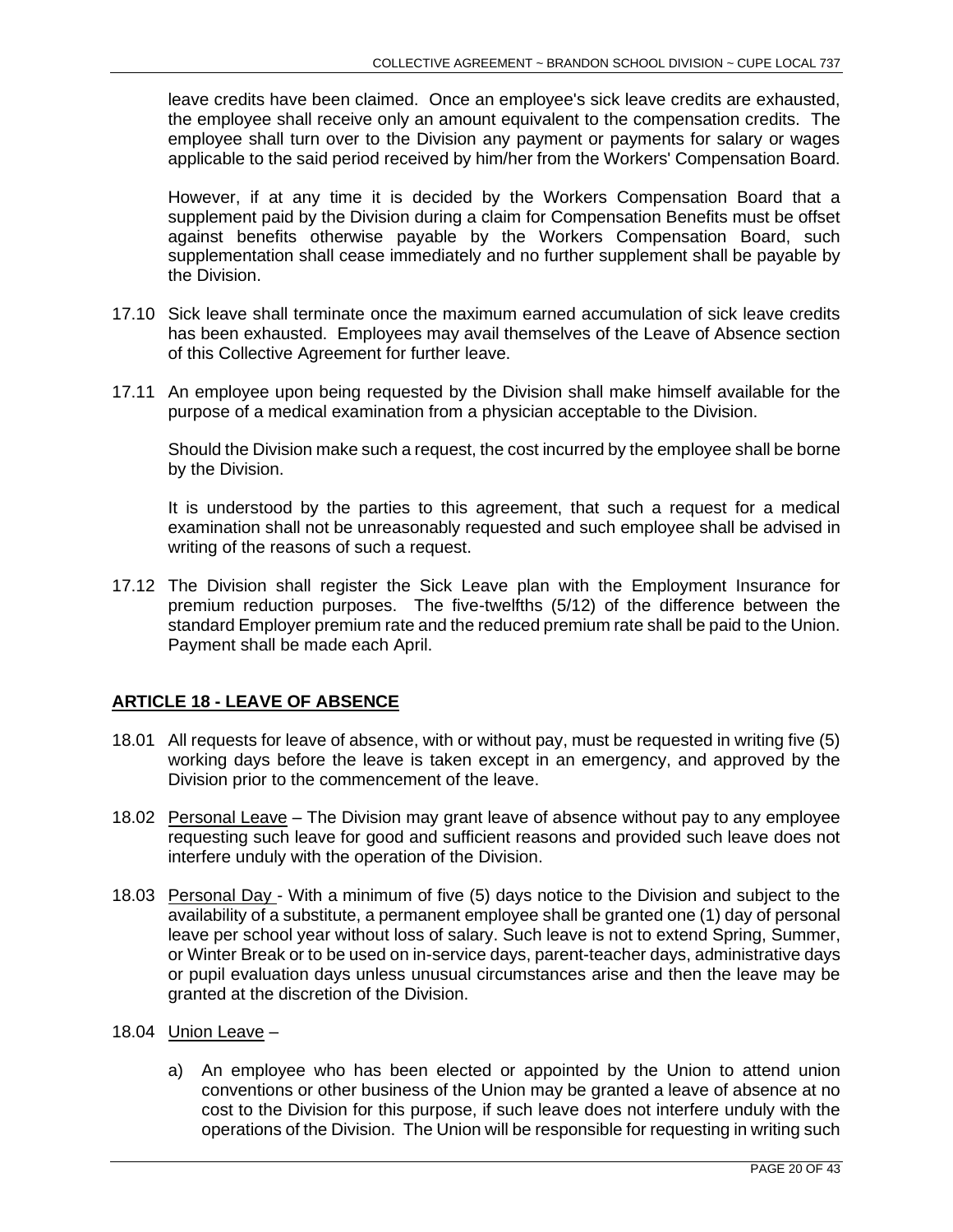leave on behalf of the employee and shall reimburse the Division for all salary and fringe benefit costs for the period of the absence. In the event a request is denied, reasons for the denial will be given.

- b) Employee representatives of the Union, who are members of the grievance and bargaining committees, shall have the privilege of attending joint Union-Board meetings of these committees scheduled during working hours without loss of remuneration. This shall also apply during arbitration.
- 18.05 Family Leave An employee shall be entitled to use up to five (5) days of accumulated sick leave per school year to attend to the illness or injury or medical appointment of his/her spouse or common-law partner, child, parent, sibling, step-child, step-parent, grandchild or grandparent. In the case of a child, if both parents are employees in the Division, both parents shall not access the provisions of this article concurrently. For the purpose of this article, school year shall be July 1<sup>st</sup> to June 30<sup>th</sup>.

#### 18.06 Bereavement Leave –

- a) In the event of the death of an employee's spouse or partner, child or stepchild, the employee will be allowed a leave of absence of up to seven (7) working days without loss of salary.
- b) In the event of the death of an employee's parent or step-parent the employee will be allowed a leave of absence of up to five (5) working days without loss of salary.
- c) In the event of the death of an employee's sibling(s), step-sibling(s), grandchild(ren), step-grandchild(ren), grandparent(s), parent(s)-in-law, son-in-law, or daughter-in-law, the employee will be allowed a leave of absence of up to three (3) days without loss of salary.
- d) Said days referred to in 18.06 a), 18.06 b) and 18.06 c) above shall be taken between the day of death and four (4) working days after the funeral, both days inclusive.
- e) In the event of the death of a brother-in-law, sister-in-law, grandparent-in-law, uncle, spouse's uncle, aunt, spouse's aunt, nephew or niece, an employee shall be allowed a leave of absence of up to one (1) day without loss of salary to attend the funeral.
- f) Requests for leave of absence, with pay, for the purpose of travel in excess of five hundred (500) kilometres one way to attend the funeral of a member of an employee's immediate family, as defined in 18.06 a) above, may be granted at the discretion of the Secretary-Treasurer for up to two (2) additional days to a maximum combined total of nine (9) days.

For the purpose of this clause the definition of partner is limited to where an employee establishes that he/she has been residing with a person of the same or opposite gender and has lived with that person in a marriage-like relationship for at least six (6) months, and has publicly represented that person as his/her spouse, then that person shall be deemed to be the employee's partner.

18.07 Jury Duty – An employee who is summoned for jury duty or who receives a summons or subpoena to appear as a witness in a court proceeding, other than a court proceeding occasioned by the employee's private or personal affairs, shall be granted a leave of absence without loss of pay for the required period of absence. All jury or witness fees,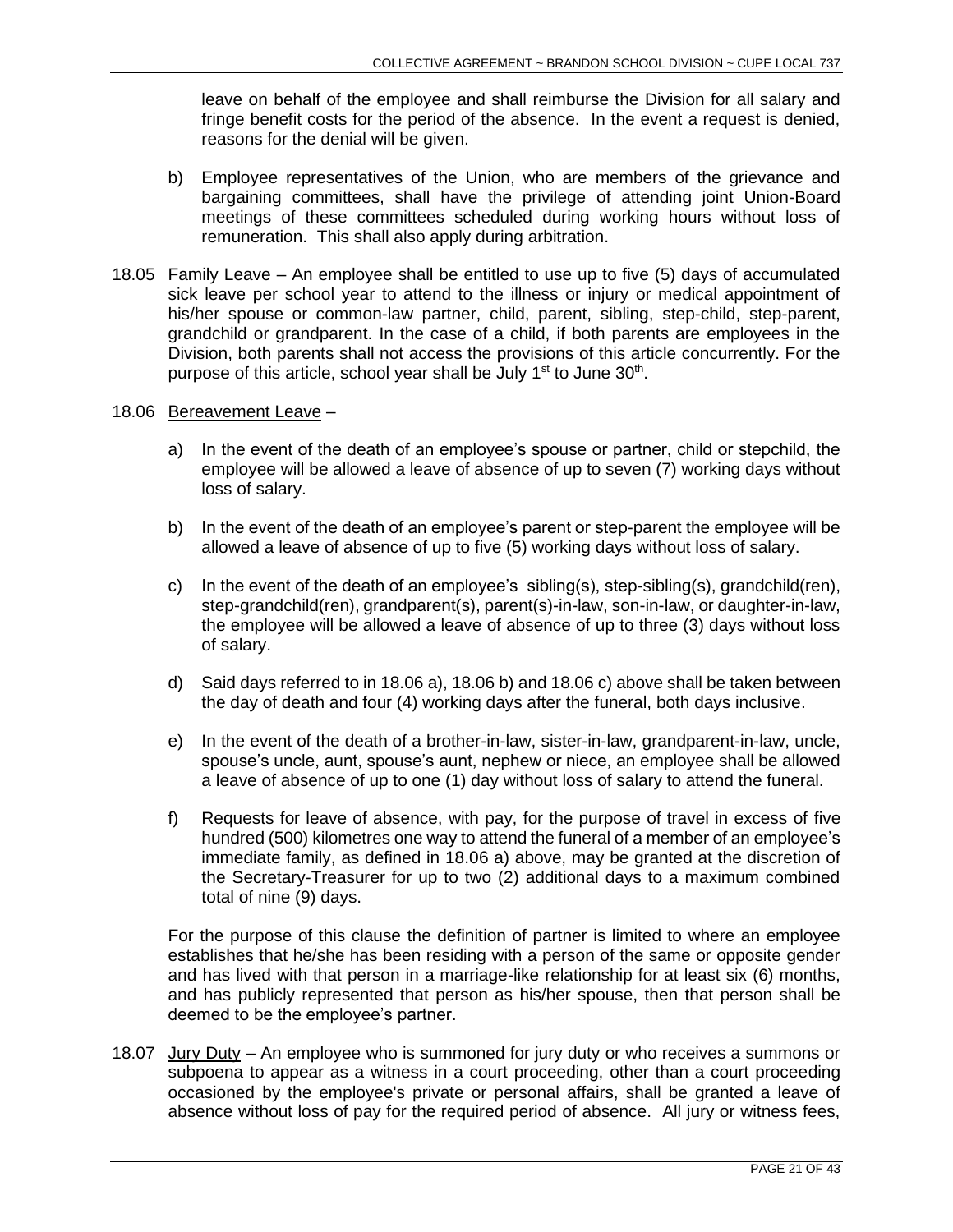excluding expense reimbursements, received by the employee shall be remitted to the Division.

The employee shall have responsibility to provide to the Division satisfactory proof of the necessity of this absence. Absence from work shall be minimized and, where possible, the employee shall make him/herself available for duty at his/her position during regular hours when he/she may not be required at Court.

18.08 Maternity Leave - After seven (7) consecutive calendar months from the commencement of employment with the Division, every female employee shall be entitled to maternity leave of up to seventeen (17) weeks, subject to the provisions of the *Employment Standards Code*.

The employee shall submit her request for maternity leave in writing at least four (4) weeks before the day the leave is to commence and shall indicate the period of time requested. A physician's certificate giving the expected delivery date must accompany the request.

The normal four (4) week notice period will be waived by the Division should the employee's physician recommend an immediate leave of absence.

- 18.09 Adoption or Parental Leave shall be granted in accordance with the provisions of the *Employment Standards Code*.
- 18.10 Further to Articles 18.07 and 18.08, the Division, upon written request of the employee, may grant a personal leave of absence without pay and benefits for an additional period, the combined leaves not to exceed one (1) year. At the expiration of such leaves, the employee shall be reinstated in the position occupied by him/her at the commencement of the leave or in a comparable position with not less than the same wages and benefits. Should the employee fail to return to work at the end of the leave period, the Division will not be required to reinstate that employee.

## <span id="page-23-0"></span>**ARTICLE 19 – TECHNOLOGICAL CHANGE**

- 19.01 Advance Notice The Division shall advise the Union of any technological changes at least four (4) months, or less if mutually agreed upon, before the introduction of the new methods of operation which could affect the terms and conditions of employment of a significant number of employees.
- 19.02 Consultation The Division shall notify the Union of the nature of the technological change, the effective date of the proposed change, the classifications affected, the number of employees affected, and the effect that the change may have on the terms and conditions of employment.
- 19.03 Notice to Bargain The Union may advise the Division that it wishes to commence collective bargaining to revise the current agreement or to negotiate a new agreement as a result of the technological change.
- 19.04 Arbitration The Division and the Union shall have the right to request a ruling from an Arbitration Board as to whether a proposed change is likely to affect the terms and conditions of a significant number of employees and whether this change has significantly altered the basis upon which the collective agreement was negotiated.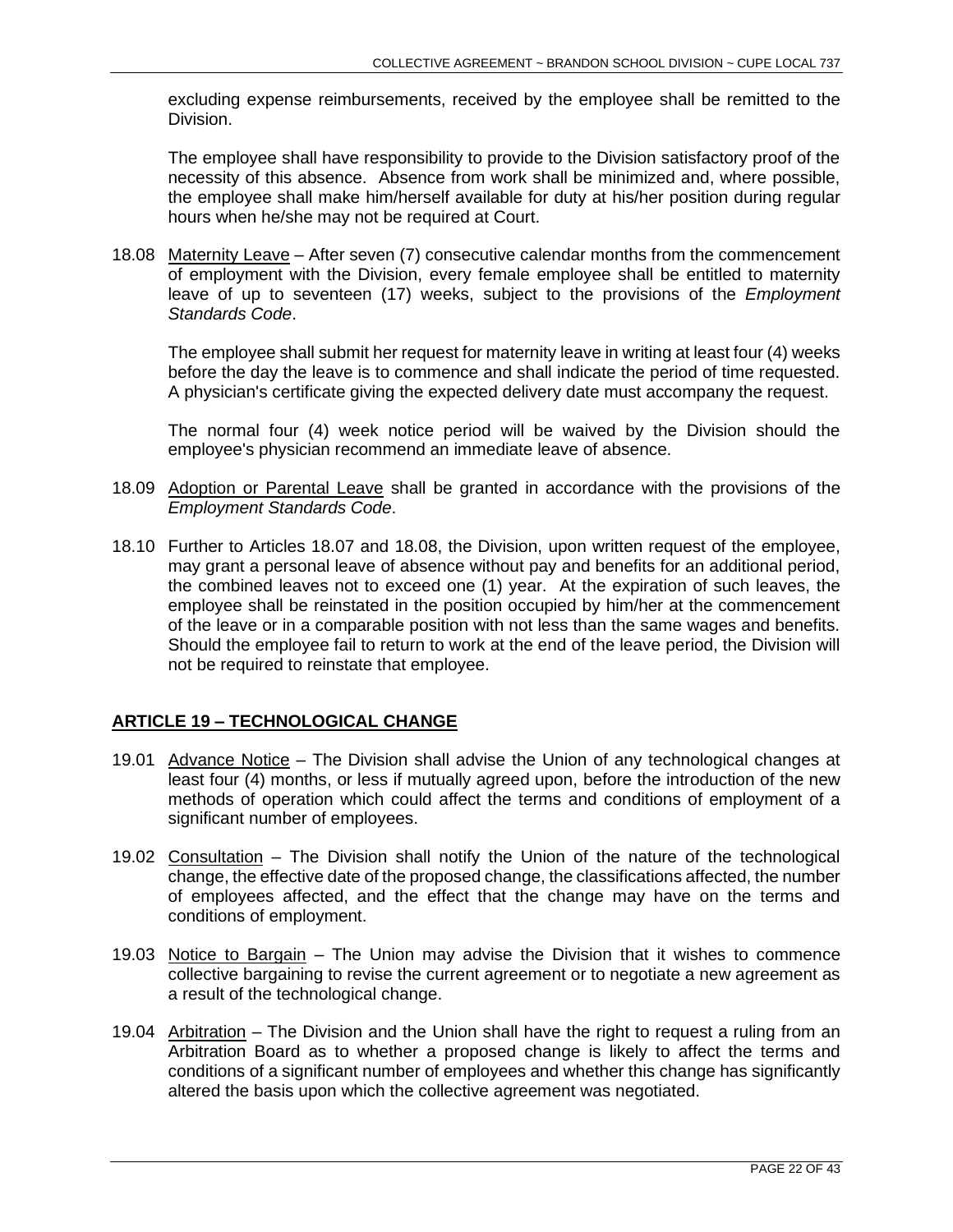#### <span id="page-24-0"></span>**ARTICLE 20 – JOB SECURITY**

20.01 In order to provide job security, the Division agrees not to contract out services that would affect present employees, without the mutual agreement of both parties.

## <span id="page-24-1"></span>**ARTICLE 21 – EMPLOYEES' BENEFITS**

- 21.01 Pension Plan All new employees shall participate in the Manitoba School Boards Association Pension Plan for Non-Teaching Employees of Public School Boards in Manitoba according to the terms and conditions of that plan or as may be amended from time to time by the trustees of that plan. Effective January 1, 1995, Pension contributions shall be made on the vacation pay allowances paid to ten (10) month employees.
- 21.02 Long Term Disability Plan The Division agrees to facilitate a Plan paid for by the employees who elect coverage. The selection of any such Plan shall be by mutual agreement of the Division and the Union.

The Union agrees to and does hereby indemnify and save the Division harmless for all claims, actions and proceedings of any kind and from all costs which may arise or be taken against the Division by reason of the Division's administering deductions for the plan.

21.03 Extended Health/Dental Plan - The Division agrees to facilitate a Plan paid for by employees covered according to the terms and conditions of the Plan. The selection of any such Plan shall be by mutual agreement of the Division and the Union.

The Union agrees to and does hereby indemnify and save the Division harmless for all claims, actions and proceedings of any kind and from all costs which may arise or be taken against the Division by reason of the Division's administering deductions for the plan.

21.04 Long Service Recognition – An employee who resigns or passes away (payable to their estate) from his/her position with the Division after fifteen (15) or more consecutive years of service in a support staff position shall be entitled to and have the option of a paid leave or a lump sum payment based on two (2) days for each year of said service. The number of days to which an employee is so entitled shall be calculated on a pro-rated basis for part-time employment during said service, if applicable. The determination of Long Service Recognition for Bus Drivers shall include program runs.

## <span id="page-24-2"></span>**ARTICLE 22 – SALARIES**

22.01 The Division agrees to pay salaries semi-monthly, in accordance with Appendix "A" attached hereto and forming part of this Agreement. Appendix "A" shall have retroactive effect for those employees currently on staff or who have worked during the term of this Agreement.

Other negotiated items and changes resulting from the Collective Agreement shall be effective as of the date of signing, unless otherwise negotiated.

22.02 An employee shall receive an annual increment until the maximum rate for the job held is obtained. Effective January 1, 1995, the anniversary date for annual increments shall be as follows: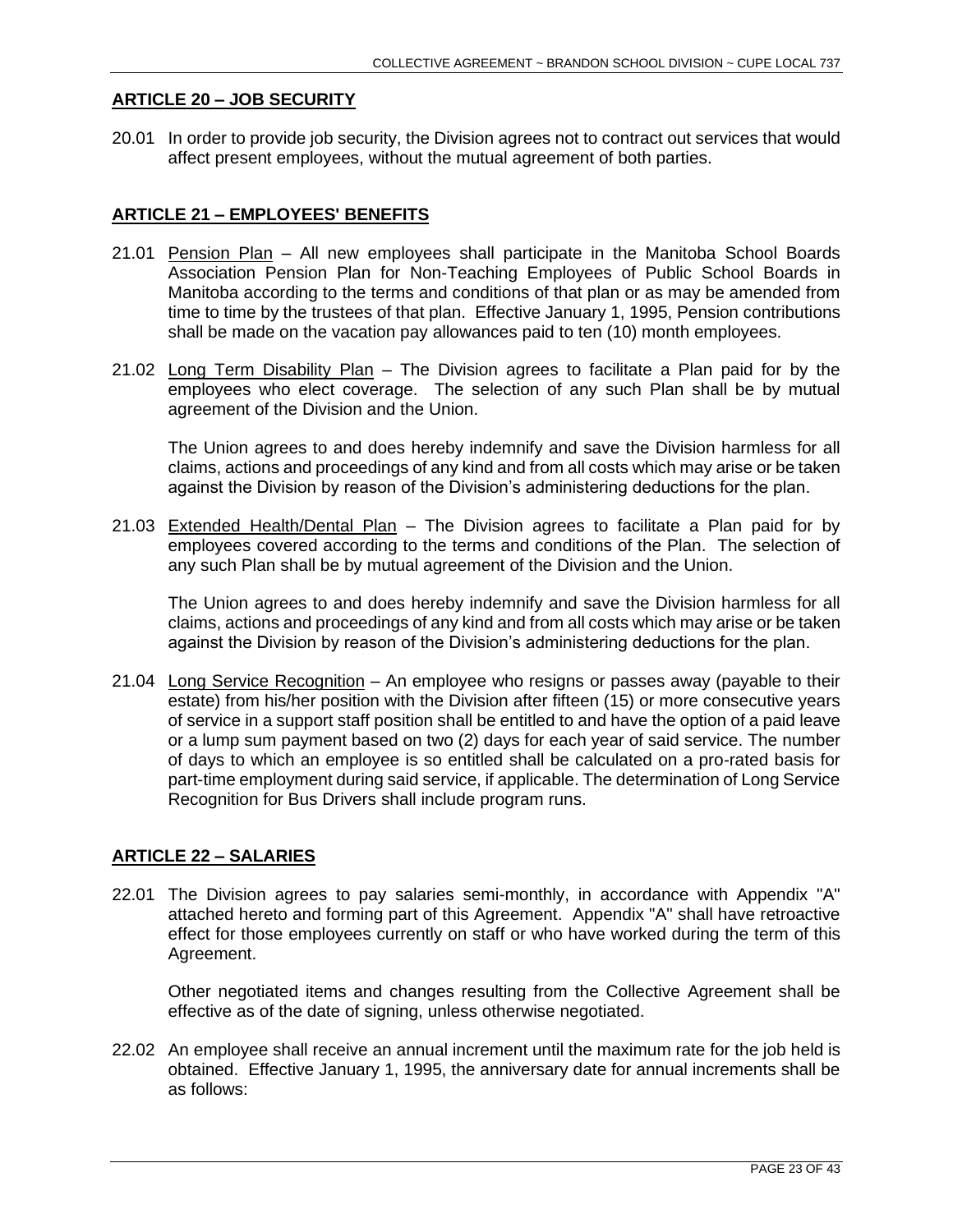- a) An employee entering service or obtaining a new job between July  $1<sup>st</sup>$  and December  $31<sup>st</sup>$  will receive the first increment for that job on July 1<sup>st</sup> of the following calendar year.
- b) An employee entering service or obtaining a new job between January  $1<sup>st</sup>$  and June 30<sup>th</sup> of one calendar year will receive the first annual increment for that job on January 1<sup>st</sup> of the following calendar year.
- 22.03 Where a term employee is re-employed within ninety (90) days of expiration of their previous term of employment, provided the previous term of employment was for a minimum of one hundred and fifty (150) consecutive working days in the same classification, the term employee will be entitled to one increment equivalent effective January 1 or July 1 following completion of each one thousand (1000) hours of employment until reaching the third (3rd) step.
- 22.04 New Positions- Should the Division establish a position not previously covered in this agreement, the Division, at its sole discretion, shall create a Job Profile and rate of pay for the position, to be included in Appendix A of this agreement.

The Union shall be notified of the above and be given the opportunity to either confirm the rate of pay as appropriate for the new position or negotiate a different rate of pay.

The matter of the rate of pay be referred to arbitration in accordance with Article 7 should the parties be unable to agree to an appropriate rate of pay for the new position.

22.05 Salaries shall be paid by direct deposit in the employee's personal account at the financial institution of his/her choice.

## <span id="page-25-0"></span>**ARTICLE 23 – DURATION OF AGREEMENT**

- 23.01 This Agreement shall take effect and be binding upon the parties from the 1<sup>st</sup> day of July, 2018 to the 30<sup>th</sup> day of June 2022, and thereafter until revised or terminated as hereinafter provided.
- 23.02 Should either party desire to propose changes to this Agreement, they shall give notice in writing to the other party not more than ninety (90) calendar days and not less than thirty (30) calendar days prior to the date of termination.
- 23.03 Within thirty (30) calendar days of receipt of this notice, the other party shall be required to enter into negotiations for the purpose of discussing the changes and the formation of a new Agreement.
- <span id="page-25-1"></span>23.04 The parties shall thereafter meet to commence negotiations in good faith and make every reasonable effort to consummate a revised and/or amended Agreement.

## **ARTICLE 24 – BOOT REIMBURSEMENT**

Where the Employer requires that safety shoes be worn, the employee shall be provided with a safety shoe reimbursement to a maximum of two hundred (\$200.00) dollars once every two (2) years upon presentation of a receipt and proof of CSA compliance. New employees will receive the reimbursement upon completion of their probationary period.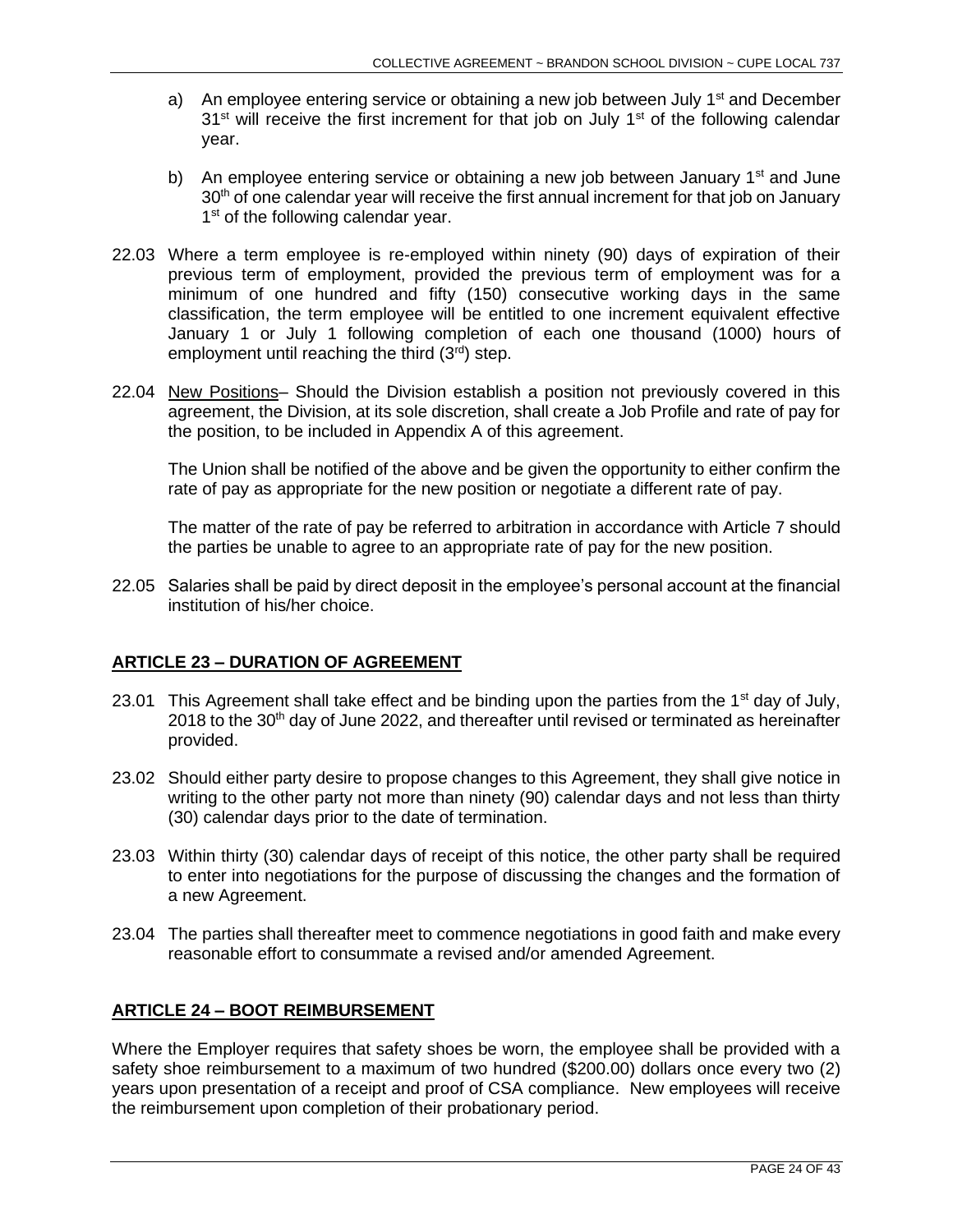## <span id="page-26-0"></span>**ARTICLE 25 - PERSONNEL FILES**

Upon written request to the Human Resources Director, employees shall have the right to review their personnel file during regular Division office hours at a mutually agreed upon time within five (5) working days, in the presence of a Division representative and shall have the right to respond in writing to any documents contained therein. Such reply shall become part of the employee's personnel file. The employee has the right to be accompanied by a Union representative. The employee will receive a copy of any documents contained in the file if requested.

#### <span id="page-26-1"></span>ARTICLE 26 - WORKPLACE SAFETY & HEALTH COMMITTEE

- 26.01 The Division and Union recognize the duties and responsibilities of the employer, supervisors, and employees under the Workplace Safety & Health Act and regulations thereto. Further, the Division and the Union acknowledge the Workplace Safety and Health Act contains specific provisions which cover the roles and responsibilities of workplace committees and agree to work co-operatively within this legislated mandate.
- 26.02 The Union shall appoint one (1) Workplace Safety & Health representative per worksite.
- 26.03 The Union shall appoint their members to the Workplace Safety & Health Committee.

Dated at Brandon, Manitoba, this 13th day of September, 2021.

SIGNED AND AGREED ON BEHALF OF THE BRANDON SCHOOL DIVISION:

L. ROSS, CHAIRPERSON

D. LABOSSIERE, SECRETARY-TREASURER

J. ROSE, PRESIDENT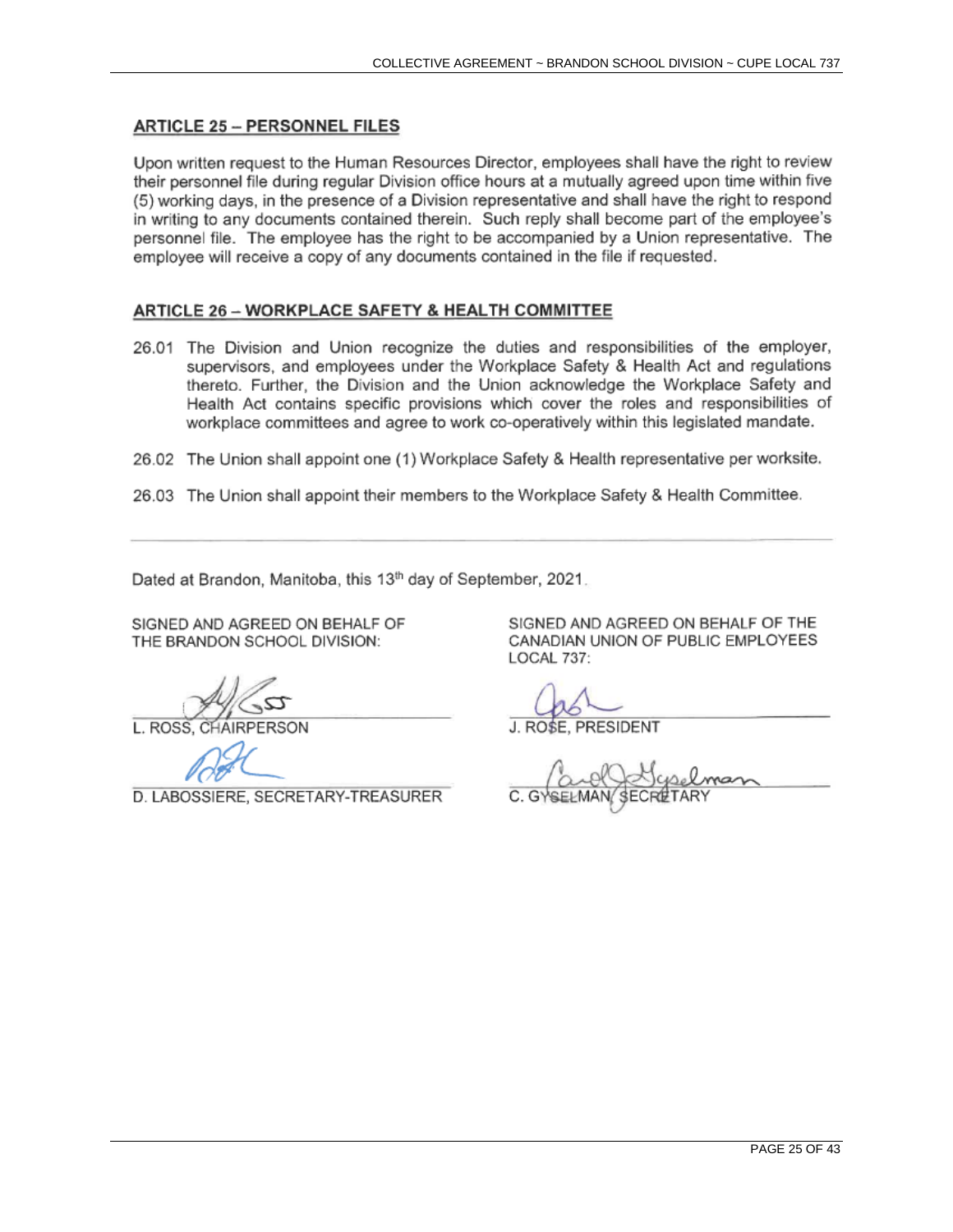<span id="page-27-0"></span>

|                  | <b>Effective Date</b><br><b>Increase</b>     | July 1, 2018<br>1.6% | July 1, 2019<br>1.4% | <b>July 1, 2020</b><br>0.5% | July 1, 2021<br>3.3% ** |
|------------------|----------------------------------------------|----------------------|----------------------|-----------------------------|-------------------------|
|                  |                                              |                      |                      |                             |                         |
| <b>CUSTODIAL</b> |                                              |                      |                      |                             |                         |
| <b>LEVEL1</b>    | <b>Building Operations Coordinator</b>       |                      |                      |                             |                         |
|                  | <b>1ST YEAR</b>                              | 23.54                | 23.87                | 23.99                       | 24.78                   |
|                  | 2ND YEAR                                     | 24.03                | 24.36                | 24.49                       | 25.29                   |
|                  | 3RD YEAR                                     | 24.55                | 24.89                | 25.01                       | 25.84                   |
| LEVEL II A       | <b>Head Custodian</b>                        |                      |                      |                             |                         |
|                  | (with Custodial Assistant with Boiler)       |                      |                      |                             |                         |
|                  | <b>1ST YEAR</b>                              | 21.71                | 22.02                | 22.13                       | 22.86                   |
|                  | 2ND YEAR                                     | 22.18                | 22.49                | 22.60                       | 23.35                   |
|                  | 3RD YEAR                                     | 22.63                | 22.94                | 23.06                       | 23.82                   |
| LEVEL II B       | <b>Head Custodian</b>                        |                      |                      |                             |                         |
|                  | (with Custodial Assistant without Boiler)    |                      |                      |                             |                         |
|                  | <b>1ST YEAR</b>                              | 20.56                | 20.85                | 20.96                       | 21.65                   |
|                  | 2ND YEAR                                     | 21.01                | 21.31                | 21.41                       | 22.12                   |
|                  | 3RD YEAR                                     | 21.43                | 21.73                | 21.84                       | 22.56                   |
| LEVEL II C       | <b>Head Custodian</b>                        |                      |                      |                             |                         |
|                  | (without Custodial Assistant with Boiler)    |                      |                      |                             |                         |
|                  | <b>1ST YEAR</b>                              | 21.71                | 22.02                | 22.13                       | 22.86                   |
|                  | 2ND YEAR                                     | 22.18                | 22.49                | 22.60                       | 23.35                   |
|                  | 3RD YEAR                                     | 22.63                | 22.94                | 23.06                       | 23.82                   |
| LEVEL II D       | <b>Head Custodian</b>                        |                      |                      |                             |                         |
|                  | (without Custodial Assistant without Boiler) |                      |                      |                             |                         |
|                  | <b>1ST YEAR</b>                              | 20.56                | 20.85                | 20.96                       | 21.65                   |
|                  | 2ND YEAR                                     | 21.01                | 21.31                | 21.41                       | 22.12                   |
|                  | 3RD YEAR                                     | 21.43                | 21.73                | 21.84                       | 22.56                   |
|                  | LEVEL III A Evening Custodian                |                      |                      |                             |                         |
|                  | (with Custodial Assistant)                   |                      |                      |                             |                         |
|                  | <b>1ST YEAR</b>                              | 20.56                | 20.85                | 20.96                       | 21.65                   |
|                  | 2ND YEAR                                     | 21.01                | 21.31                | 21.41                       | 22.12                   |
|                  | 3RD YEAR                                     | 21.43                | 21.73                | 21.84                       | 22.56                   |
|                  | LEVEL III B 2nd Day Custodian                |                      |                      |                             |                         |
|                  | <b>1ST YEAR</b>                              | 21.13                | 21.43                | 21.54                       | 22.25                   |
|                  | 2ND YEAR                                     | 21.57                | 21.87                | 21.98                       | 22.71                   |
|                  | 3RD YEAR                                     | 22.03                | 22.34                | 22.45                       | 23.19                   |
|                  | LEVEL III C Evening Custodian                |                      |                      |                             |                         |
|                  | (without Custodial Assistant)                |                      |                      |                             |                         |
|                  | <b>1ST YEAR</b>                              | 20.56                | 20.85                | 20.96                       | 21.65                   |
|                  | 2ND YEAR                                     | 21.01                | 21.31                | 21.41                       | 22.12                   |
|                  | 3RD YEAR                                     | 21.43                | 21.73                | 21.84                       | 22.56                   |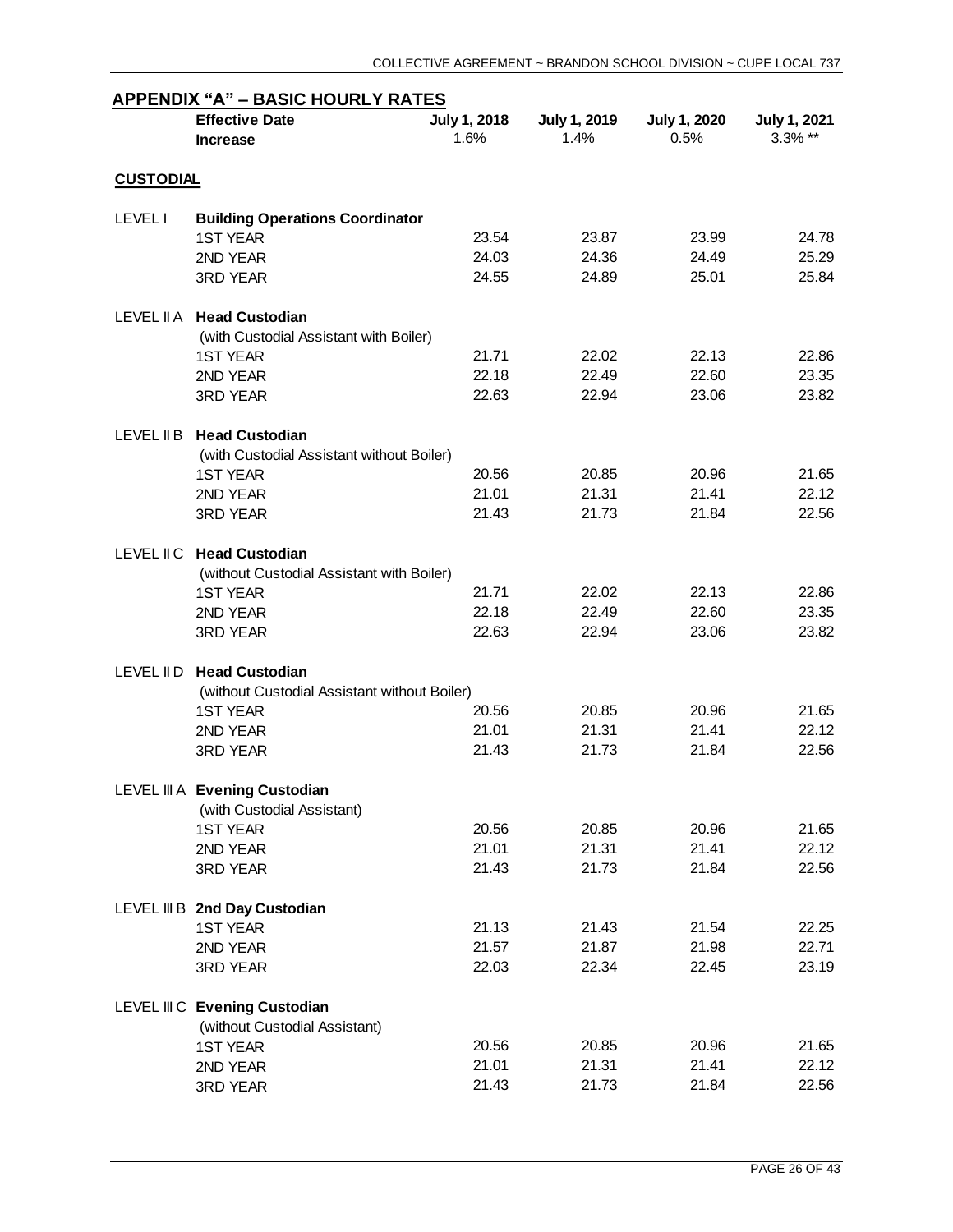|                    | <b>Effective Date</b><br><b>Increase</b> | July 1, 2018<br>1.6% | July 1, 2019<br>1.4% | <b>July 1, 2020</b><br>0.5% | <b>July 1, 2021</b><br>3.3% ** |
|--------------------|------------------------------------------|----------------------|----------------------|-----------------------------|--------------------------------|
| <b>LEVEL IV</b>    | <b>Office Utility Worker</b>             |                      |                      |                             |                                |
|                    | <b>1ST YEAR</b>                          | 21.13                | 21.43                | 21.54                       | 22.25                          |
|                    | 2ND YEAR                                 | 21.57                | 21.87                | 21.98                       | 22.71                          |
|                    | 3RD YEAR                                 | 22.03                | 22.34                | 22.45                       | 23.19                          |
| <b>LEVEL V</b>     | <b>Custodial Assistant</b>               |                      |                      |                             |                                |
|                    | <b>1ST YEAR</b>                          | 18.58                | 18.84                | 18.94                       | 19.56                          |
|                    | 2ND YEAR                                 | 19.01                | 19.28                | 19.37                       | 20.01                          |
|                    | 3RD YEAR                                 | 19.38                | 19.65                | 19.74                       | 20.40                          |
| <b>MAINTENANCE</b> |                                          |                      |                      |                             |                                |
| <b>LEVEL IA</b>    | <b>Electrician</b>                       |                      |                      |                             |                                |
|                    | <b>1ST YEAR - BASE RATE</b>              | 24.20                | 24.54                | 24.66                       | 25.48                          |
|                    | MARKET ADJUSTMENT                        | 6.78                 | 6.87                 | 6.91                        | 7.13                           |
|                    |                                          | 30.98                | 31.41                | 31.57                       | 32.61                          |
|                    | 2ND YEAR - BASE RATE                     | 24.69                | 25.03                | 25.16                       | 25.99                          |
|                    | MARKET ADJUSTMENT                        | 6.78                 | 6.87                 | 6.91                        | 7.13                           |
|                    |                                          | 31.47                | 31.91                | 32.07                       | 33.12                          |
|                    | 3RD YEAR - BASE RATE                     | 25.21                | 25.56                | 25.69                       | 26.54                          |
|                    | MARKET ADJUSTMENT                        | 6.78                 | 6.87                 | 6.91                        | 7.13                           |
|                    |                                          | 31.98                | 32.43                | 32.59                       | 33.67                          |
| LEVEL IB           | <b>Plumber</b>                           |                      |                      |                             |                                |
|                    | <b>1ST YEAR - BASE RATE</b>              | 22.91                | 23.23                | 23.35                       | 24.12                          |
|                    | MARKET ADJUSTMENT                        | 6.78                 | 6.87                 | 6.91                        | 7.13                           |
|                    |                                          | 29.69                | 30.10                | 30.25                       | 31.25                          |
|                    | 2ND YEAR - BASE RATE                     | 23.41                | 23.74                | 23.86                       | 24.64                          |
|                    | MARKET ADJUSTMENT                        | 6.78                 | 6.87                 | 6.91                        | 7.13                           |
|                    |                                          | 30.19                | 30.61                | 30.76                       | 31.78                          |
|                    | <b>3RD YEAR - BASE RATE</b>              | 23.89                | 24.22                | 24.34                       | 25.14                          |
|                    | MARKET ADJUSTMENT                        | 6.78                 | 6.87                 | 6.91                        | 7.13                           |
|                    |                                          | 30.66                | 31.09                | 31.25                       | 32.28                          |
| <b>LEVEL II</b>    | <b>Carpenter</b>                         |                      |                      |                             |                                |
|                    | <b>1ST YEAR - BASE RATE</b>              | 24.20                | 24.54                | 24.66                       | 25.48                          |
|                    | MARKET ADJUSTMENT                        | 6.78                 | 6.87                 | 6.91                        | 7.13                           |
|                    |                                          | 30.98                | 31.41                | 31.57                       | 32.61                          |
|                    | 2ND YEAR - BASE RATE                     | 24.69                | 25.03                | 25.16                       | 25.99                          |
|                    | MARKET ADJUSTMENT                        | 6.78                 | 6.87                 | 6.91                        | 7.13                           |
|                    |                                          | 31.47                | 31.91                | 32.07                       | 33.12                          |
|                    | 3RD YEAR - BASE RATE                     | 25.21                | 25.56                | 25.69                       | 26.54                          |
|                    | MARKET ADJUSTMENT                        | 6.78                 | 6.87                 | 6.91                        | 7.13                           |
|                    |                                          | 31.98                | 32.43                | 32.59                       | 33.67                          |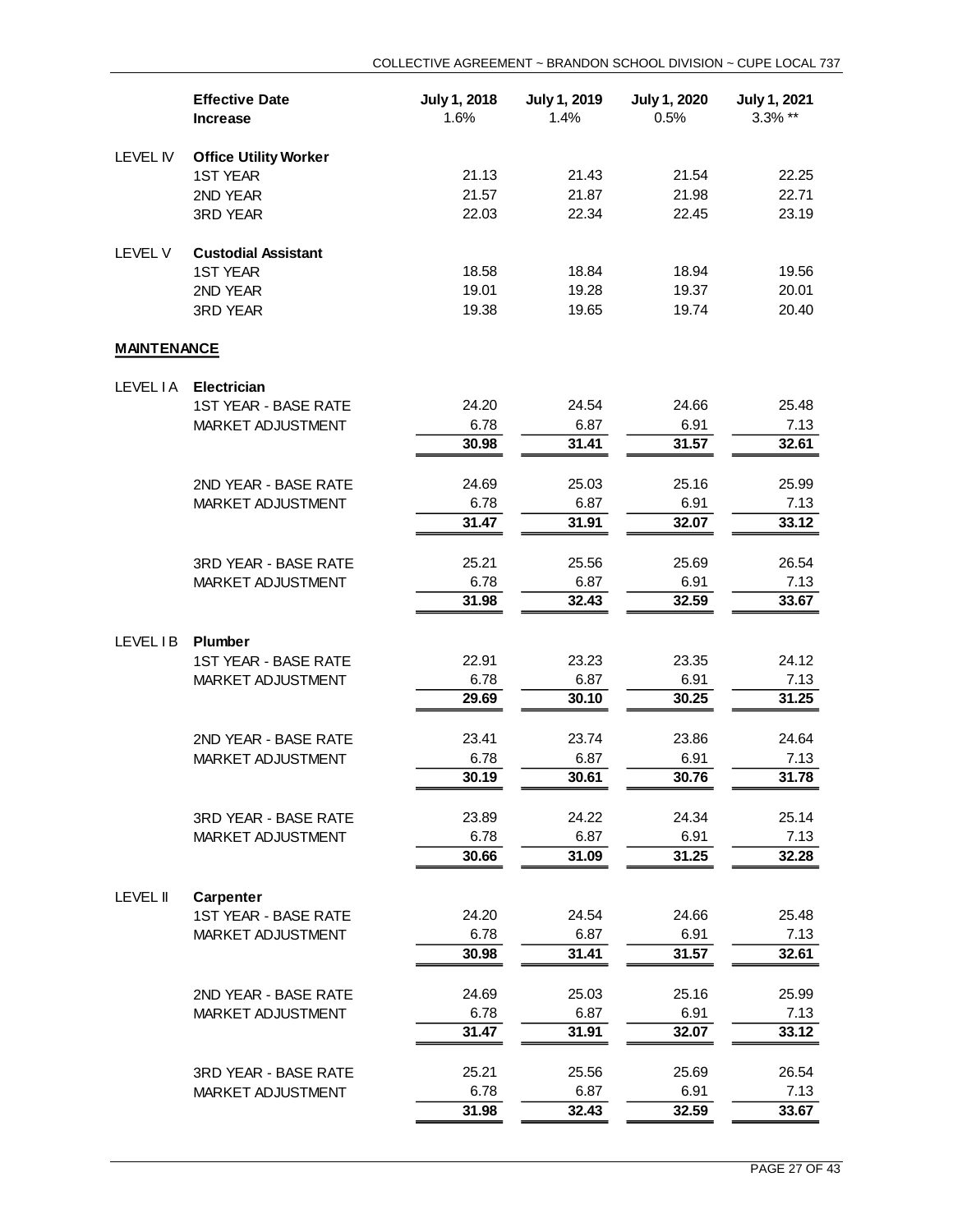|                     | <b>Effective Date</b><br><b>Increase</b> | July 1, 2018<br>1.6% | July 1, 2019<br>1.4% | <b>July 1, 2020</b><br>0.5% | <b>July 1, 2021</b><br>3.3% ** |
|---------------------|------------------------------------------|----------------------|----------------------|-----------------------------|--------------------------------|
| LEVEL III A Painter |                                          |                      |                      |                             |                                |
|                     | <b>1ST YEAR - BASE RATE</b>              | 22.30                | 22.61                | 22.73                       | 23.48                          |
|                     | MARKET ADJUSTMENT                        | 5.29                 | 5.37                 | 5.39                        | 5.57                           |
|                     |                                          | 27.59                | 27.98                | 28.12                       | 29.05                          |
|                     | 2ND YEAR - BASE RATE                     | 22.78                | 23.10                | 23.21                       | 23.98                          |
|                     | MARKET ADJUSTMENT                        | 5.29                 | 5.37                 | 5.39                        | 5.57                           |
|                     |                                          | 28.07                | 28.47                | 28.61                       | 29.55                          |
|                     | 3RD YEAR - BASE RATE                     | 23.26                | 23.58                | 23.70                       | 24.48                          |
|                     | MARKET ADJUSTMENT                        | 5.29                 | 5.37                 | 5.39                        | 5.57                           |
|                     |                                          | 28.55                | 28.95                | 29.09                       | 30.05                          |
| LEVEL III B Boiler  |                                          |                      |                      |                             |                                |
|                     | <b>1ST YEAR - BASE RATE</b>              | 22.91                | 23.23                | 23.35                       | 24.12                          |
|                     | MARKET ADJUSTMENT                        | 6.78                 | 6.87                 | 6.91                        | 7.13                           |
|                     |                                          | 29.69                | 30.10                | 30.25                       | 31.25                          |
|                     | 2ND YEAR - BASE RATE                     | 23.41                | 23.74                | 23.86                       | 24.64                          |
|                     | MARKET ADJUSTMENT                        | 6.78                 | 6.87                 | 6.91                        | 7.13                           |
|                     |                                          | 30.19                | 30.61                | 30.76                       | 31.78                          |
|                     | 3RD YEAR - BASE RATE                     | 23.89                | 24.22                | 24.34                       | 25.14                          |
|                     | MARKET ADJUSTMENT                        | 6.78                 | 6.87                 | 6.91                        | 7.13                           |
|                     |                                          | 30.66                | 31.09                | 31.25                       | 32.28                          |
| LEVEL IV            | Welder                                   |                      |                      |                             |                                |
|                     | <b>1ST YEAR - BASE RATE</b>              | 21.71                | 22.02                | 22.13                       | 22.86                          |
|                     | MARKET ADJUSTMENT                        | 5.29                 | 5.37                 | 5.39                        | 5.57                           |
|                     |                                          | 27.01                | 27.38                | 27.52                       | 28.43                          |
|                     | 2ND YEAR - BASE RATE                     | 22.18                | 22.49                | 22.60                       | 23.35                          |
|                     | MARKET ADJUSTMENT                        | 5.29                 | 5.37                 | 5.39                        | 5.57                           |
|                     |                                          | 27.47                | 27.86                | 28.00                       | 28.92                          |
|                     | 3RD YEAR - BASE RATE                     | 22.63                | 22.94                | 23.06                       | 23.82                          |
|                     | MARKET ADJUSTMENT                        | 5.29                 | 5.37                 | 5.39                        | 5.57                           |
|                     |                                          | 27.92                | 28.31                | 28.45                       | 29.39                          |
|                     | LEVEL V A Maintenance Worker II Utility  |                      |                      |                             |                                |
|                     | <b>1ST YEAR</b>                          | 21.13                | 21.43                | 21.54                       | 22.25                          |
|                     | 2ND YEAR                                 | 21.57                | 21.87                | 21.98                       | 22.71                          |
|                     | 3RD YEAR                                 | 22.03                | 22.34                | 22.45                       | 23.19                          |
|                     | LEVEL V B Maintenance Worker II Grounds  |                      |                      |                             |                                |
|                     | <b>1ST YEAR</b>                          | 21.13                | 21.43                | 21.54                       | 22.25                          |
|                     | 2ND YEAR                                 | 21.57                | 21.87                | 21.98                       | 22.71                          |
|                     | 3RD YEAR                                 | 22.03                | 22.34                | 22.45                       | 23.19                          |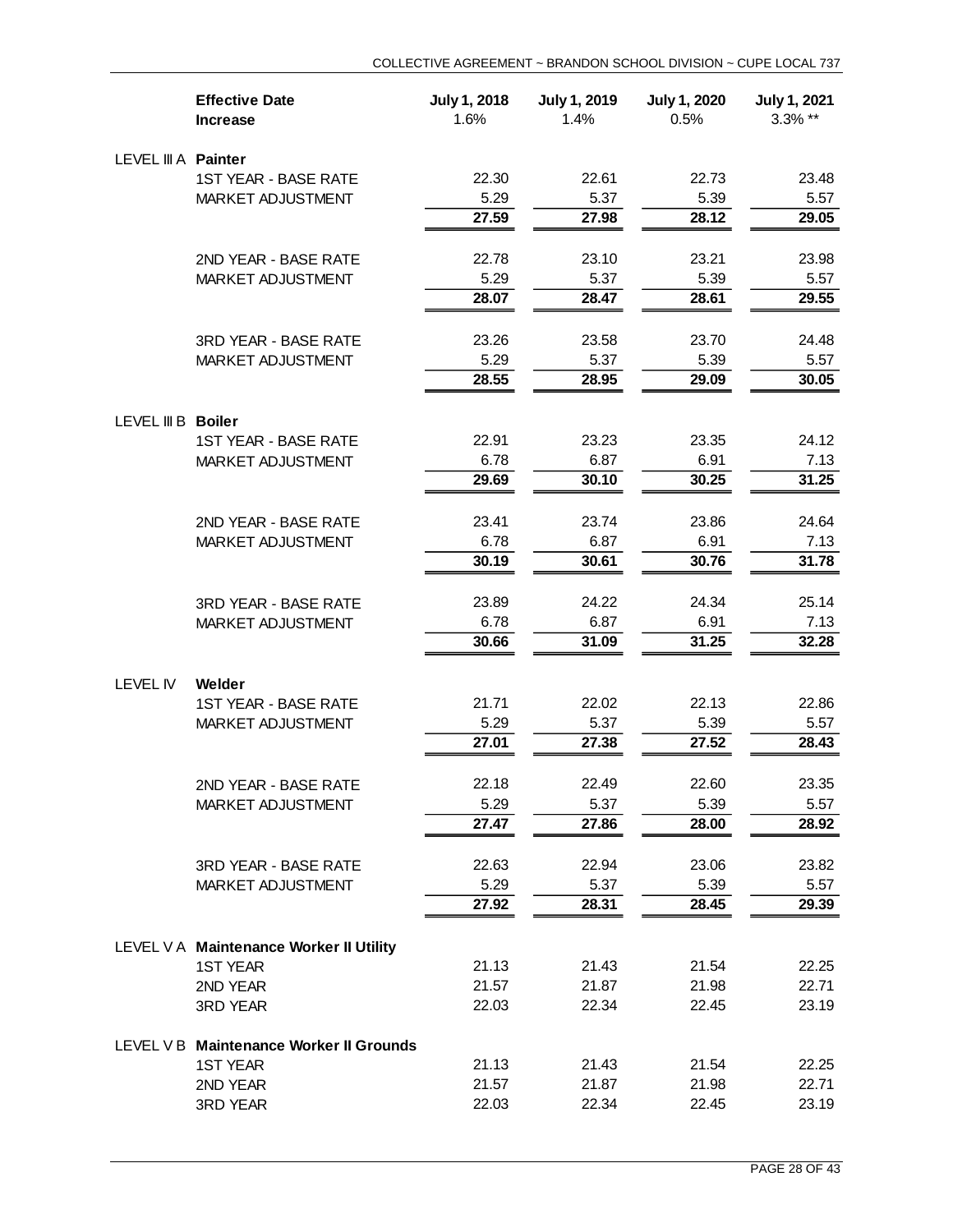|                       | <b>Effective Date</b><br><b>Increase</b>        | <b>July 1, 2018</b><br>1.6% | <b>July 1, 2019</b><br>1.4%    | <b>July 1, 2020</b><br>0.5% | <b>July 1, 2021</b><br>$3.3\%$ ** |
|-----------------------|-------------------------------------------------|-----------------------------|--------------------------------|-----------------------------|-----------------------------------|
| <b>LEVEL VI</b>       | <b>Maintenance Worker III</b>                   |                             |                                |                             |                                   |
|                       | <b>1ST YEAR</b>                                 | 20.56                       | 20.85                          | 20.96                       | 21.65                             |
|                       | 2ND YEAR                                        | 21.01                       | 21.31                          | 21.41                       | 22.12                             |
|                       | <b>3RD YEAR</b>                                 | 21.43                       | 21.73                          | 21.84                       | 22.56                             |
| LEVEL VII             | Labourer                                        |                             |                                |                             |                                   |
|                       | <b>1ST YEAR</b>                                 | 19.47                       | 19.74                          | 19.84                       | 20.49                             |
|                       | 2ND YEAR                                        | 19.90                       | 20.18                          | 20.28                       | 20.95                             |
|                       | 3RD YEAR                                        | 20.30                       | 20.58                          | 20.69                       | 21.37                             |
| LEVEL VIII            | <b>Temporary Labourer</b>                       | 16.06                       | 16.29                          | 16.37                       | 16.91                             |
| LEVEL IX              | <b>Student</b>                                  |                             | Manitoba Minimum Wage + \$1.00 |                             |                                   |
| <b>TRANSPORTATION</b> |                                                 |                             |                                |                             |                                   |
| <b>LEVEL I</b>        | <b>Mechanic</b><br><b>ICT VE AD _ RACE DATE</b> | 23.54                       | 23.R7                          | 23.00                       | 24. 78                            |

|                  | 1ST YEAR - BASE RATE                                     | 23.54 | 23.87 | 23.99 | 24.78 |
|------------------|----------------------------------------------------------|-------|-------|-------|-------|
|                  | MARKET ADJUSTMENT                                        | 5.29  | 5.37  | 5.39  | 5.57  |
|                  |                                                          | 28.83 | 29.24 | 29.38 | 30.35 |
|                  |                                                          |       |       |       |       |
|                  | 2ND YEAR - BASE RATE                                     | 24.03 | 24.36 | 24.49 | 25.29 |
|                  | MARKET ADJUSTMENT                                        | 5.29  | 5.37  | 5.39  | 5.57  |
|                  |                                                          | 29.32 | 29.73 | 29.88 | 30.87 |
|                  | <b>3RD YEAR - BASE RATE</b>                              | 24.55 | 24.89 | 25.01 | 25.84 |
|                  | MARKET ADJUSTMENT                                        | 5.29  | 5.37  | 5.39  | 5.57  |
|                  |                                                          | 29.84 | 30.26 | 30.41 | 31.41 |
|                  | ** Tool Allowance \$175.00/year                          |       |       |       |       |
|                  | LEVEL II A School Bus Driver                             |       |       |       |       |
|                  | <b>1ST YEAR</b>                                          | 20.56 | 20.85 | 20.96 | 21.65 |
|                  | 2ND YEAR                                                 | 21.01 | 21.31 | 21.41 | 22.12 |
|                  | <b>3RD YEAR</b>                                          | 21.43 | 21.73 | 21.84 | 22.56 |
| LEVEL II B       | <b>School Bus Driver/Utility Maintenance Worker</b>      |       |       |       |       |
|                  | <b>1ST YEAR</b>                                          | 21.71 | 22.02 | 22.13 | 22.86 |
|                  | 2ND YEAR                                                 | 22.18 | 22.49 | 22.60 | 23.35 |
|                  | 3RD YEAR                                                 | 22.63 | 22.94 | 23.06 | 23.82 |
|                  | LEVEL IIC School Bus Driver (Lift Bus)                   |       |       |       |       |
|                  | <b>1ST YEAR</b>                                          | 21.13 | 21.43 | 21.54 | 22.25 |
|                  | 2ND YEAR                                                 | 21.57 | 21.87 | 21.98 | 22.71 |
|                  | <b>3RD YEAR</b>                                          | 22.03 | 22.34 | 22.45 | 23.19 |
| <b>LEVEL III</b> | <b>Substitute Drivers</b>                                | 21.12 | 21.42 | 21.53 | 22.24 |
|                  | Lleurly rote includes Vesstien Day 8 Ctatutery Llelidays |       |       |       |       |

Hourly rate includes Vacation Pay & Statutory Holidays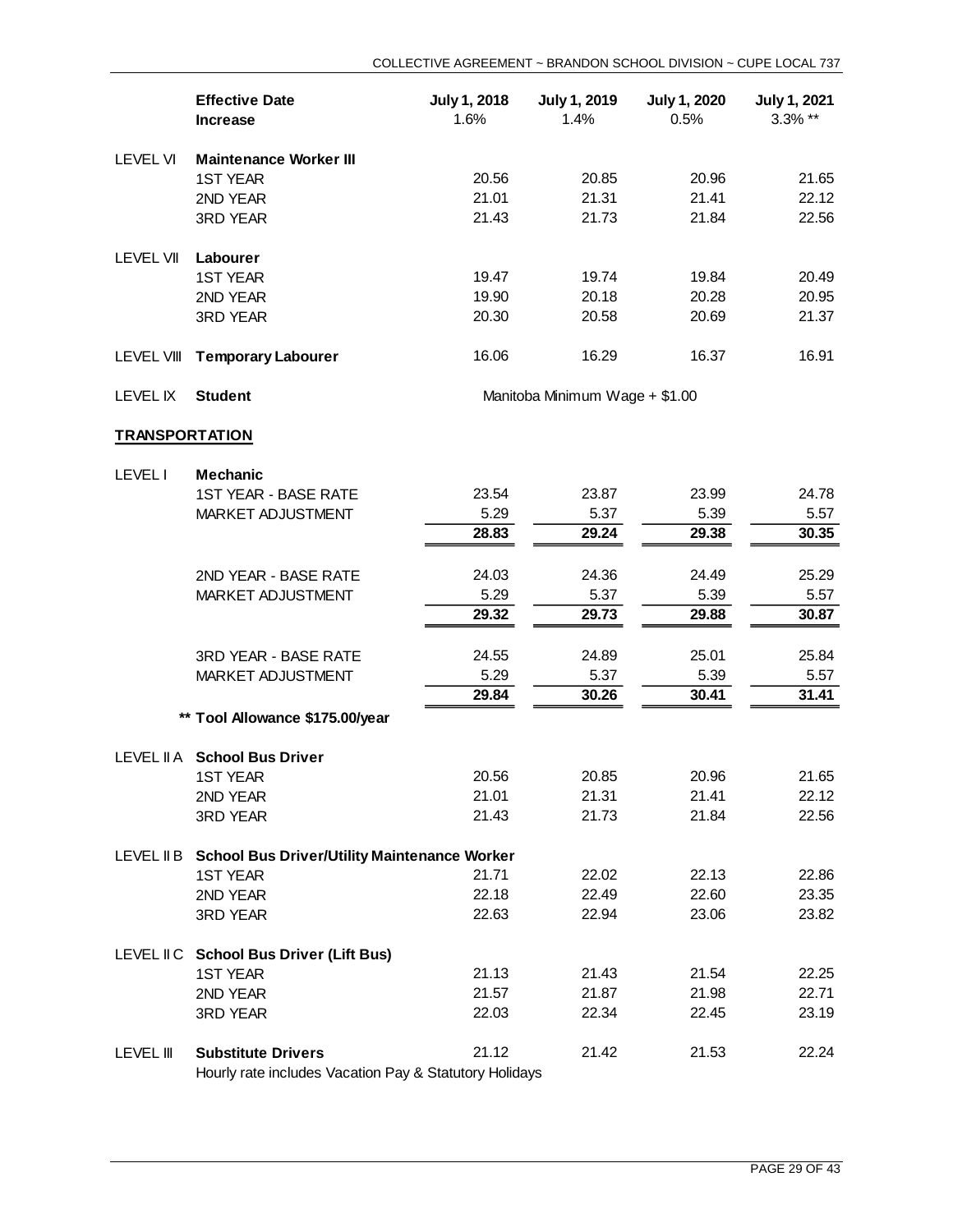|                 | <b>Effective Date</b><br><b>Increase</b>                        | July 1, 2018<br>1.6% | July 1, 2019<br>1.4% | <b>July 1, 2020</b><br>0.5% | July 1, 2021<br>3.3% ** |
|-----------------|-----------------------------------------------------------------|----------------------|----------------------|-----------------------------|-------------------------|
| LEVEL IV        | Courier                                                         |                      |                      |                             |                         |
|                 | <b>1ST YEAR</b>                                                 | 18.58                | 18.84                | 18.94                       | 19.56                   |
|                 | 2ND YEAR                                                        | 19.01                | 19.28                | 19.37                       | 20.01                   |
|                 | 3RD YEAR                                                        | 19.38                | 19.65                | 19.74                       | 20.40                   |
|                 | <b>SECRETARIAL/CLERICAL</b>                                     |                      |                      |                             |                         |
| <b>LEVEL I</b>  | <b>School Administrative Assistant</b>                          |                      |                      |                             |                         |
|                 | <b>1ST YEAR</b>                                                 | 22.30                | 22.61                | 22.73                       | 23.48                   |
|                 | 2ND YEAR                                                        | 22.78                | 23.10                | 23.21                       | 23.98                   |
|                 | 3RD YEAR                                                        | 23.26                | 23.58                | 23.70                       | 24.48                   |
| <b>LEVEL II</b> | <b>Senior Accounts Clerk</b>                                    |                      |                      |                             |                         |
|                 | <b>1ST YEAR</b>                                                 | 22.30                | 22.61                | 22.73                       | 23.48                   |
|                 | 2ND YEAR                                                        | 22.78                | 23.10                | 23.21                       | 23.98                   |
|                 | <b>3RD YEAR</b>                                                 | 23.26                | 23.58                | 23.70                       | 24.48                   |
|                 | LEVEL III A Board Office Administrative Assistant               |                      |                      |                             |                         |
|                 | <b>1ST YEAR</b>                                                 | 20.03                | 20.31                | 20.41                       | 21.08                   |
|                 | 2ND YEAR                                                        | 20.44                | 20.73                | 20.83                       | 21.52                   |
|                 | 3RD YEAR                                                        | 20.86                | 21.15                | 21.26                       | 21.96                   |
|                 | LEVEL III B Maintenance/Transportation Administrative Assistant |                      |                      |                             |                         |
|                 | <b>1ST YEAR</b>                                                 | 22.30                | 22.61                | 22.73                       | 23.48                   |
|                 | 2ND YEAR                                                        | 22.78                | 23.10                | 23.21                       | 23.98                   |
|                 | 3RD YEAR                                                        | 23.26                | 23.58                | 23.70                       | 24.48                   |
| <b>LEVEL IV</b> | <b>Receptionist/Typist</b>                                      |                      |                      |                             |                         |
|                 | <b>1ST YEAR</b>                                                 | 20.03                | 20.31                | 20.41                       | 21.08                   |
|                 | 2ND YEAR                                                        | 20.44                | 20.73                | 20.83                       | 21.52                   |
|                 | 3RD YEAR                                                        | 20.86                | 21.15                | 21.26                       | 21.96                   |
| LEVEL V         | <b>Accounting Clerk</b>                                         |                      |                      |                             |                         |
|                 | <b>1ST YEAR</b>                                                 | 22.30                | 22.61                | 22.73                       | 23.48                   |
|                 | 2ND YEAR                                                        | 22.78                | 23.10                | 23.21                       | 23.98                   |
|                 | 3RD YEAR                                                        | 23.26                | 23.58                | 23.70                       | 24.48                   |
|                 | <b>LIBRARY TECHNICIANS</b>                                      |                      |                      |                             |                         |
| <b>LEVEL I</b>  | <b>Divisional</b>                                               |                      |                      |                             |                         |
|                 | <b>1ST YEAR</b>                                                 | 21.71                | 22.02                | 22.13                       | 22.86                   |
|                 | 2ND YEAR                                                        | 22.18                | 22.49                | 22.60                       | 23.35                   |
|                 | 3RD YEAR                                                        | 22.63                | 22.94                | 23.06                       | 23.82                   |
| <b>LEVEL II</b> | <b>School Based</b>                                             |                      |                      |                             |                         |
|                 | <b>1ST YEAR</b>                                                 | 20.03                | 20.31                | 20.41                       | 21.08                   |
|                 | 2ND YEAR                                                        | 20.44                | 20.73                | 20.83                       | 21.52                   |
|                 | 3RD YEAR                                                        | 20.86                | 21.15                | 21.26                       | 21.96                   |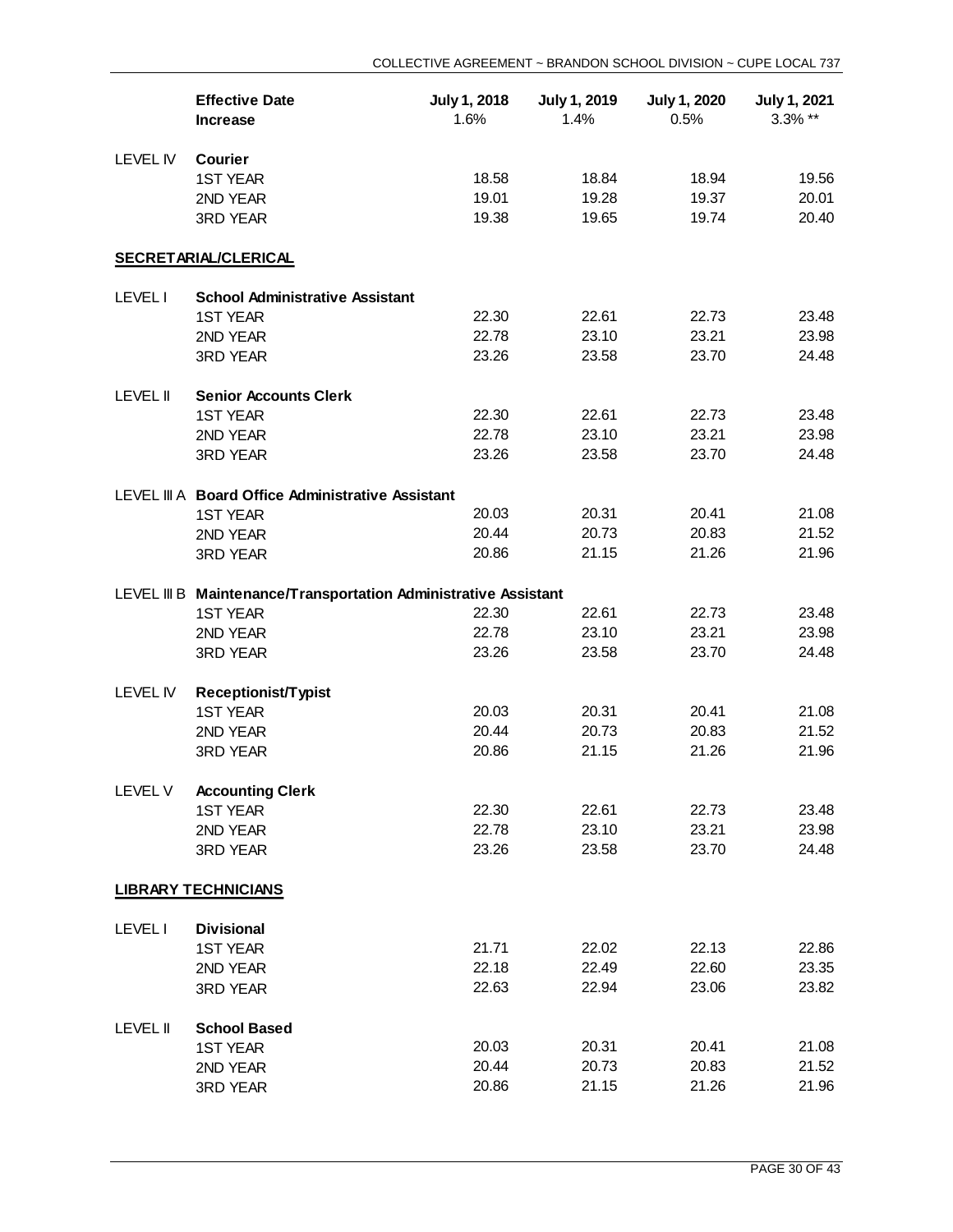|                 | <b>Effective Date</b><br><b>Increase</b>           | July 1, 2018<br>1.6% | July 1, 2019<br>1.4% | <b>July 1, 2020</b><br>0.5% | <b>July 1, 2021</b><br>$3.3\%$ ** |  |  |  |  |
|-----------------|----------------------------------------------------|----------------------|----------------------|-----------------------------|-----------------------------------|--|--|--|--|
|                 | EDUCATIONAL & BUS/LUNCH ASSISTANTS/CROSSING GUARDS |                      |                      |                             |                                   |  |  |  |  |
| <b>LEVEL IA</b> | <b>Life Skills</b>                                 |                      |                      |                             |                                   |  |  |  |  |
|                 | <b>1ST YEAR</b>                                    | 20.56                | 20.85                | 20.96                       | 21.65                             |  |  |  |  |
|                 | 2ND YEAR                                           | 21.01                | 21.31                | 21.41                       | 22.12                             |  |  |  |  |
|                 | 3RD YEAR                                           | 21.43                | 21.73                | 21.84                       | 22.56                             |  |  |  |  |
| LEVEL IB        | <b>Nursery School</b>                              |                      |                      |                             |                                   |  |  |  |  |
|                 | <b>1ST YEAR</b>                                    | 21.71                | 22.02                | 22.13                       | 22.86                             |  |  |  |  |
|                 | 2ND YEAR                                           | 22.18                | 22.49                | 22.60                       | 23.35                             |  |  |  |  |
|                 | 3RD YEAR                                           | 22.63                | 22.94                | 23.06                       | 23.82                             |  |  |  |  |
| <b>LEVELIC</b>  | <b>Specialized Health Support</b>                  |                      |                      |                             |                                   |  |  |  |  |
|                 | <b>1ST YEAR</b>                                    | 21.71                | 22.02                | 22.13                       | 22.86                             |  |  |  |  |
|                 | 2ND YEAR                                           | 22.18                | 22.49                | 22.60                       | 23.35                             |  |  |  |  |
|                 | 3RD YEAR                                           | 22.63                | 22.94                | 23.06                       | 23.82                             |  |  |  |  |
| LEVEL ID        | <b>Lunch Assistants/Crossing Guards</b>            |                      |                      |                             |                                   |  |  |  |  |
|                 | <b>1ST YEAR</b>                                    | 18.21                | 18.46                | 18.55                       | 19.17                             |  |  |  |  |
|                 | 2ND YEAR                                           | 18.62                | 18.88                | 18.98                       | 19.60                             |  |  |  |  |
|                 | 3RD YEAR                                           | 19.01                | 19.28                | 19.37                       | 20.01                             |  |  |  |  |
|                 | LEVEL II A Home School Liaison (Elementary)        |                      |                      |                             |                                   |  |  |  |  |
|                 | <b>1ST YEAR</b>                                    | 20.03                | 20.31                | 20.41                       | 21.08                             |  |  |  |  |
|                 | 2ND YEAR                                           | 20.44                | 20.73                | 20.83                       | 21.52                             |  |  |  |  |
|                 | 3RD YEAR                                           | 20.86                | 21.15                | 21.26                       | 21.96                             |  |  |  |  |
|                 | LEVEL II B Home School Liaison (High School)       |                      |                      |                             |                                   |  |  |  |  |
|                 | <b>1ST YEAR</b>                                    | 19.47                | 19.74                | 19.84                       | 20.49                             |  |  |  |  |
|                 | 2ND YEAR                                           | 19.90                | 20.18                | 20.28                       | 20.95                             |  |  |  |  |
|                 | 3RD YEAR                                           | 20.30                | 20.58                | 20.69                       | 21.37                             |  |  |  |  |
|                 | LEVEL II C Career Center                           |                      |                      |                             |                                   |  |  |  |  |
|                 | 1ST YEAR                                           | 20.03                | 20.31                | 20.41                       | 21.08                             |  |  |  |  |
|                 | 2ND YEAR                                           | 20.44                | 20.73                | 20.83                       | 21.52                             |  |  |  |  |
|                 | 3RD YEAR                                           | 20.86                | 21.15                | 21.26                       | 21.96                             |  |  |  |  |
|                 | LEVEL IID Augmentative Communications              |                      |                      |                             |                                   |  |  |  |  |
|                 | <b>1ST YEAR</b>                                    | 19.47                | 19.74                | 19.84                       | 20.49                             |  |  |  |  |
|                 | 2ND YEAR                                           | 19.90                | 20.18                | 20.28                       | 20.95                             |  |  |  |  |
|                 | 3RD YEAR                                           | 20.30                | 20.58                | 20.69                       | 21.37                             |  |  |  |  |
|                 | LEVEL III A Vocational/Retail                      |                      |                      |                             |                                   |  |  |  |  |
|                 | <b>1ST YEAR</b>                                    | 20.56                | 20.85                | 20.96                       | 21.65                             |  |  |  |  |
|                 | 2ND YEAR                                           | 21.01                | 21.31                | 21.41                       | 22.12                             |  |  |  |  |
|                 | 3RD YEAR                                           | 21.43                | 21.73                | 21.84                       | 22.56                             |  |  |  |  |
|                 | LEVEL III B Vocational/Trades                      |                      |                      |                             |                                   |  |  |  |  |
|                 | <b>1ST YEAR</b>                                    | 20.56                | 20.85                | 20.96                       | 21.65                             |  |  |  |  |
|                 | 2ND YEAR                                           | 21.01                | 21.31                | 21.41                       | 22.12                             |  |  |  |  |
|                 | 3RD YEAR                                           | 21.43                | 21.73                | 21.84                       | 22.56                             |  |  |  |  |
|                 |                                                    |                      |                      |                             |                                   |  |  |  |  |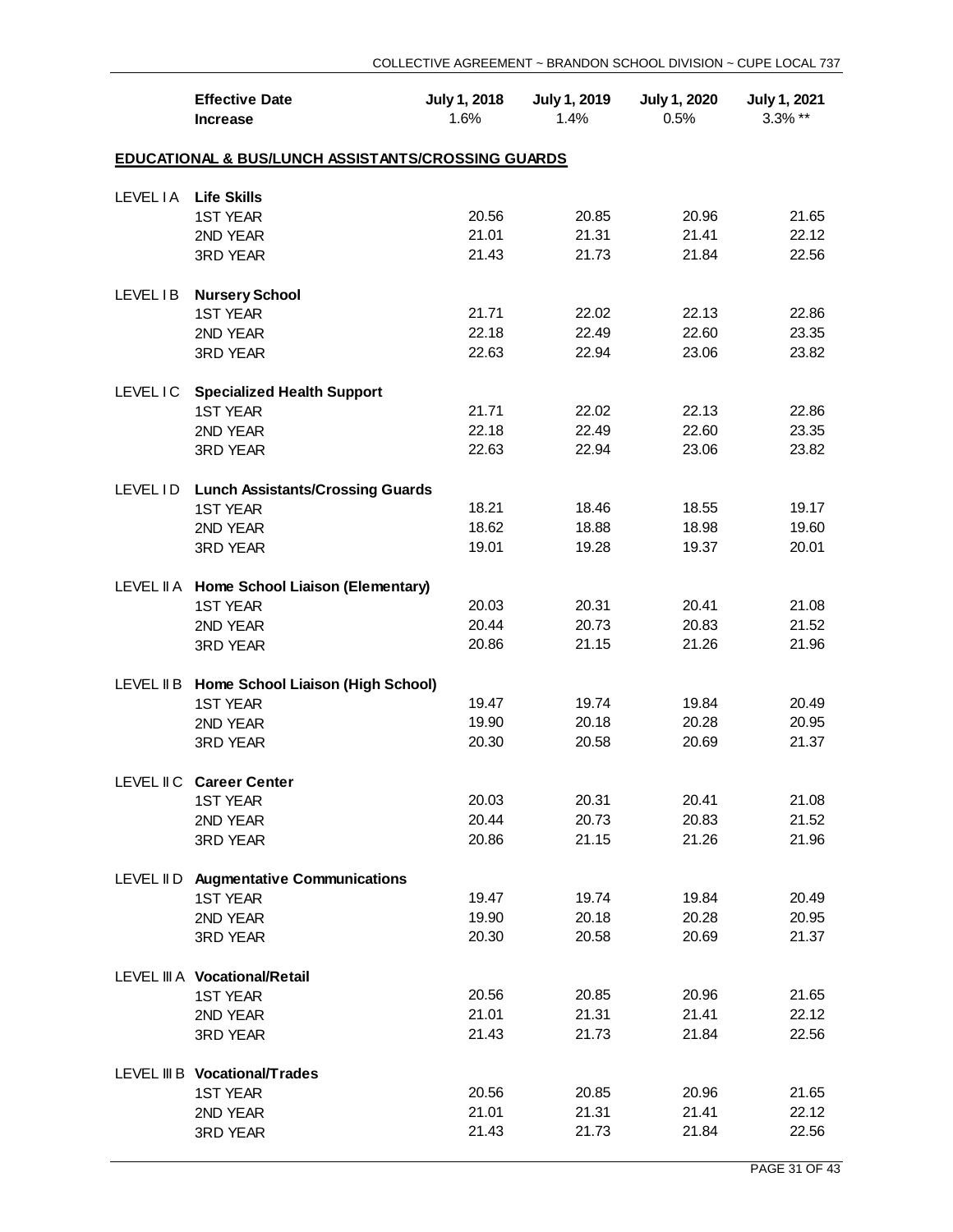|                        | <b>Effective Date</b><br><b>Increase</b>  | July 1, 2018<br>1.6% | <b>July 1, 2019</b><br>1.4% | <b>July 1, 2020</b><br>0.5% | <b>July 1, 2021</b><br>$3.3\%$ ** |
|------------------------|-------------------------------------------|----------------------|-----------------------------|-----------------------------|-----------------------------------|
|                        | LEVEL III C Vocational/Culinary Arts I    |                      |                             |                             |                                   |
|                        | <b>1ST YEAR</b>                           | 20.03                | 20.31                       | 20.41                       | 21.08                             |
|                        | 2ND YEAR                                  | 20.44                | 20.73                       | 20.83                       | 21.52                             |
|                        | 3RD YEAR                                  | 20.86                | 21.15                       | 21.26                       | 21.96                             |
|                        | LEVEL III D Vocational/Culinary Arts II   |                      |                             |                             |                                   |
|                        | <b>1ST YEAR</b>                           | 18.58                | 18.84                       | 18.94                       | 19.56                             |
|                        | 2ND YEAR                                  | 19.01                | 19.28                       | 19.37                       | 20.01                             |
|                        | 3RD YEAR                                  | 19.38                | 19.65                       | 19.74                       | 20.40                             |
| LEVEL IV               | General                                   |                      |                             |                             |                                   |
|                        | <b>1ST YEAR</b>                           | 20.03                | 20.31                       | 20.41                       | 21.08                             |
|                        | 2ND YEAR                                  | 20.44                | 20.73                       | 20.83                       | 21.52                             |
|                        | 3RD YEAR                                  | 20.86                | 21.15                       | 21.26                       | 21.96                             |
|                        | LEVEL V A Speech Language Pathology       |                      |                             |                             |                                   |
|                        | <b>1ST YEAR</b>                           | 20.56                | 20.85                       | 20.96                       | 21.65                             |
|                        | 2ND YEAR                                  | 21.01                | 21.31                       | 21.41                       | 22.12                             |
|                        | 3RD YEAR                                  | 21.43                | 21.73                       | 21.84                       | 22.56                             |
|                        | LEVEL V C Aboriginal Academic Achievement |                      |                             |                             |                                   |
|                        | <b>1ST YEAR</b>                           | 20.56                | 20.85                       | 20.96                       | 21.65                             |
|                        | 2ND YEAR                                  | 21.01                | 21.31                       | 21.41                       | 22.12                             |
|                        | 3RD YEAR                                  | 21.43                | 21.73                       | 21.84                       | 22.56                             |
| <b>LEVEL VI</b>        | <b>Lift Bus</b>                           |                      |                             |                             |                                   |
|                        | <b>1ST YEAR</b>                           | 21.13                | 21.43                       | 21.54                       | 22.25                             |
|                        | 2ND YEAR                                  | 21.57                | 21.87                       | 21.98                       | 22.71                             |
|                        | 3RD YEAR                                  | 22.03                | 22.34                       | 22.45                       | 23.19                             |
|                        | <b>ATTENDANCE OFFICER</b>                 |                      |                             |                             |                                   |
|                        | 1ST YEAR                                  | 21.13                | 21.43                       | 21.54                       | 22.25                             |
|                        | 2ND YEAR                                  | 21.57                | 21.87                       | 21.98                       | 22.71                             |
|                        | 3RD YEAR                                  | 22.03                | 22.34                       | 22.45                       | 23.19                             |
| <b>PRODUCTION CHEF</b> |                                           |                      |                             |                             |                                   |
|                        | <b>1ST YEAR</b>                           | 24.20                | 24.54                       | 24.66                       | 25.48                             |
|                        | 2ND YEAR                                  | 24.69                | 25.03                       | 25.16                       | 25.99                             |
|                        | 3RD YEAR                                  | 25.21                | 25.56                       | 25.69                       | 26.54                             |

**\*\*COLA** is to be determined as follows: in January 2022, or as soon as possible thereafter, when the 12 month (January to December 2021) average annual Manitoba Statistics Canada Consumer Price Index (All Items) change is made known, the increase will be applied retroactively to July 1, 2021.

#### **RETROACTIVITY FOR THIS AGREEMENT**

Retroactive pay will be paid to those employees currently on staff or who have worked during the term of this agreement, but there is no retroactive pay to casual employees. For clarity, when COLA is known, there will be no retroactive adjustments to casual pay and increases will apply on go forward basis only.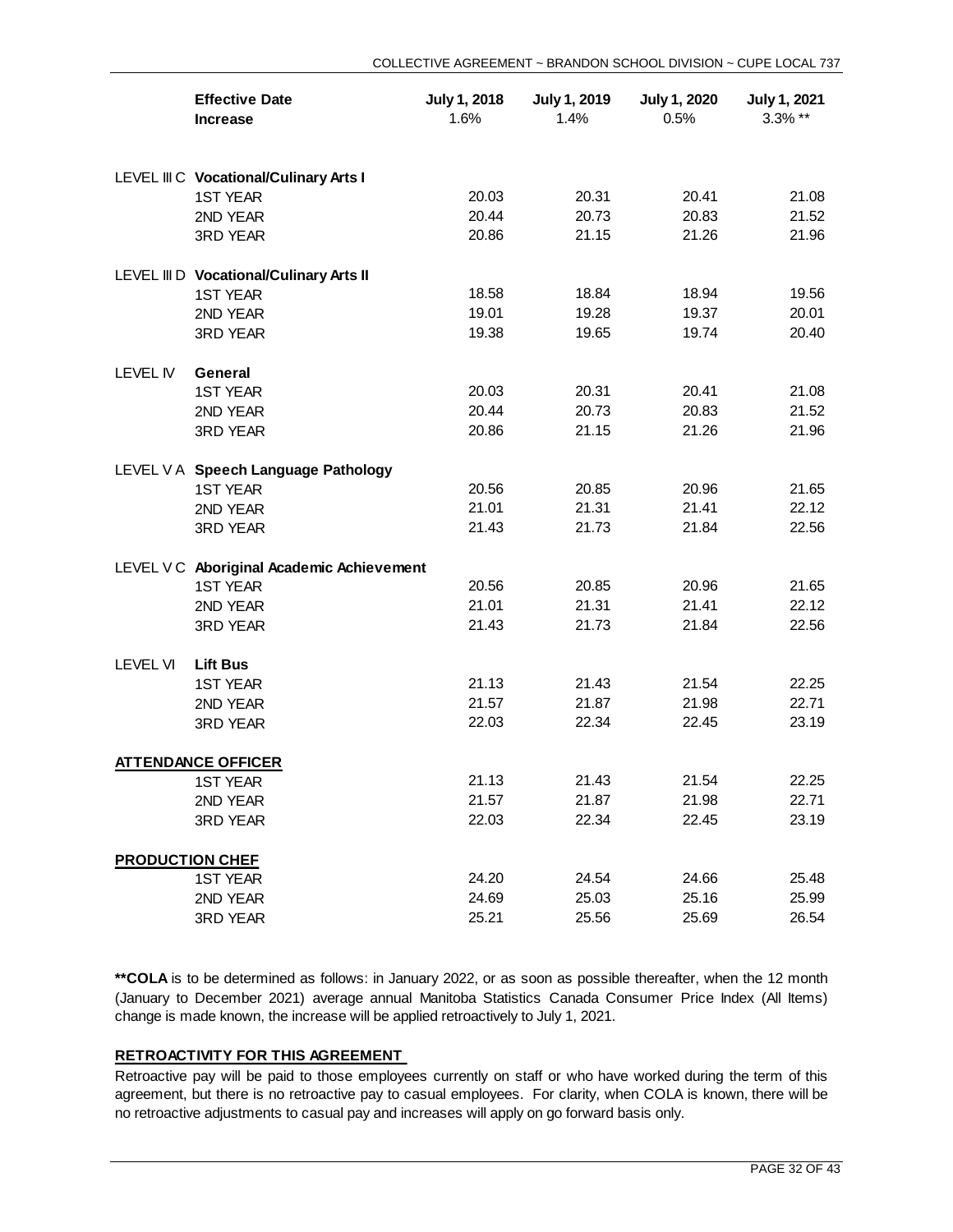## LETTER OF UNDERSTANDING BETWEEN

## **BRANDON SCHOOL DIVISION**

#### and

## **CUPE LOCAL 737**

#### on

### PENSION PLAN CONSULTATION

- 1. The Brandon School Division and CUPE Local 737 agree to establish a joint committee with equal representation from Brandon School Division and CUPE Local 737 to undertake discussions regarding the differences between MSBA and MEPP pension plans, recognizing plan members need comprehensive and accurate information to make an informed decision.
- 2. The joint committee, referenced in 1. above, and the Terms of Reference of the committee, will be established by mutual agreement between the parties.
- 3. The parties agree that at the local level there will be:
	- Sharing of relevant data presented to/by the parties; ٠
	- Analysis, review and clarification of the information; ٠
	- Regular meetings to discuss these matters.  $\bullet$
- 4. Furthermore, the parties agree to participate in any future provincial discussions on these matters.

Dated at Brandon, Manitoba, this 13th day of September, 2021.

SIGNED AND AGREED ON BEHALF OF THE BRANDON SCHOOL DIVISION:

L. ROSS, CHAIRP

D. LABOSSIERE, SECRETARY-TREASURER

J. ROSE/PRESIDENT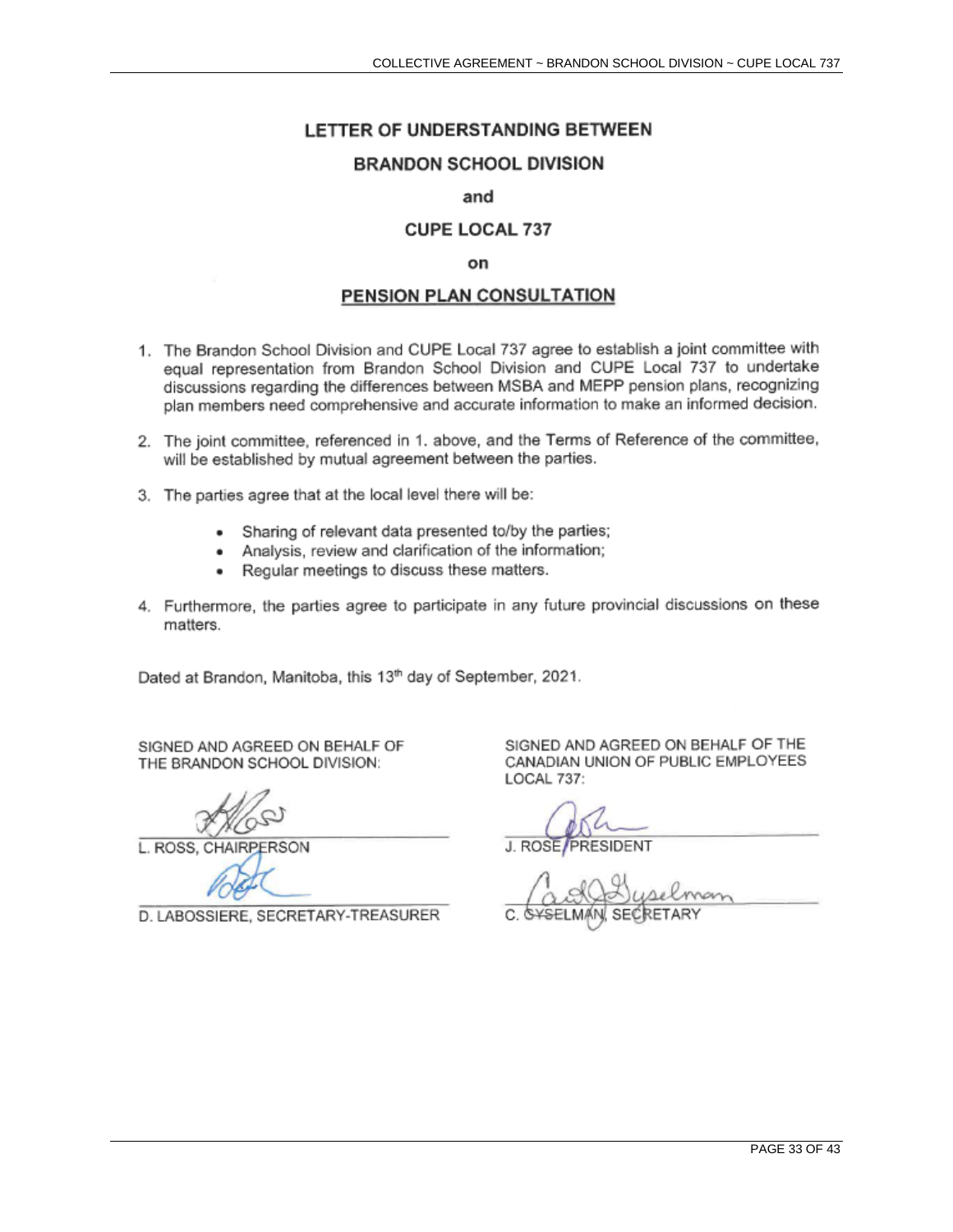# LETTER OF UNDERSTANDING BETWEEN

## **BRANDON SCHOOL DIVISION**

### and

## **CUPE LOCAL 737**

#### on

## LONG-TERM DISABILITY (LTD) PLAN

- 1. The Brandon School Division and CUPE Local 737 agree to undertake a study of LTD plans in an attempt to find coverage for support staff that:
	- a) Offers affordable premiums;
	- b) Provides appropriate coverage for the various employee groups of CUPE Local 737.
- 2. Any such plan selected by mutual agreement of the Division and the Union will be paid for by the employees.

Dated at Brandon, Manitoba, this 13th day of September, 2021.

SIGNED AND AGREED ON BEHALF OF THE BRANDON SCHOOL DIVISION:

L. ROSS. CI **IAIRPERSON** 

D. LABOSSIERE, SECRETARY-TREASURER

J. ROSE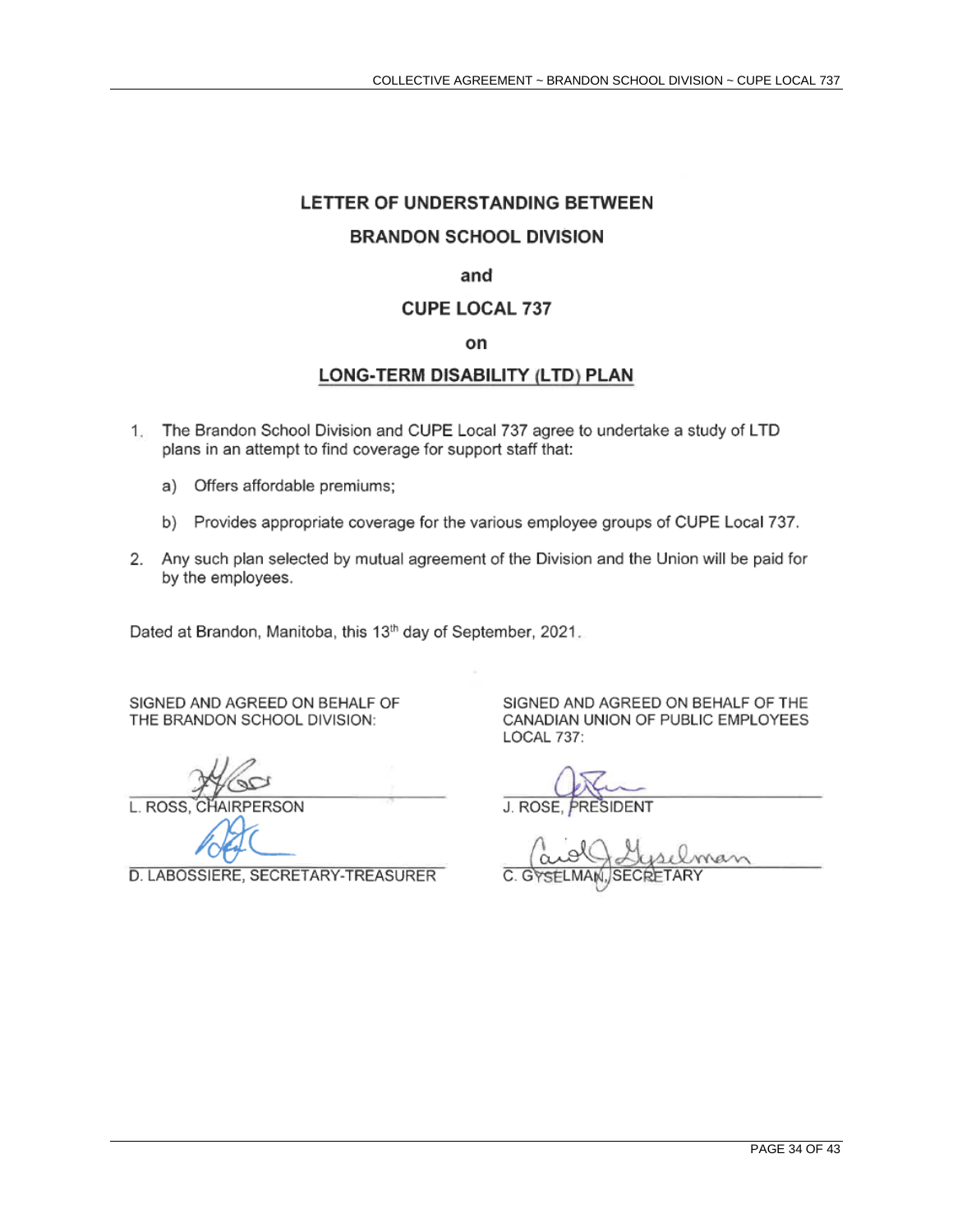# LETTER OF UNDERSTANDING BETWEEN

## **BRANDON SCHOOL DIVISION**

### and

## **CUPE LOCAL 737**

#### on

## **DISCRIMINATION IN AGREEMENT**

- 1. The Brandon School Division and CUPE Local 737 agree that:
	- a) All provisions in the Agreement have been negotiated in good faith with the specific understanding that the provisions and their administration contain no elements of discrimination; and
	- b) In the event any of the provisions are deemed to be discriminatory, the parties will negotiate the necessary adjustments to the collective agreement language.

Dated at Brandon, Manitoba, this 13th day of September, 2021.

SIGNED AND AGREED ON BEHALF OF THE BRANDON SCHOOL DIVISION:

L. ROSS, CHAIRPERSON

D. LABOSSIERE, SECRETARY-TREASURER

J. ROSE, PRESIDENT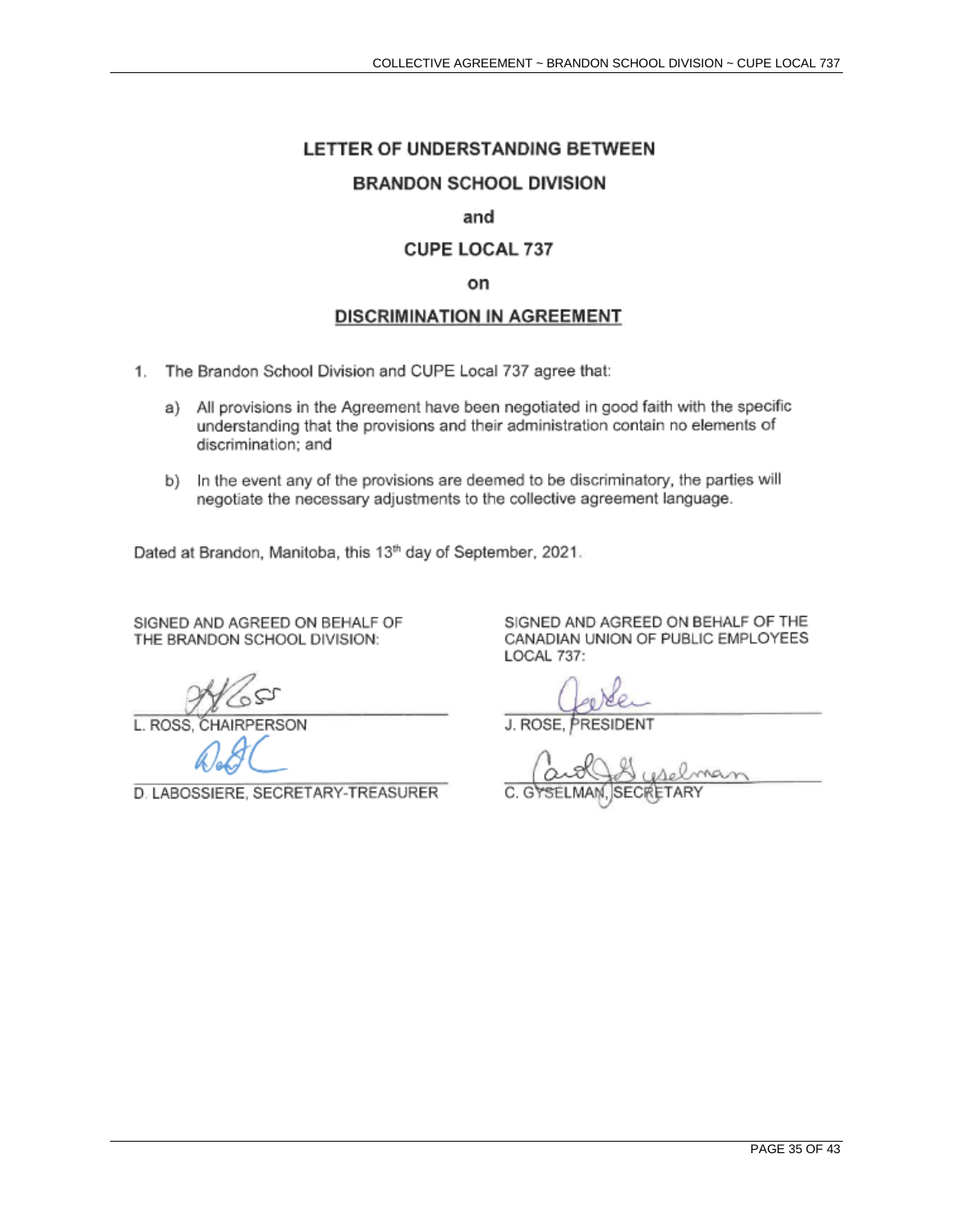## LETTER OF AGREEMENT BETWEEN

#### **BRANDON SCHOOL DIVISION**

#### and

#### **CUPE LOCAL 737**

on

### **COLA RATE ADJUSTMENTS - JULY 2021**

- 1. The Brandon School Division and CUPE Local 737 agree that COLA for 2021 has been established at 3.3%. The increase will be applied retroactively to July 1, 2021.
- 2. COLA was confirmed on January 27, 2022. This date will be used for casual pay increases on a go forward basis.

Dated at Brandon, Manitoba this 28<sup>th</sup> day of February, 2022.

SIGNED AND AGREED ON BEHALF OF THE BRANDON SCHOOL DIVISION:

L. ROSS, CHAIRPERSON

D. LABOSSIERE, SECRETARY-TREASURER

**J. ROSH PRESIDENT** 

 $WQ$ 

Ď HEAMAN, SECRETARY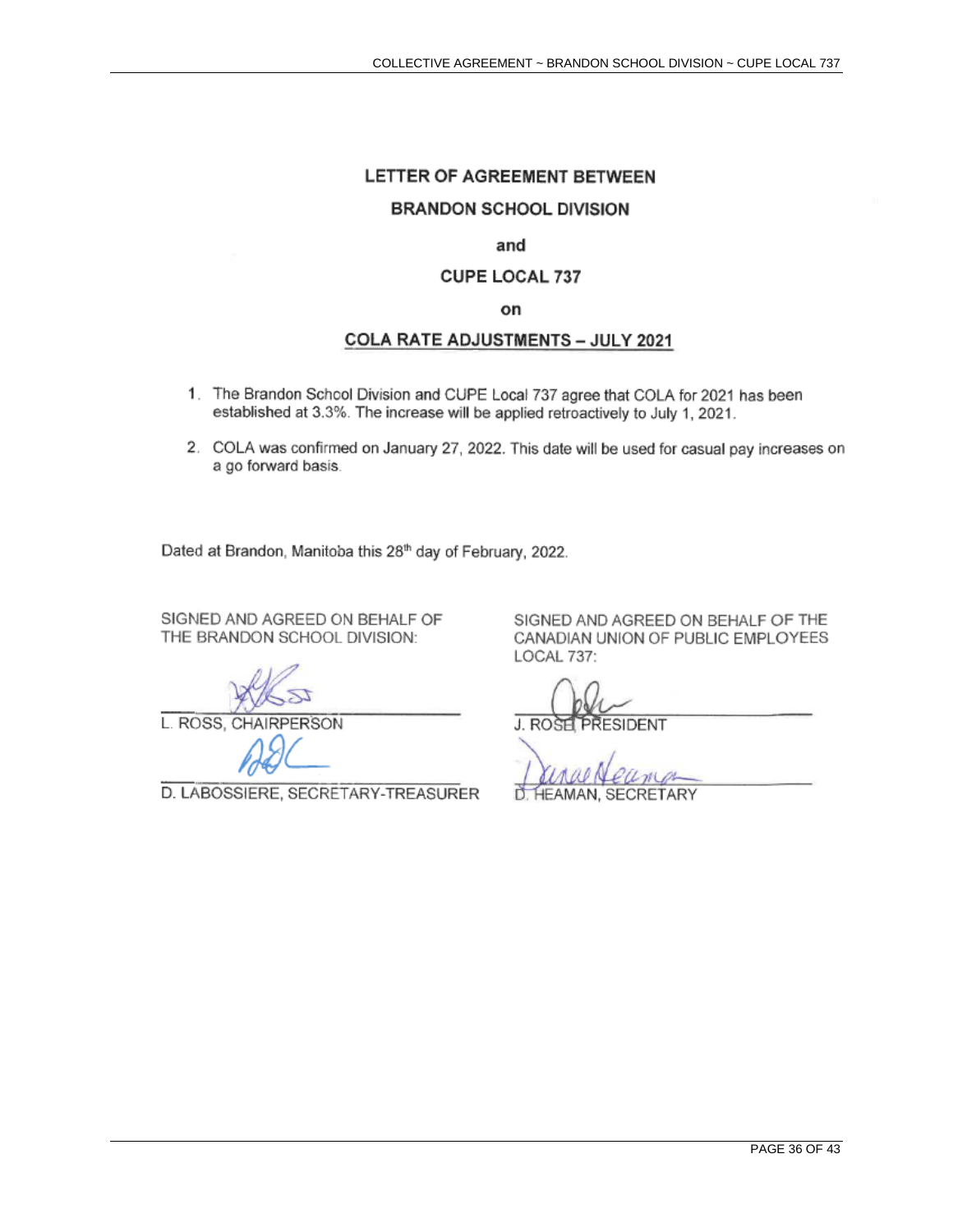#### **LETTER OF AGREEMENT**

**BETWEEN:** 

#### **BRANDON SCHOOL DIVISION**

(hereafter called the "Division")

and

CUPE, LOCAL 737 (hereafter called the "Union")

#### Regarding:

#### Appendix "A" - Basic Hourly Rates

WHEREAS the Division and the Union have met to review Appendix "A" - Basic Hourly Rates to simplify the hourly rate grids, consolidate similar jobs (as that term is defined in the Collective Agreement), rename some jobs, remove unused jobs, clarify Power Engineering requirements, and reflect changes currently in practice, and previously agreed to by the Division and Union.

NOW THEREFORE, in consideration of the premises and mutual covenants herein set forth, the parties hereby agree to the following:

- 1. Appendix A Basic Hourly Rates, as attached to the July 1, 2018 to June 30, 2022 Collective Agreement, will be deleted and replaced by the Revised Appendix A - Basic Hourly Rates. attached hereto as Schedule "A".
- 2. Revised Appendix A Basic Hourly Rates shall become effective on May 16, 2022. For clarity, the parties agree that Revised Appendix A - Basic Hourly Rates shall have no retroactive effect.
- 3. The Union agrees it has had the opportunity to confirm or negotiate the rates of pay for any new jobs or positions added as a result of this Agreement, and that article 22.04 of the Collective Agreement, "New Positions", shall not apply as a result of the parties entering into this Agreement.

Dated at Brandon, Manitoba this 9th day of May, 2022.

SIGNED AND AGREED ON BEHALF OF THE BRANDON SCHOOL DIVISION:

**L. ROSS. CHAIRPERSON** 

D. LABOSSIERE, SECRETARY-TREASURER

SIGNED AND AGREED ON BEHALF OF THE CANADIAN UNION OF PUBLIC EMPLOYEES LOCAL 737:

J. ROSE PRESIDENT

ance Cleaman

D. HEAMAN, SECRE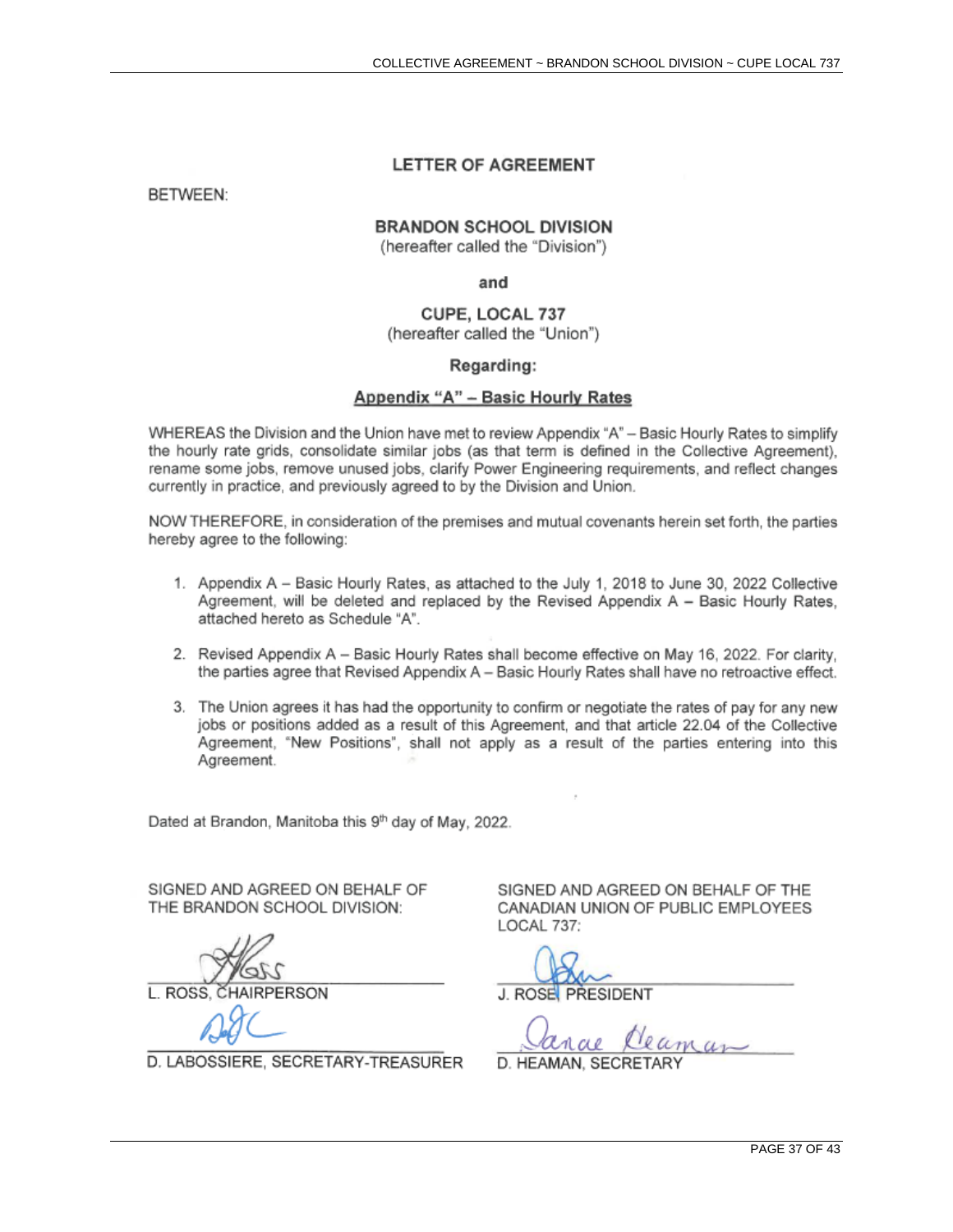## **REVISED APPENDIX "A" – BASIC HOURLY RATES**

| <b>Effective Date</b><br><b>Increase</b>                                                | July 1, 2018<br>1.6% | July 1, 2019<br>1.4% | <b>July 1, 2020</b><br>0.5% | <b>July 1, 2021</b><br>$3.3\%$ ** |
|-----------------------------------------------------------------------------------------|----------------------|----------------------|-----------------------------|-----------------------------------|
| <b>CUSTODIAL</b>                                                                        |                      |                      |                             |                                   |
| Building Operations Coordinator (with Fourth (4th) Class Power Engineering Certificate) |                      |                      |                             |                                   |
| <b>1ST YEAR</b>                                                                         | 23.54                | 23.87                | 23.99                       | 24.78                             |
| 2ND YEAR                                                                                | 24.03                | 24.36                | 24.49                       | 25.29                             |
| <b>3RD YEAR</b>                                                                         | 24.55                | 24.89                | 25.01                       | 25.84                             |
| Head Custodian (with Fifth (5th) Class Power Engineering Certificate)                   |                      |                      |                             |                                   |
| <b>1ST YEAR</b>                                                                         | 21.71                | 22.02                | 22.13                       | 22.86                             |
| 2ND YEAR                                                                                | 22.18                | 22.49                | 22.60                       | 23.35                             |
| <b>3RD YEAR</b>                                                                         | 22.63                | 22.94                | 23.06                       | 23.82                             |
| <b>Head Custodian</b>                                                                   |                      |                      |                             |                                   |
| <b>1ST YEAR</b>                                                                         | 20.56                | 20.85                | 20.96                       | 21.65                             |
| 2ND YEAR                                                                                | 21.01                | 21.31                | 21.41                       | 22.12                             |
| <b>3RD YEAR</b>                                                                         | 21.43                | 21.73                | 21.84                       | 22.56                             |
| <b>Evening Custodian</b>                                                                |                      |                      |                             |                                   |
| <b>1ST YEAR</b>                                                                         | 20.56                | 20.85                | 20.96                       | 21.65                             |
| 2ND YEAR                                                                                | 21.01                | 21.31                | 21.41                       | 22.12                             |
| <b>3RD YEAR</b>                                                                         | 21.43                | 21.73                | 21.84                       | 22.56                             |
| 2nd Day Custodian (with Fifth (5th) Class Power Engineering Certificate)                |                      |                      |                             |                                   |
| <b>1ST YEAR</b>                                                                         | 21.13                | 21.43                | 21.54                       | 22.25                             |
| 2ND YEAR                                                                                | 21.57                | 21.87                | 21.98                       | 22.71                             |
| <b>3RD YEAR</b>                                                                         | 22.03                | 22.34                | 22.45                       | 23.19                             |
| Office Utility Worker (with Fifth (5th) Class Power Engineering Certificate)            |                      |                      |                             |                                   |
| <b>1ST YEAR</b>                                                                         | 21.13                | 21.43                | 21.54                       | 22.25                             |
| 2ND YEAR                                                                                | 21.57                | 21.87                | 21.98                       | 22.71                             |
| <b>3RD YEAR</b>                                                                         | 22.03                | 22.34                | 22.45                       | 23.19                             |
| <b>Custodial Assistant</b>                                                              |                      |                      |                             |                                   |
| <b>1ST YEAR</b>                                                                         | 18.58                | 18.84                | 18.94                       | 19.56                             |
| 2ND YEAR                                                                                | 19.01                | 19.28                | 19.37                       | 20.01                             |
| <b>3RD YEAR</b>                                                                         | 19.38                | 19.65                | 19.74                       | 20.40                             |
| <b>MAINTENANCE</b>                                                                      |                      |                      |                             |                                   |
| <b>Electrician</b>                                                                      |                      |                      |                             |                                   |
| <b>1ST YEAR</b>                                                                         | 30.98                | 31.41                | 31.57                       | 32.61                             |
| 2ND YEAR                                                                                | 31.47                | 31.91                | 32.07                       | 33.12                             |
| <b>3RD YEAR</b>                                                                         | 31.98                | 32.43                | 32.59                       | 33.67                             |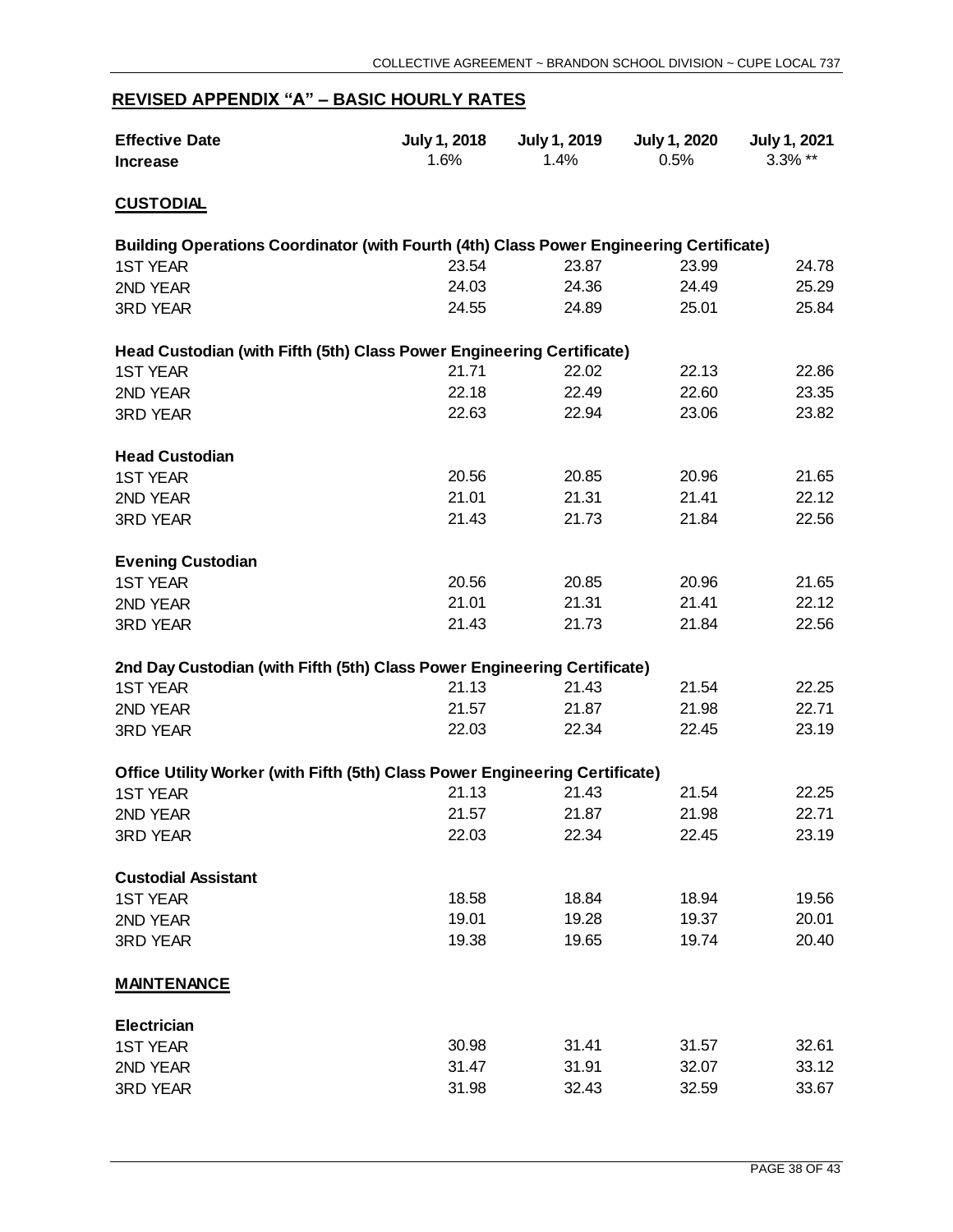| <b>Effective Date</b><br><b>Increase</b>                                      | July 1, 2018<br>1.6% | July 1, 2019<br>1.4% | <b>July 1, 2020</b><br>0.5% | <b>July 1, 2021</b><br>$3.3\%$ ** |
|-------------------------------------------------------------------------------|----------------------|----------------------|-----------------------------|-----------------------------------|
| <b>Plumber</b>                                                                |                      |                      |                             |                                   |
| <b>1ST YEAR</b>                                                               | 29.69                | 30.10                | 30.25                       | 31.25                             |
| 2ND YEAR                                                                      | 30.19                | 30.61                | 30.76                       | 31.78                             |
| <b>3RD YEAR</b>                                                               | 30.66                | 31.09                | 31.25                       | 32.28                             |
| <b>Carpenter</b>                                                              |                      |                      |                             |                                   |
| <b>1ST YEAR</b>                                                               | 30.98                | 31.41                | 31.57                       | 32.61                             |
| 2ND YEAR                                                                      | 31.47                | 31.91                | 32.07                       | 33.12                             |
| <b>3RD YEAR</b>                                                               | 31.98                | 32.43                | 32.59                       | 33.67                             |
| <b>Painter</b>                                                                |                      |                      |                             |                                   |
| <b>1ST YEAR</b>                                                               | 27.59                | 27.98                | 28.12                       | 29.05                             |
| 2ND YEAR                                                                      | 28.07                | 28.47                | 28.61                       | 29.55                             |
| <b>3RD YEAR</b>                                                               | 28.55                | 28.95                | 29.09                       | 30.05                             |
| Boiler (with Fourth (4th) Class Power Engineering Certificate)                |                      |                      |                             |                                   |
| <b>1ST YEAR</b>                                                               | 29.69                | 30.10                | 30.25                       | 31.25                             |
| 2ND YEAR                                                                      | 30.19                | 30.61                | 30.76                       | 31.78                             |
| <b>3RD YEAR</b>                                                               | 30.66                | 31.09                | 31.25                       | 32.28                             |
| Welder                                                                        |                      |                      |                             |                                   |
| <b>1ST YEAR</b>                                                               | 27.01                | 27.38                | 27.52                       | 28.43                             |
| 2ND YEAR                                                                      | 27.47                | 27.86                | 28.00                       | 28.92                             |
| <b>3RD YEAR</b>                                                               | 27.92                | 28.31                | 28.45                       | 29.39                             |
| <b>Maintenance Worker II Utility</b>                                          |                      |                      |                             |                                   |
| <b>1ST YEAR</b>                                                               | 21.13                | 21.43                | 21.54                       | 22.25                             |
| 2ND YEAR                                                                      | 21.57                | 21.87                | 21.98                       | 22.71                             |
| <b>3RD YEAR</b>                                                               | 22.03                | 22.34                | 22.45                       | 23.19                             |
| <b>Maintenance Worker II Grounds</b>                                          |                      |                      |                             |                                   |
| <b>1ST YEAR</b>                                                               | 21.13                | 21.43                | 21.54                       | 22.25                             |
| 2ND YEAR                                                                      | 21.57                | 21.87                | 21.98                       | 22.71                             |
| 3RD YEAR                                                                      | 22.03                | 22.34                | 22.45                       | 23.19                             |
| Maintenance Worker III (with Fifth (5th) Class Power Engineering Certificate) |                      |                      |                             |                                   |
| <b>1ST YEAR</b>                                                               |                      |                      |                             | 22.86                             |
| 2ND YEAR                                                                      |                      |                      |                             | 23.35                             |
| <b>3RD YEAR</b>                                                               |                      |                      |                             | 23.82                             |
| <b>Maintenance Worker III</b>                                                 |                      |                      |                             |                                   |
| <b>1ST YEAR</b>                                                               | 20.56                | 20.85                | 20.96                       | 21.65                             |
| 2ND YEAR                                                                      | 21.01                | 21.31                | 21.41                       | 22.12                             |
| 3RD YEAR                                                                      | 21.43                | 21.73                | 21.84                       | 22.56                             |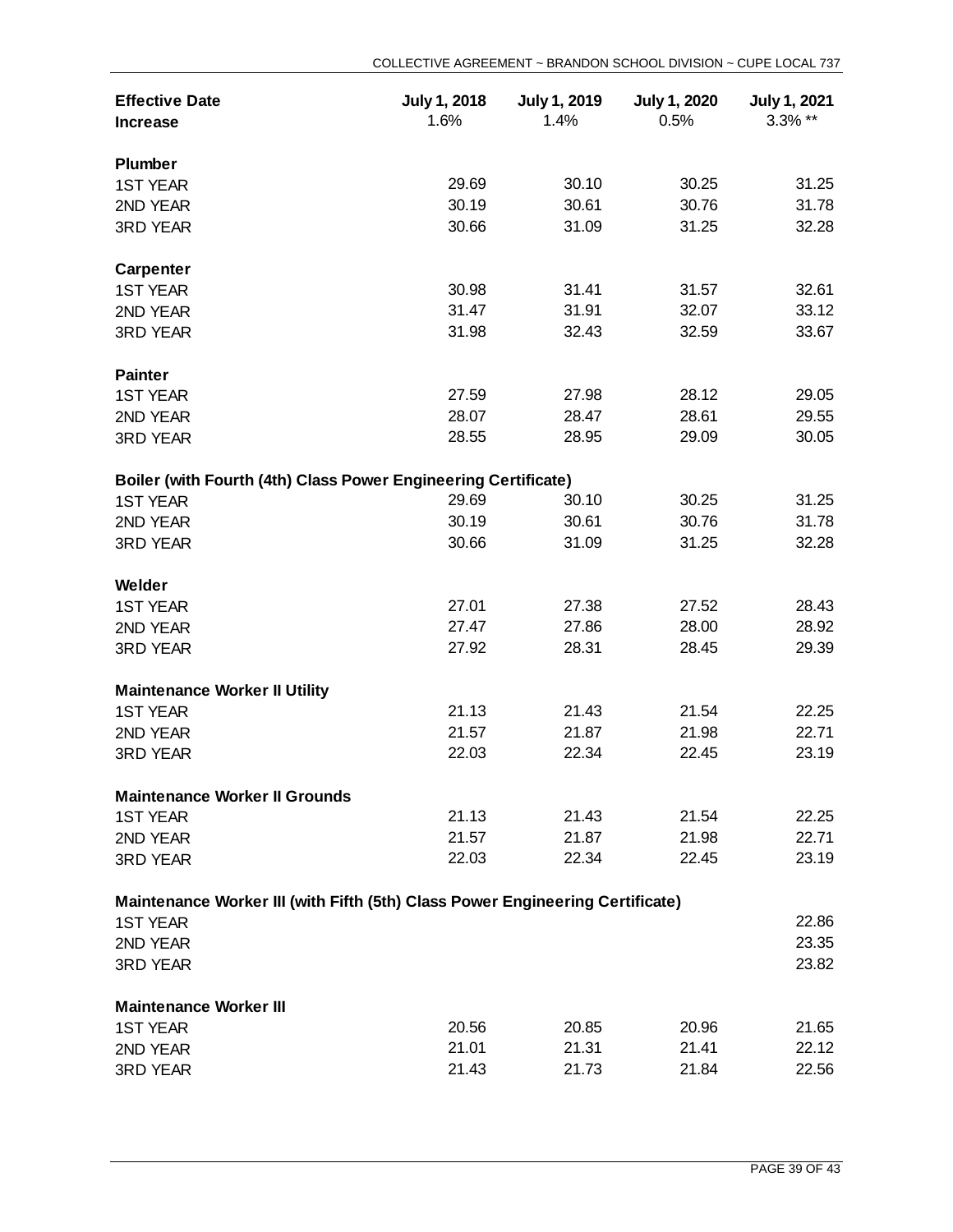| <b>Effective Date</b><br><b>Increase</b>               | July 1, 2018<br>1.6%           | July 1, 2019<br>1.4% | <b>July 1, 2020</b><br>0.5% | <b>July 1, 2021</b><br>$3.3\%$ ** |
|--------------------------------------------------------|--------------------------------|----------------------|-----------------------------|-----------------------------------|
|                                                        |                                |                      |                             |                                   |
| Labourer                                               |                                |                      |                             |                                   |
| <b>1ST YEAR</b>                                        | 19.47                          | 19.74                | 19.84                       | 20.49                             |
| 2ND YEAR                                               | 19.90                          | 20.18                | 20.28                       | 20.95                             |
| <b>3RD YEAR</b>                                        | 20.30                          | 20.58                | 20.69                       | 21.37                             |
| <b>Temporary Labourer</b>                              | 16.06                          | 16.29                | 16.37                       | 16.91                             |
| <b>Student</b>                                         | Manitoba Minimum Wage + \$1.00 |                      |                             |                                   |
| <b>TRANSPORTATION</b>                                  |                                |                      |                             |                                   |
| <b>Mechanic</b>                                        |                                |                      |                             |                                   |
| <b>1ST YEAR</b>                                        | 28.83                          | 29.24                | 29.38                       | 30.35                             |
| 2ND YEAR                                               | 29.32                          | 29.73                | 29.88                       | 30.87                             |
| <b>3RD YEAR</b>                                        | 29.84                          | 30.26                | 30.41                       | 31.41                             |
| Tool Allowance \$175.00/year                           |                                |                      |                             |                                   |
| <b>School Bus Driver</b>                               |                                |                      |                             |                                   |
| <b>1ST YEAR</b>                                        | 20.56                          | 20.85                | 20.96                       | 21.65                             |
| 2ND YEAR                                               | 21.01                          | 21.31                | 21.41                       | 22.12                             |
| <b>3RD YEAR</b>                                        | 21.43                          | 21.73                | 21.84                       | 22.56                             |
| <b>School Bus Driver/Utility Maintenance Worker</b>    |                                |                      |                             |                                   |
| <b>1ST YEAR</b>                                        | 21.71                          | 22.02                | 22.13                       | 22.86                             |
| 2ND YEAR                                               | 22.18                          | 22.49                | 22.60                       | 23.35                             |
| <b>3RD YEAR</b>                                        | 22.63                          | 22.94                | 23.06                       | 23.82                             |
| <b>School Bus Driver (Lift Bus)</b>                    |                                |                      |                             |                                   |
| <b>1ST YEAR</b>                                        | 21.13                          | 21.43                | 21.54                       | 22.25                             |
| 2ND YEAR                                               | 21.57                          | 21.87                | 21.98                       | 22.71                             |
| <b>3RD YEAR</b>                                        | 22.03                          | 22.34                | 22.45                       | 23.19                             |
|                                                        |                                |                      |                             |                                   |
| <b>Substitute Drivers</b>                              | 21.12                          | 21.42                | 21.53                       | 22.24                             |
| Hourly rate includes Vacation Pay & Statutory Holidays |                                |                      |                             |                                   |
| <b>Courier</b>                                         |                                |                      |                             |                                   |
| <b>1ST YEAR</b>                                        | 18.58                          | 18.84                | 18.94                       | 19.56                             |
| 2ND YEAR                                               | 19.01                          | 19.28                | 19.37                       | 20.01                             |
| <b>3RD YEAR</b>                                        | 19.38                          | 19.65                | 19.74                       | 20.40                             |
| <b>SECRETARIAL/CLERICAL</b>                            |                                |                      |                             |                                   |
| <b>School Administrative Assistant</b>                 |                                |                      |                             |                                   |
| <b>1ST YEAR</b>                                        | 22.30                          | 22.61                | 22.73                       | 23.48                             |
| 2ND YEAR                                               | 22.78                          | 23.10                | 23.21                       | 23.98                             |
| 3RD YEAR                                               | 23.26                          | 23.58                | 23.70                       | 24.48                             |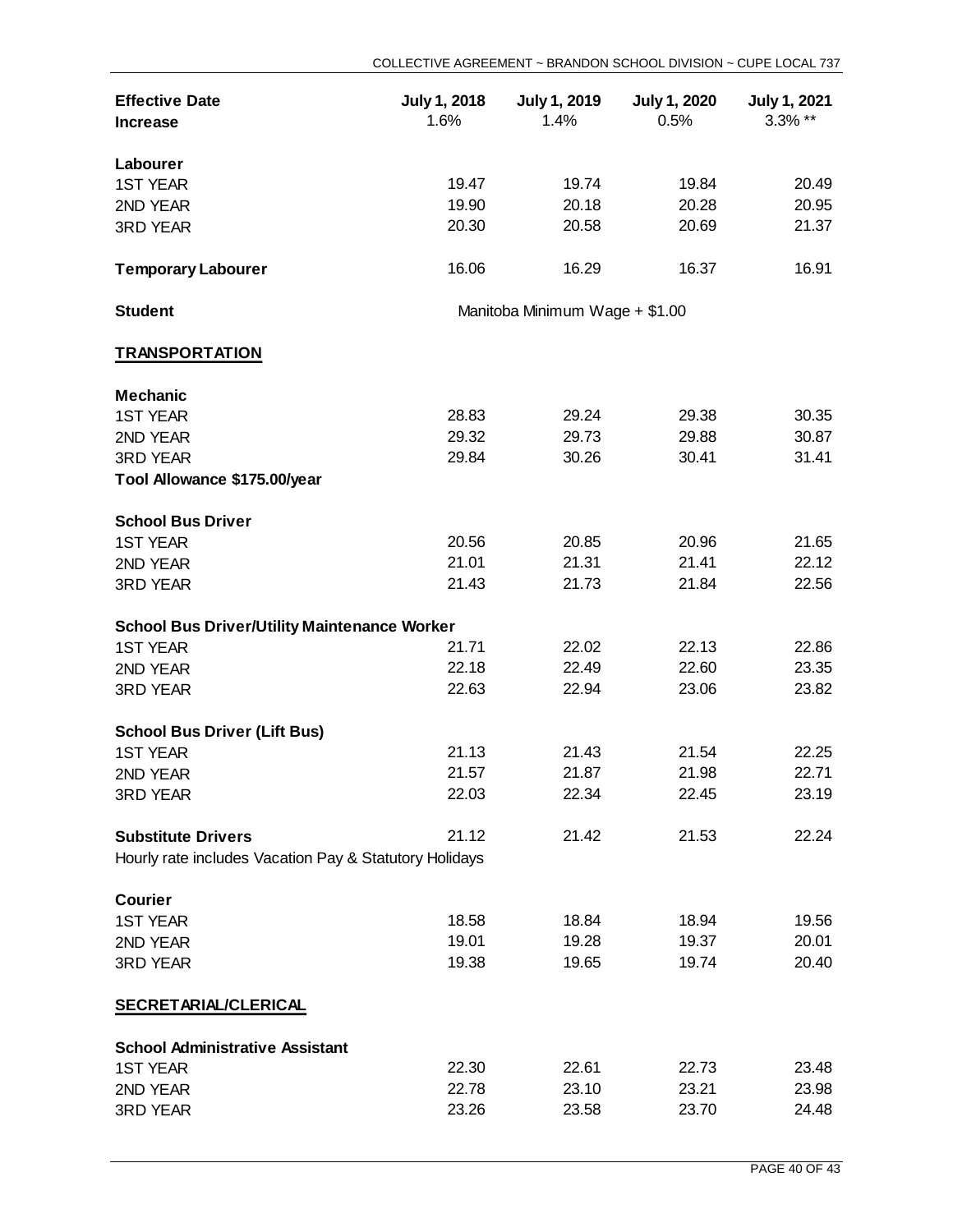| <b>Effective Date</b><br><b>Increase</b>            | July 1, 2018<br>1.6% | <b>July 1, 2019</b><br>1.4% | <b>July 1, 2020</b><br>0.5% | <b>July 1, 2021</b><br>3.3% ** |
|-----------------------------------------------------|----------------------|-----------------------------|-----------------------------|--------------------------------|
|                                                     |                      |                             |                             |                                |
| <b>Board Office Administrative Assistant</b>        |                      |                             |                             |                                |
| <b>1ST YEAR</b>                                     | 20.03                | 20.31                       | 20.41                       | 21.08                          |
| 2ND YEAR                                            | 20.44                | 20.73                       | 20.83                       | 21.52                          |
| 3RD YEAR                                            | 20.86                | 21.15                       | 21.26                       | 21.96                          |
| Maintenance/Transportation Administrative Assistant |                      |                             |                             |                                |
| <b>1ST YEAR</b>                                     | 22.30                | 22.61                       | 22.73                       | 23.48                          |
| 2ND YEAR                                            | 22.78                | 23.10                       | 23.21                       | 23.98                          |
|                                                     |                      |                             |                             |                                |
| 3RD YEAR                                            | 23.26                | 23.58                       | 23.70                       | 24.48                          |
| <b>Receptionist/Typist</b>                          |                      |                             |                             |                                |
| <b>1ST YEAR</b>                                     | 20.03                | 20.31                       | 20.41                       | 21.08                          |
| 2ND YEAR                                            | 20.44                | 20.73                       | 20.83                       | 21.52                          |
| 3RD YEAR                                            | 20.86                | 21.15                       | 21.26                       | 21.96                          |
| <b>Accounting Clerk</b>                             |                      |                             |                             |                                |
| <b>1ST YEAR</b>                                     | 22.30                | 22.61                       | 22.73                       | 23.48                          |
| 2ND YEAR                                            | 22.78                | 23.10                       | 23.21                       | 23.98                          |
| 3RD YEAR                                            | 23.26                | 23.58                       | 23.70                       | 24.48                          |
|                                                     |                      |                             |                             |                                |
| <b>LIBRARY TECHNICIANS</b>                          |                      |                             |                             |                                |
| <b>Divisional</b>                                   |                      |                             |                             |                                |
| <b>1ST YEAR</b>                                     | 21.71                | 22.02                       | 22.13                       | 22.86                          |
| 2ND YEAR                                            | 22.18                | 22.49                       | 22.60                       | 23.35                          |
| 3RD YEAR                                            | 22.63                | 22.94                       | 23.06                       | 23.82                          |
| <b>School Based</b>                                 |                      |                             |                             |                                |
| <b>1ST YEAR</b>                                     | 20.03                | 20.31                       | 20.41                       | 21.08                          |
| 2ND YEAR                                            | 20.44                | 20.73                       | 20.83                       | 21.52                          |
| 3RD YEAR                                            | 20.86                | 21.15                       | 21.26                       | 21.96                          |
|                                                     |                      |                             |                             |                                |
| <b>EDUCATIONAL ASSISTANTS</b>                       |                      |                             |                             |                                |
| <b>Life Skills</b>                                  |                      |                             |                             |                                |
| <b>1ST YEAR</b>                                     | 20.56                | 20.85                       | 20.96                       | 21.65                          |
| 2ND YEAR                                            | 21.01                | 21.31                       | 21.41                       | 22.12                          |
| 3RD YEAR                                            | 21.43                | 21.73                       | 21.84                       | 22.56                          |
| <b>Nursery School</b>                               |                      |                             |                             |                                |
| <b>1ST YEAR</b>                                     | 21.71                | 22.02                       | 22.13                       | 22.86                          |
| 2ND YEAR                                            | 22.18                | 22.49                       | 22.60                       | 23.35                          |
| <b>3RD YEAR</b>                                     | 22.63                | 22.94                       | 23.06                       | 23.82                          |
|                                                     |                      |                             |                             |                                |
| <b>Specialized Health Support</b>                   |                      |                             |                             |                                |
| <b>1ST YEAR</b>                                     | 21.71                | 22.02                       | 22.13                       | 22.86                          |
| 2ND YEAR                                            | 22.18                | 22.49                       | 22.60                       | 23.35                          |
| 3RD YEAR                                            | 22.63                | 22.94                       | 23.06                       | 23.82                          |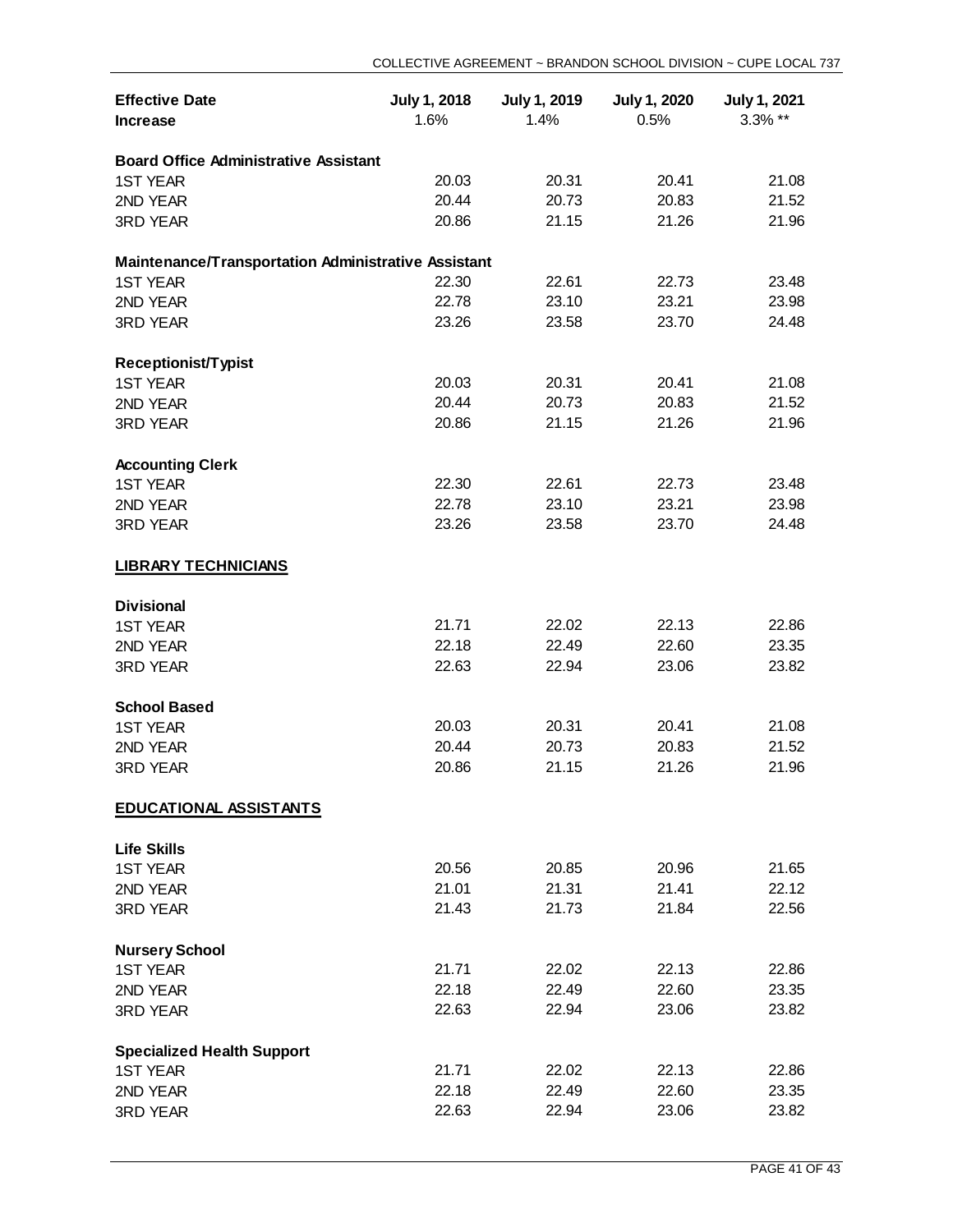| <b>Effective Date</b><br><b>Increase</b>                                                   | <b>July 1, 2018</b><br>1.6% | <b>July 1, 2019</b><br>1.4% | <b>July 1, 2020</b><br>0.5% | <b>July 1, 2021</b><br>3.3% ** |
|--------------------------------------------------------------------------------------------|-----------------------------|-----------------------------|-----------------------------|--------------------------------|
| American Sign Language (ASL)                                                               |                             |                             |                             |                                |
| <b>1ST YEAR</b>                                                                            |                             |                             |                             | 21.65                          |
| 2ND YEAR                                                                                   |                             |                             |                             | 22.12                          |
| <b>3RD YEAR</b>                                                                            |                             |                             |                             | 22.56                          |
| <b>Home School Liaison</b>                                                                 |                             |                             |                             |                                |
| <b>1ST YEAR</b>                                                                            | 20.03                       | 20.31                       | 20.41                       | 21.08                          |
| 2ND YEAR                                                                                   | 20.44                       | 20.73                       | 20.83                       | 21.52                          |
| 3RD YEAR                                                                                   | 20.86                       | 21.15                       | 21.26                       | 21.96                          |
| <b>Career Technologist</b>                                                                 |                             |                             |                             |                                |
| <b>1ST YEAR</b>                                                                            | 20.03                       | 20.31                       | 20.41                       | 21.08                          |
| 2ND YEAR                                                                                   | 20.44                       | 20.73                       | 20.83                       | 21.52                          |
| 3RD YEAR                                                                                   | 20.86                       | 21.15                       | 21.26                       | 21.96                          |
| <b>Vocational</b>                                                                          |                             |                             |                             |                                |
| <b>1ST YEAR</b>                                                                            | 20.56                       | 20.85                       | 20.96                       | 21.65                          |
| 2ND YEAR                                                                                   | 21.01                       | 21.31                       | 21.41                       | 22.12                          |
| 3RD YEAR                                                                                   | 21.43                       | 21.73                       | 21.84                       | 22.56                          |
| <b>General</b>                                                                             |                             |                             |                             |                                |
| <b>1ST YEAR</b>                                                                            | 20.03                       | 20.31                       | 20.41                       | 21.08                          |
| 2ND YEAR                                                                                   | 20.44                       | 20.73                       | 20.83                       | 21.52                          |
| <b>3RD YEAR</b>                                                                            | 20.86                       | 21.15                       | 21.26                       | 21.96                          |
| <b>Speech Language Pathology</b>                                                           |                             |                             |                             |                                |
| <b>1ST YEAR</b>                                                                            | 20.56                       | 20.85                       | 20.96                       | 21.65                          |
| 2ND YEAR                                                                                   | 21.01                       | 21.31                       | 21.41                       | 22.12                          |
| <b>3RD YEAR</b>                                                                            | 21.43                       | 21.73                       | 21.84                       | 22.56                          |
| Indigenous Academic Achievement / Building Student Success with Indigenous Parents (BSSIP) |                             |                             |                             |                                |
| <b>1ST YEAR</b>                                                                            | 20.56                       | 20.85                       | 20.96                       | 21.65                          |
| 2ND YEAR                                                                                   | 21.01                       | 21.31                       | 21.41                       | 22.12                          |
| <b>3RD YEAR</b>                                                                            | 21.43                       | 21.73                       | 21.84                       | 22.56                          |
| <b>Lift Bus</b>                                                                            |                             |                             |                             |                                |
| <b>1ST YEAR</b>                                                                            | 21.13                       | 21.43                       | 21.54                       | 22.25                          |
| 2ND YEAR                                                                                   | 21.57                       | 21.87                       | 21.98                       | 22.71                          |
| <b>3RD YEAR</b>                                                                            | 22.03                       | 22.34                       | 22.45                       | 23.19                          |
| <b>PRODUCTION CHEF</b>                                                                     |                             |                             |                             |                                |
| <b>1ST YEAR</b>                                                                            | 24.20                       | 24.54                       | 24.66                       | 25.48                          |
| 2ND YEAR                                                                                   | 24.69                       | 25.03                       | 25.16                       | 25.99                          |
| 3RD YEAR                                                                                   | 25.21                       | 25.56                       | 25.69                       | 26.54                          |